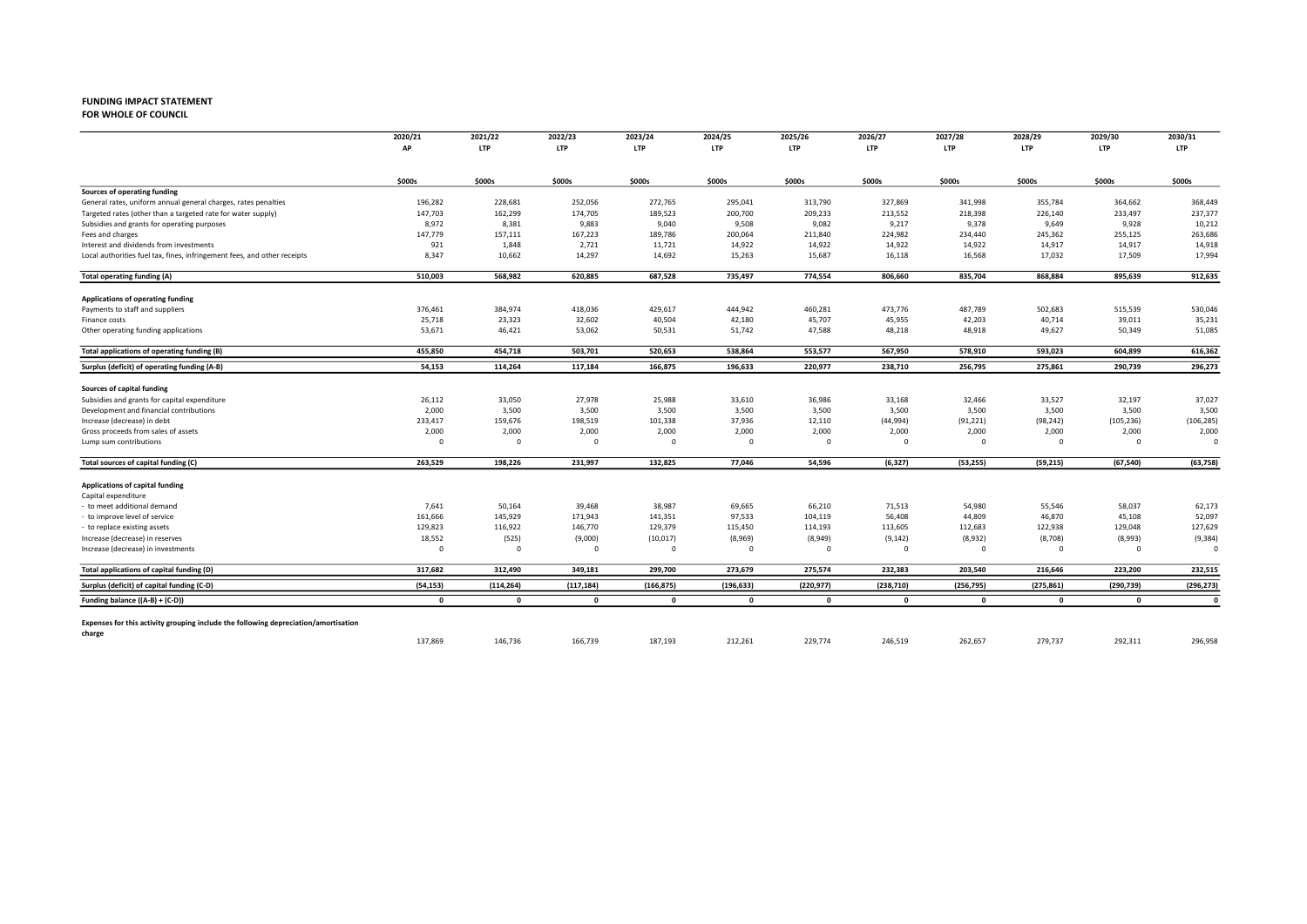Organisational Projects (10.1)

|                                                                                     | 2020/21                 | 2021/22                 | 2022/23     | 2023/24     | 2024/25      | 2025/26      | 2026/27     | 2027/28      | 2028/29      | 2029/30        | 2030/31      |
|-------------------------------------------------------------------------------------|-------------------------|-------------------------|-------------|-------------|--------------|--------------|-------------|--------------|--------------|----------------|--------------|
|                                                                                     | AP                      | <b>LTP</b>              | <b>LTP</b>  | <b>LTP</b>  | <b>LTP</b>   | <b>LTP</b>   | <b>LTP</b>  | <b>LTP</b>   | <b>LTP</b>   | <b>LTP</b>     | <b>LTP</b>   |
|                                                                                     | \$000s                  | \$000s                  | \$000s      | \$000s      | \$000s       | \$000s       | \$000s      | \$000s       | \$000s       | \$000s         | \$000s       |
| Sources of operating funding                                                        |                         |                         |             |             |              |              |             |              |              |                |              |
| General rates, uniform annual general charges, rates penalties                      | (18, 813)               | (13, 011)               | (9, 392)    | (7, 229)    | (6, 177)     | (4, 109)     | (3,083)     | (3,608)      | (3,857)      | (3,974)        | (4, 487)     |
| Targeted rates (other than a targeted rate for water supply)                        | $\overline{0}$          | $\mathbf 0$             | $\Omega$    | $\Omega$    | $\Omega$     | $\mathbf 0$  | $\Omega$    | $\Omega$     | $\Omega$     | $\overline{0}$ | $\Omega$     |
| Subsidies and grants for operating purposes                                         | 280                     | 429                     | $\Omega$    | $\Omega$    | $\Omega$     | $\mathbf 0$  | $\Omega$    | $\Omega$     | $\Omega$     | $\overline{0}$ |              |
| Fees and charges                                                                    | 33,072                  | 19,361                  | 19,906      | 20,553      | 21,102       | 21,695       | 22,264      | 22,915       | 23,427       | 23,950         | 24,436       |
| Internal charges and overheads recovered                                            | 38,218                  | 27,971                  | 27,833      | 29,222      | 29,313       | 29,778       | 30,410      | 31,022       | 31,517       | 32,427         | 33,446       |
| Interest and dividends from investments                                             | 921                     | 1,848                   | 2,721       | 11,721      | 14,922       | 14,922       | 14,922      | 14,922       | 14,917       | 14,917         | 14,918       |
| Local authorities fuel tax, fines, infringement fees, and other receipts            | 1,100                   | 1,100                   | 1,100       | 1,100       | 1,100        | 1,100        | 1,100       | 1,100        | 1,100        | 1,100          | 1,100        |
| <b>Total operating funding (A)</b>                                                  | 54,777                  | 37,698                  | 42,169      | 55,368      | 60,259       | 63,386       | 65,613      | 66,351       | 67,104       | 68,420         | 69,413       |
| Applications of operating funding                                                   |                         |                         |             |             |              |              |             |              |              |                |              |
| Payments to staff and suppliers                                                     | 124,452                 | 93,368                  | 103,761     | 105,257     | 113,873      | 117,740      | 121,509     | 124,308      | 127,215      | 130,450        | 132,983      |
| Finance costs                                                                       | 1,968                   | 1,396                   | 2,277       | 2,973       | 3,156        | 3,537        | 3,631       | 3,367        | 3,191        | 3,086          | 2,702        |
| Internal charges and overheads applied                                              | (68, 418)               | (70, 863)               | (73, 579)   | (73, 590)   | (82, 247)    | (83, 677)    | (82, 537)   | (80, 665)    | (81,008)     | (81, 597)      | (81, 577)    |
| Other operating funding applications                                                | 3,100                   | 324                     | 2,824       | 4,074       | 4,050        | 300          | 300         | 300          | 300          | 300            | 300          |
| Total applications of operating funding (B)                                         | 61,101                  | 24,225                  | 35,284      | 38,713      | 38,832       | 37,899       | 42,902      | 47,311       | 49,698       | 52,239         | 54,409       |
| Surplus (deficit) of operating funding (A-B)                                        | (6, 324)                | 13,473                  | 6,885       | 16,655      | 21,427       | 25,487       | 22,711      | 19,040       | 17,406       | 16,181         | 15,004       |
| Sources of capital funding                                                          |                         |                         |             |             |              |              |             |              |              |                |              |
| Subsidies and grants for capital expenditure                                        | (48)                    | (729)                   | $\circ$     | $\Omega$    | $\mathbf 0$  | $\mathbf 0$  | $\mathbf 0$ | $^{\circ}$   | $^{\circ}$   | $\mathbf 0$    | 2,344        |
| Development and financial contributions                                             | $\Omega$                | $\overline{0}$          | $\mathbf 0$ | $\Omega$    | $\mathbf 0$  | $\mathbf 0$  | $\mathbf 0$ | $\Omega$     | $^{\circ}$   | $\mathbf 0$    | $\Omega$     |
| Increase (decrease) in debt                                                         | 14,505                  | 22,811                  | 70,256      | 67,894      | 17,576       | 3,166        | (22, 885)   | (18, 747)    | (18, 289)    | (19, 919)      | (22, 992)    |
| Gross proceeds from sales of assets                                                 | $\Omega$                | 2,000                   | 2,000       | 2,000       | 2,000        | 2,000        | 2,000       | 2,000        | 2,000        | 2,000          | 2,000        |
| Lump sum contributions                                                              | $\Omega$                | $\overline{\mathbf{0}}$ | $^{\circ}$  | $\Omega$    | $\Omega$     | $\mathbf 0$  | 0           | $\mathbf 0$  | $^{\circ}$   | $^{\circ}$     | $\Omega$     |
| Total sources of capital funding (C)                                                | 14,457                  | 24,082                  | 72,256      | 69,894      | 19,576       | 5,166        | (20, 885)   | (16, 747)    | (16, 289)    | (17, 919)      | (18, 648)    |
| Applications of capital funding                                                     |                         |                         |             |             |              |              |             |              |              |                |              |
| Capital expenditure                                                                 |                         |                         |             |             |              |              |             |              |              |                |              |
| - to meet additional demand                                                         | $\overline{\mathbf{0}}$ | $\overline{\mathbf{0}}$ | $\Omega$    | $\Omega$    | $\Omega$     | $\Omega$     | $^{\circ}$  | $\Omega$     | $^{\circ}$   | $\mathbf 0$    | $\circ$      |
| to improve level of service                                                         | 7,171                   | 16,097                  | 59,833      | 69,550      | 32,624       | 24,095       | 50          | 51           | 53           | 54             | 56           |
| - to replace existing assets                                                        | 11,136                  | 13,682                  | 21,752      | 20,218      | 12,980       | 12,419       | 8,941       | 10,761       | 11,146       | 10,008         | 9,792        |
| Increase (decrease) in reserves                                                     | (10, 174)               | 7,775                   | (2, 444)    | (3, 219)    | (4,601)      | (5,862)      | (7, 165)    | (8,518)      | (10,082)     | (11, 799)      | (13, 491)    |
| Increase (decrease) in investments                                                  | $\Omega$                | $\mathbf 0$             | $\Omega$    | $\Omega$    | $\Omega$     | $\mathbf 0$  | 0           | $\Omega$     | $\Omega$     | $^{\circ}$     | $\Omega$     |
| Total applications of capital funding (D)                                           | 8,132                   | 37,555                  | 79,141      | 86,549      | 41,003       | 30,653       | 1,826       | 2,294        | 1,117        | (1,738)        | (3, 644)     |
| Surplus (deficit) of capital funding (C-D)                                          | 6,324                   | (13, 473)               | (6,885)     | (16, 655)   | (21, 427)    | (25, 487)    | (22, 711)   | (19,040)     | (17, 406)    | (16, 181)      | (15,004)     |
| Funding balance ((A-B) + (C-D))                                                     | $\mathbf{0}$            | $\mathbf{0}$            | (0)         | $\mathbf 0$ | $\mathbf{0}$ | $\mathbf{0}$ | $\mathbf 0$ | $\mathbf{0}$ | $\mathbf{0}$ | $\mathbf{0}$   | $\mathbf{0}$ |
|                                                                                     |                         |                         |             |             |              |              |             |              |              |                |              |
| Expenses for this activity grouping include the following depreciation/amortisation |                         |                         |             |             |              |              |             |              |              |                |              |
| charge                                                                              | 9,877                   | 12,211                  | 13,867      | 15,725      | 18,059       | 17,997       | 15,974      | 13,656       | 13,586       | 14,077         | 14,693       |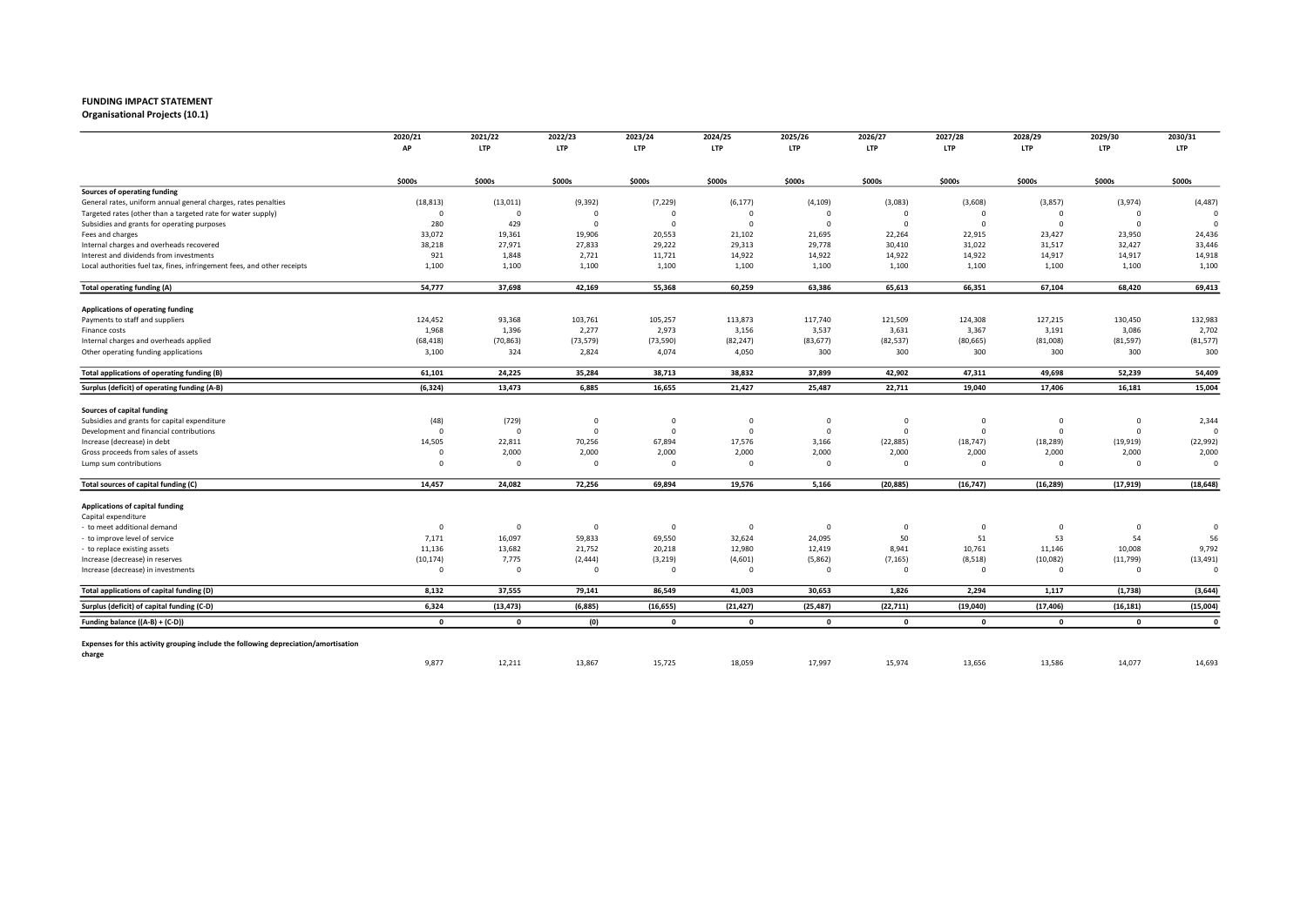# FUNDING IMPACT STATEMENT<br>Parking (7.2)

Parking (7.2) 2022 2023 2022 2023 2022 2023 2024 2022 2023 2022 2023 2024 2025 2027 2028 2027 2029 2029 2027 20

|                                                                                     | 2020/21<br>AP           | 2021/22<br><b>LTP</b>   | 2022/23<br><b>LTP</b> | 2023/24<br><b>LTP</b> | 2024/25<br><b>LTP</b> | 2025/26<br><b>LTP</b> | 2026/27<br><b>LTP</b> | 2027/28<br><b>LTP</b> | 2028/29<br><b>LTP</b> | 2029/30<br><b>LTP</b> | 2030/31<br><b>LTP</b> |
|-------------------------------------------------------------------------------------|-------------------------|-------------------------|-----------------------|-----------------------|-----------------------|-----------------------|-----------------------|-----------------------|-----------------------|-----------------------|-----------------------|
|                                                                                     |                         |                         |                       |                       |                       |                       |                       |                       |                       |                       |                       |
|                                                                                     | \$000s                  | \$000s                  | \$000s                | \$000s                | \$000s                | \$000s                | \$000s                | \$000s                | \$000s                | \$000s                | \$000s                |
| Sources of operating funding                                                        |                         |                         |                       |                       |                       |                       |                       |                       |                       |                       |                       |
| General rates, uniform annual general charges, rates penalties                      | (19, 037)               | (25,046)                | (29, 169)             | (29, 530)             | (29, 578)             | (30, 490)             | (31, 882)             | (32, 442)             | (33,856)              | (35, 209)             | (36, 369)             |
| Targeted rates (other than a targeted rate for water supply)                        | $\Omega$                | $\Omega$                | $\Omega$              | $\Omega$              | $\Omega$              | $\mathbf 0$           | $\Omega$              | $\Omega$              | $\Omega$              | $\mathbf 0$           |                       |
| Subsidies and grants for operating purposes                                         | $\overline{\mathbf{0}}$ | $\overline{\mathbf{0}}$ | $\Omega$              | $\Omega$              | $\Omega$              | $\mathbf 0$           | $\Omega$              | $\Omega$              | $\Omega$              | $\mathbf 0$           |                       |
| Fees and charges                                                                    | 22,225                  | 35,269                  | 36,327                | 37,411                | 38,528                | 39,691                | 41,471                | 42,121                | 43,385                | 44,686                | 46,027                |
| Internal charges and overheads recovered                                            | $\overline{\mathbf{0}}$ | $\overline{\mathbf{0}}$ | $\Omega$              | $\Omega$              | $\Omega$              | $\mathbf 0$           | $\mathbf 0$           | $\Omega$              | $\mathbf 0$           | $\overline{0}$        | $\Omega$              |
| Interest and dividends from investments                                             | $\Omega$                | $\overline{\mathbf{0}}$ | $\Omega$              | $\Omega$              | $\Omega$              | $\mathbf 0$           | $\mathbf 0$           | $\Omega$              | $\Omega$              | $\mathbf 0$           |                       |
| Local authorities fuel tax, fines, infringement fees, and other receipts            | 6,894                   | 9,122                   | 12,743                | 13,125                | 13,519                | 13,924                | 14,342                | 14,772                | 15,216                | 15,672                | 16,142                |
| Total operating funding (A)                                                         | 10,082                  | 19,345                  | 19,901                | 21,006                | 22,469                | 23,125                | 23,931                | 24,451                | 24,744                | 25,149                | 25,800                |
| Applications of operating funding                                                   |                         |                         |                       |                       |                       |                       |                       |                       |                       |                       |                       |
| Payments to staff and suppliers                                                     | 12,752                  | 13,146                  | 13,101                | 13,406                | 13,754                | 14,109                | 14,489                | 14,866                | 15,453                | 15,836                | 16,327                |
| Finance costs                                                                       | 13                      | 6                       | 11                    | 14                    | 15                    | 17                    | 17                    | 16                    | 16                    | 15                    | 13                    |
| Internal charges and overheads applied                                              | 4,023                   | 4,525                   | 4,611                 | 4,653                 | 5,110                 | 5,214                 | 5,206                 | 5,146                 | 5,176                 | 5,230                 | 5,258                 |
| Other operating funding applications                                                | -1                      | $\overline{2}$          | $\overline{2}$        | $\overline{2}$        | $\overline{2}$        | $\overline{2}$        | $\overline{2}$        | $\overline{2}$        | $\overline{2}$        | $\overline{2}$        | $\overline{2}$        |
| Total applications of operating funding (B)                                         | 16,789                  | 17,679                  | 17,724                | 18,075                | 18,881                | 19,341                | 19,714                | 20,030                | 20,646                | 21,083                | 21,600                |
| Surplus (deficit) of operating funding (A-B)                                        | (6,707)                 | 1,666                   | 2,176                 | 2,931                 | 3,587                 | 3,784                 | 4,216                 | 4,421                 | 4,097                 | 4,065                 | 4,199                 |
| Sources of capital funding                                                          |                         |                         |                       |                       |                       |                       |                       |                       |                       |                       |                       |
| Subsidies and grants for capital expenditure                                        | $\mathbf{0}$            | 0                       | $\mathbf 0$           | $\mathbf 0$           | $\mathbf 0$           | $\mathbf 0$           | $\mathbf 0$           | $^{\circ}$            | $^{\circ}$            | $\mathbf 0$           | $\circ$               |
| Development and financial contributions                                             | $\Omega$                | $\Omega$                | $\Omega$              | $\Omega$              | $\Omega$              | $\Omega$              | $\Omega$              | $\Omega$              | $\Omega$              | $\mathbf 0$           | $\Omega$              |
| Increase (decrease) in debt                                                         | 7,268                   | 1,185                   | 1,422                 | (794)                 | (1,650)               | (1, 723)              | (1,677)               | (2,096)               | (1,628)               | (1,062)               | (1, 419)              |
| Gross proceeds from sales of assets                                                 | $\Omega$                | $\Omega$                | $\Omega$              |                       | $\Omega$              | $\Omega$              | $\Omega$              |                       | $\Omega$              | $\Omega$              | $\Omega$              |
| Lump sum contributions                                                              | $\Omega$                | $\overline{0}$          | $\Omega$              | $\Omega$              | $\Omega$              | $\Omega$              | $^{\circ}$            | $\Omega$              | $\Omega$              | $\Omega$              | $\Omega$              |
| Total sources of capital funding (C)                                                | 7,268                   | 1,185                   | 1,422                 | (794)                 | (1,650)               | (1, 723)              | (1,677)               | (2,096)               | (1,628)               | (1,062)               | (1, 419)              |
|                                                                                     |                         |                         |                       |                       |                       |                       |                       |                       |                       |                       |                       |
| Applications of capital funding<br>Capital expenditure                              |                         |                         |                       |                       |                       |                       |                       |                       |                       |                       |                       |
|                                                                                     | $\mathbf 0$             | $\overline{0}$          | $\mathbf 0$           | $\Omega$              | $\mathbf 0$           | $\mathbf 0$           | $\mathbf 0$           | $\mathbf 0$           | $\mathbf 0$           | $\mathbf 0$           | $\circ$               |
| - to meet additional demand<br>to improve level of service                          | 123                     | 181                     | 190                   | 197                   | 206                   | 215                   | 225                   | 235                   | 242                   | 249                   | 256                   |
|                                                                                     | 438                     | 2,669                   | 3,347                 | 1,835                 | 1,552                 | 1,598                 | 1,994                 | 1,696                 | 1,746                 | 2,179                 | 1,853                 |
| to replace existing assets<br>Increase (decrease) in reserves                       | (0)                     | (0)                     | 62                    | 104                   | 179                   | 247                   | 320                   | 394                   | 481                   | 576                   | 671                   |
| Increase (decrease) in investments                                                  | $\mathbf{0}$            | $\overline{\mathbf{0}}$ | $\Omega$              | $\Omega$              | $\Omega$              | $\mathbf 0$           | 0                     | $\Omega$              | $\mathbf 0$           | $^{\circ}$            | $\Omega$              |
| Total applications of capital funding (D)                                           | 561                     | 2,851                   | 3,599                 | 2,137                 | 1,937                 | 2,061                 | 2,539                 | 2,325                 | 2,469                 | 3,003                 | 2,780                 |
| Surplus (deficit) of capital funding (C-D)                                          | 6,707                   | (1,666)                 | (2, 176)              | (2,931)               | (3,587)               | (3,784)               | (4, 216)              | (4, 421)              | (4,097)               | (4,065)               | (4, 199)              |
| Funding balance ((A-B) + (C-D))                                                     | $\mathbf{0}$            | $\mathbf{0}$            | $\mathbf 0$           | $\mathbf{0}$          | $\mathbf{0}$          | $\mathbf{0}$          | $\mathbf 0$           | $\mathbf{0}$          | $\mathbf{0}$          | $\mathbf{0}$          | $\mathbf{0}$          |
|                                                                                     |                         |                         |                       |                       |                       |                       |                       |                       |                       |                       |                       |
| Expenses for this activity grouping include the following depreciation/amortisation |                         |                         |                       |                       |                       |                       |                       |                       |                       |                       |                       |
| charge                                                                              | 549                     | 353                     | 802                   | 1,514                 | 2,096                 | 2,224                 | 2,583                 | 2,714                 | 2,304                 | 2,177                 | 2,263                 |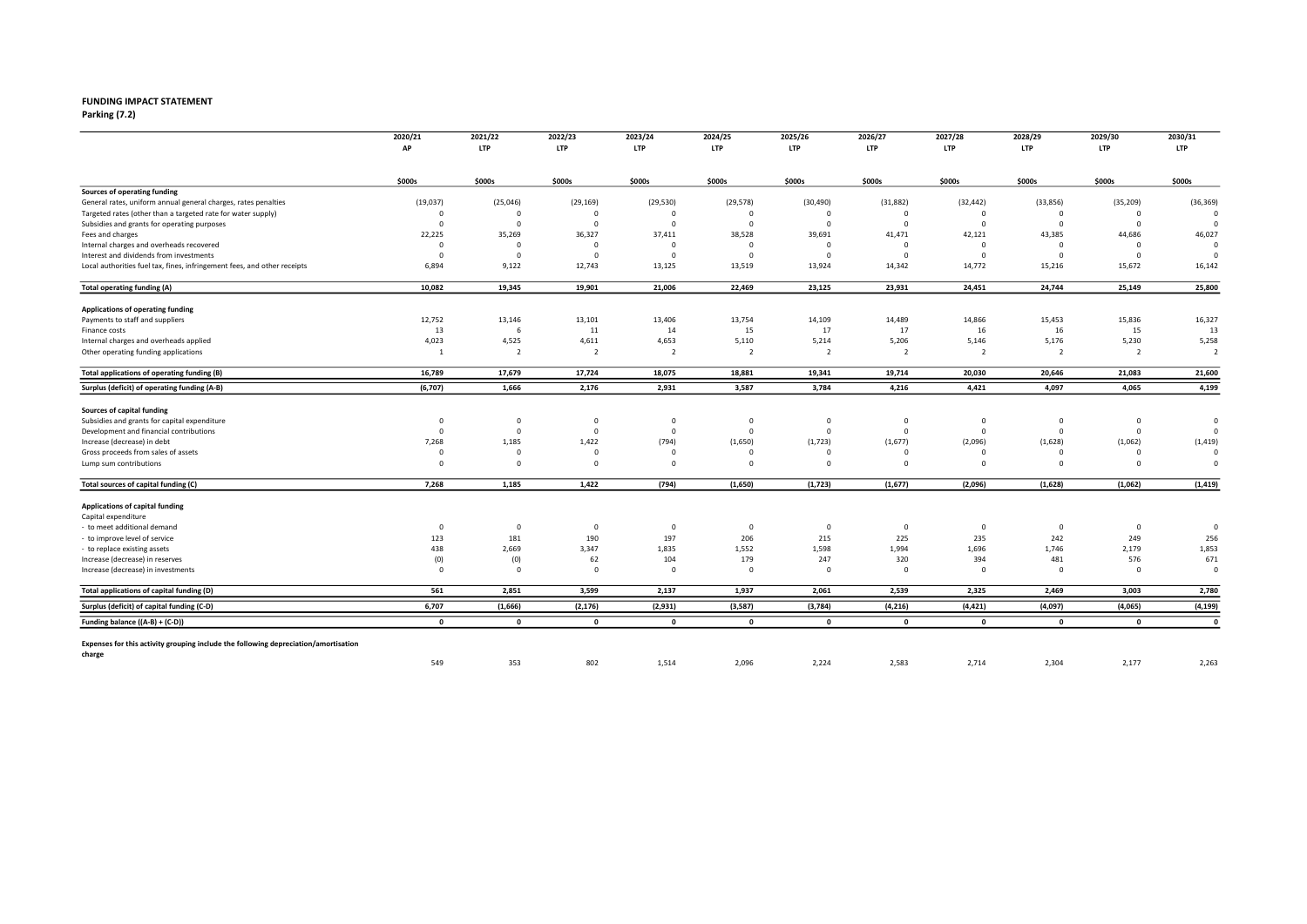## FUNDING IMPACT STATEMENT<br>Transport (7.1)

Transport (7.1) 2022 2023 2024 2025 2026 2027 2028 2029 2030

|                                                                                     | 2020/21<br>AP           | 2021/22<br><b>LTP</b>   | 2022/23<br><b>LTP</b> | 2023/24<br><b>LTP</b> | 2024/25<br>LTP | 2025/26<br>LTP | 2026/27<br><b>LTP</b> | 2027/28<br><b>LTP</b> | 2028/29<br><b>LTP</b> | 2029/30<br><b>LTP</b> | 2030/31<br><b>LTP</b> |
|-------------------------------------------------------------------------------------|-------------------------|-------------------------|-----------------------|-----------------------|----------------|----------------|-----------------------|-----------------------|-----------------------|-----------------------|-----------------------|
|                                                                                     |                         |                         |                       |                       |                |                |                       |                       |                       |                       |                       |
|                                                                                     | \$000s                  | \$000s                  | \$000s                | \$000s                | \$000s         | \$000s         | \$000s                | \$000s                | \$000s                | \$000s                | \$000s                |
| Sources of operating funding                                                        |                         |                         |                       |                       |                |                |                       |                       |                       |                       |                       |
| General rates, uniform annual general charges, rates penalties                      | 42,133                  | 52,521                  | 63,582                | 72,986                | 83,834         | 93,857         | 104,687               | 114,555               | 124,637               | 129,596               | 129,820               |
| Targeted rates (other than a targeted rate for water supply)                        | $\overline{\mathbf{0}}$ | $\mathbf 0$             | $\mathbf 0$           | $\mathbf 0$           | $\Omega$       | $\mathbf 0$    | $\Omega$              | $\Omega$              | $\mathbf 0$           | $\mathbf 0$           |                       |
| Subsidies and grants for operating purposes                                         | 7,070                   | 6,115                   | 7,999                 | 7,102                 | 7,516          | 7,058          | 7,142                 | 7,244                 | 7,454                 | 7,671                 | 7,891                 |
| Fees and charges                                                                    | 2,357                   | 3,530                   | 3,636                 | 3,714                 | 3,794          | 3,875          | 3,958                 | 4,043                 | 4,130                 | 4,219                 | 4,310                 |
| Internal charges and overheads recovered                                            | $\Omega$                | $\overline{\mathbf{0}}$ | $\Omega$              | $\Omega$              | $\Omega$       | $\Omega$       | $\Omega$              | $\Omega$              | $\Omega$              | $\overline{0}$        | $\Omega$              |
| Interest and dividends from investments                                             | $\Omega$                | $\mathbf 0$             | $\Omega$              | $\Omega$              | $\Omega$       | $\Omega$       | 0                     | $\Omega$              | $\Omega$              | $\mathbf 0$           | $\Omega$              |
| Local authorities fuel tax, fines, infringement fees, and other receipts            | $\Omega$                | $\mathbf 0$             | $\Omega$              | $\Omega$              | $\Omega$       | $\mathbf 0$    | $\mathbf 0$           | $\Omega$              | $\Omega$              | $\Omega$              | $\Omega$              |
| <b>Total operating funding (A)</b>                                                  | 51,560                  | 62,166                  | 75,217                | 83,802                | 95,143         | 104,790        | 115,787               | 125,842               | 136,220               | 141,485               | 142,021               |
| Applications of operating funding                                                   |                         |                         |                       |                       |                |                |                       |                       |                       |                       |                       |
| Payments to staff and suppliers                                                     | 25,263                  | 25,546                  | 26,292                | 25,793                | 24,980         | 25,182         | 25,835                | 26,403                | 27,106                | 26,439                | 27,145                |
| Finance costs                                                                       | 7,101                   | 4,684                   | 7,651                 | 10,049                | 10,696         | 12,066         | 12,498                | 11,749                | 11,314                | 11,132                | 9,998                 |
| Internal charges and overheads applied                                              | 8,733                   | 9,412                   | 9,391                 | 9,378                 | 9,929          | 10,075         | 10,196                | 10,267                | 10,463                | 10,565                | 10,720                |
| Other operating funding applications                                                | 2,500                   | 2,647                   | 5,850                 | 1,200                 | 1,600          | 400            | 200                   | $\mathbf 0$           | $\mathbf 0$           | $\mathbf 0$           | $\circ$               |
| Total applications of operating funding (B)                                         | 43,597                  | 42,289                  | 49,184                | 46,420                | 47,205         | 47,723         | 48,730                | 48,418                | 48,883                | 48,135                | 47,862                |
| Surplus (deficit) of operating funding (A-B)                                        | 7,963                   | 19,877                  | 26,033                | 37,382                | 47,938         | 57,067         | 67,057                | 77,423                | 87,337                | 93,350                | 94,159                |
| Sources of capital funding                                                          |                         |                         |                       |                       |                |                |                       |                       |                       |                       |                       |
| Subsidies and grants for capital expenditure                                        | 25,362                  | 27,850                  | 27,978                | 25,203                | 33,209         | 36,574         | 33,168                | 32,466                | 33,527                | 32,197                | 34,682                |
| Development and financial contributions                                             | 539                     | 942                     | 942                   | 942                   | 942            | 942            | 942                   | 942                   | 942                   | 942                   | 942                   |
| Increase (decrease) in debt                                                         | 36,412                  | 17,463                  | 27,754                | 29,976                | 42,337         | 36,535         | 16,054                | (11,902)              | (23,600)              | (51, 907)             | (49, 389)             |
| Gross proceeds from sales of assets                                                 | $\Omega$                | $\Omega$                | $\Omega$              | $\Omega$              | $\Omega$       | $\mathbf 0$    | $\Omega$              | $\Omega$              | $\Omega$              | $\Omega$              | $\Omega$              |
| Lump sum contributions                                                              | $\Omega$                | $\overline{\mathbf{0}}$ | $^{\circ}$            | $\Omega$              | $\Omega$       | $\mathbf 0$    | $\mathbf 0$           | $\mathbf 0$           | $\Omega$              | $^{\circ}$            | $\Omega$              |
| Total sources of capital funding (C)                                                | 62,313                  | 46,255                  | 56,675                | 56,121                | 76,489         | 74,051         | 50,164                | 21,507                | 10,869                | (18, 767)             | (13, 765)             |
| Applications of capital funding                                                     |                         |                         |                       |                       |                |                |                       |                       |                       |                       |                       |
| Capital expenditure                                                                 |                         |                         |                       |                       |                |                |                       |                       |                       |                       |                       |
| - to meet additional demand                                                         | 7,186                   | 5,946                   | 15,377                | 31,568                | 53,077         | 54,043         | 46,971                | 30,181                | 27,492                | 3,469                 | 6,805                 |
| to improve level of service                                                         | 25,763                  | 29,908                  | 32,554                | 30,803                | 37,112         | 42,709         | 34,512                | 30,759                | 31,282                | 30,145                | 31,025                |
| - to replace existing assets                                                        | 37,327                  | 30,277                  | 34,686                | 30,980                | 33,985         | 34,022         | 35,297                | 37,455                | 38,785                | 40,215                | 41,692                |
| Increase (decrease) in reserves                                                     | (0)                     | (0)                     | 91                    | 152                   | 254            | 344            | 441                   | 536                   | 647                   | 754                   | 873                   |
| Increase (decrease) in investments                                                  | $\Omega$                | $\overline{\mathbf{0}}$ | $\Omega$              | $\Omega$              | $\Omega$       | $\mathbf 0$    | $\Omega$              | $\Omega$              | $^{\circ}$            | $\mathbf 0$           | $\Omega$              |
| Total applications of capital funding (D)                                           | 70,276                  | 66,132                  | 82,708                | 93,503                | 124,427        | 131,117        | 117,221               | 98,930                | 98,206                | 74,582                | 80,394                |
| Surplus (deficit) of capital funding (C-D)                                          | (7,963)                 | (19, 877)               | (26, 033)             | (37, 382)             | (47, 938)      | (57,067)       | (67, 057)             | (77, 423)             | (87, 337)             | (93, 350)             | (94, 159)             |
| Funding balance ((A-B) + (C-D))                                                     | $\mathbf{0}$            | $\mathbf{0}$            | $\mathbf 0$           | $\mathbf 0$           | $\mathbf{0}$   | $\mathbf{0}$   | $\mathbf 0$           | $\mathbf{0}$          | $\mathbf{0}$          | $\mathbf{0}$          | $\Omega$              |
|                                                                                     |                         |                         |                       |                       |                |                |                       |                       |                       |                       |                       |
| Expenses for this activity grouping include the following depreciation/amortisation |                         |                         |                       |                       |                |                |                       |                       |                       |                       |                       |
| charge                                                                              | 34,726                  | 35,780                  | 43,251                | 49,681                | 59,125         | 68,021         | 78,107                | 88,779                | 98,657                | 104,656               | 105,438               |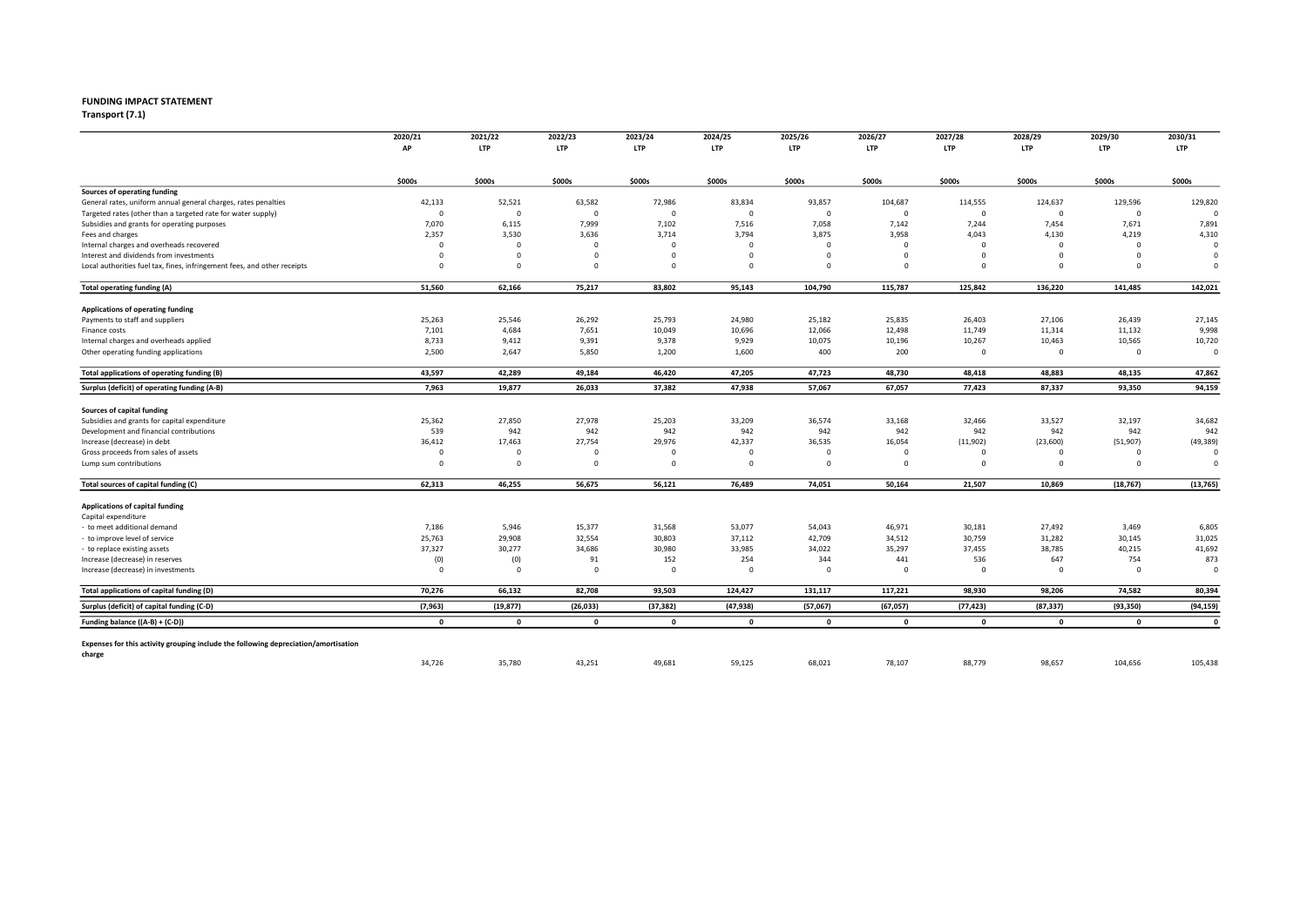Building and development control (6.2)

|                                                                                     | 2020/21<br>AP | 2021/22<br><b>LTP</b>   | 2022/23<br><b>LTP</b>   | 2023/24<br><b>LTP</b> | 2024/25<br><b>LTP</b> | 2025/26<br><b>LTP</b> | 2026/27        | 2027/28<br><b>LTP</b> | 2028/29        | 2029/30<br><b>LTP</b> | 2030/31        |
|-------------------------------------------------------------------------------------|---------------|-------------------------|-------------------------|-----------------------|-----------------------|-----------------------|----------------|-----------------------|----------------|-----------------------|----------------|
|                                                                                     |               |                         |                         |                       |                       |                       | <b>LTP</b>     |                       | <b>LTP</b>     |                       | <b>LTP</b>     |
|                                                                                     | \$000s        | \$000s                  | \$000s                  | \$000s                | \$000s                | \$000s                | \$000s         | \$000s                | \$000s         | \$000s                | \$000s         |
| Sources of operating funding                                                        |               |                         |                         |                       |                       |                       |                |                       |                |                       |                |
| General rates, uniform annual general charges, rates penalties                      | 11,378        | 12,923                  | 13,183                  | 13,639                | 15,136                | 15,642                | 15,748         | 15,647                | 16,111         | 16,577                | 16,902         |
| Targeted rates (other than a targeted rate for water supply)                        | $\Omega$      | $\Omega$                | $\mathbf 0$             | $\Omega$              | $\Omega$              | $\mathbf 0$           | $\Omega$       | $\Omega$              | $\Omega$       | $\mathbf 0$           | C              |
| Subsidies and grants for operating purposes                                         | $\Omega$      | $\mathbf 0$             | $\overline{\mathbf{0}}$ | $\Omega$              | $\Omega$              | $\Omega$              | $\Omega$       | $\Omega$              | $\Omega$       | $\overline{0}$        | $\mathfrak{c}$ |
| Fees and charges                                                                    | 10,099        | 17,809                  | 18,665                  | 18,779                | 18,960                | 19,272                | 19,661         | 20,132                | 20,366         | 20,773                | 21,267         |
| Internal charges and overheads recovered                                            | $\Omega$      | $\mathbf 0$             | $\mathbf 0$             | $\Omega$              | $\Omega$              | $\mathbf 0$           | $\mathbf 0$    | $\Omega$              | $\Omega$       | $\Omega$              | $\overline{0}$ |
| Interest and dividends from investments                                             | $\Omega$      | $\overline{0}$          | $\Omega$                | $\Omega$              | $\Omega$              | $\Omega$              | $\Omega$       | $^{\circ}$            | $\Omega$       | $\Omega$              | $\mathfrak{c}$ |
| Local authorities fuel tax, fines, infringement fees, and other receipts            | 19            | 11                      | $11\,$                  | 11                    | 12                    | 12                    | 12             | 12                    | 12             | 13                    | 13             |
| <b>Total operating funding (A)</b>                                                  | 21,496        | 30,742                  | 31,859                  | 32,429                | 34,107                | 34,925                | 35,420         | 35,791                | 36,489         | 37,363                | 38,182         |
| Applications of operating funding                                                   |               |                         |                         |                       |                       |                       |                |                       |                |                       |                |
| Payments to staff and suppliers                                                     | 16,321        | 20,736                  | 18,234                  | 18,547                | 18,897                | 19,300                | 19,744         | 20,216                | 20,703         | 21,237                | 21,802         |
| Finance costs                                                                       | -1            | $\overline{1}$          | $\overline{1}$          | $\mathbf{1}$          | $\overline{1}$        | 1                     | $\overline{1}$ | 1                     | $\overline{1}$ | $\mathbf{1}$          | $\overline{1}$ |
| Internal charges and overheads applied                                              | 10,393        | 11,858                  | 12,022                  | 12,187                | 13,351                | 13,613                | 13,502         | 13,237                | 13,257         | 13,383                | 13,418         |
| Other operating funding applications                                                | 536           | 521                     | 522                     | 522                   | 522                   | 523                   | 523            | 524                   | 524            | 525                   | 525            |
| Total applications of operating funding (B)                                         | 27,252        | 33,116                  | 30,778                  | 31,257                | 32,771                | 33,438                | 33,771         | 33,978                | 34,486         | 35,146                | 35,747         |
| Surplus (deficit) of operating funding (A-B)                                        | (5, 755)      | (2, 373)                | 1,081                   | 1,172                 | 1,335                 | 1,487                 | 1,649          | 1,813                 | 2,003          | 2,217                 | 2,435          |
| Sources of capital funding                                                          |               |                         |                         |                       |                       |                       |                |                       |                |                       |                |
| Subsidies and grants for capital expenditure                                        | $\Omega$      | $\mathbf 0$             | $\mathbf 0$             | $\mathbf 0$           | $\mathbf{0}$          | $\mathbf 0$           | $\mathbf{0}$   | $\mathbf{0}$          | $\mathbf{0}$   | $\overline{0}$        | $\overline{0}$ |
| Development and financial contributions                                             | $\Omega$      | $\overline{\mathbf{0}}$ | $\circ$                 | 0                     | $\Omega$              | $\mathbf 0$           | $\mathbf 0$    | $\Omega$              | $\mathbf 0$    | $\overline{0}$        | C              |
| Increase (decrease) in debt                                                         | 47,765        | 36,031                  | 29,053                  | 3,518                 | (942)                 | (943)                 | (940)          | (940)                 | (937)          | (930)                 | (930)          |
| Gross proceeds from sales of assets                                                 | $\Omega$      | $\Omega$                | $\Omega$                | $\Omega$              |                       | $\Omega$              | $\Omega$       | $\Omega$              | $\Omega$       | $\Omega$              | $\mathfrak{c}$ |
| Lump sum contributions                                                              | $\Omega$      | $\mathbf 0$             | $\Omega$                | $\mathbf 0$           | $\Omega$              | $\Omega$              | $\Omega$       | $\Omega$              | $\Omega$       | $\Omega$              | $\Omega$       |
| Total sources of capital funding (C)                                                | 47,765        | 36,031                  | 29,053                  | 3,518                 | (942)                 | (943)                 | (940)          | (940)                 | (937)          | (930)                 | (930)          |
|                                                                                     |               |                         |                         |                       |                       |                       |                |                       |                |                       |                |
| Applications of capital funding                                                     |               |                         |                         |                       |                       |                       |                |                       |                |                       |                |
| Capital expenditure                                                                 |               |                         |                         |                       |                       |                       |                |                       |                |                       |                |
| to meet additional demand                                                           | $\Omega$      | $\mathbf 0$             | $\overline{\mathbf{0}}$ | $\Omega$              | $\Omega$              | 0                     | $\mathbf{0}$   | $\Omega$              | $^{\circ}$     | $\mathbf{0}$          | $\mathbf 0$    |
| to improve level of service                                                         | 37,920        | 33,657                  | 29,992                  | 4,459                 | $\Omega$              | $\mathbf 0$           | $\Omega$       | $\mathbf 0$           | $\Omega$       | $\mathbf 0$           | $\mathfrak{c}$ |
| to replace existing assets                                                          | 4,090         | $\mathbf 0$             | $\overline{\mathbf{0}}$ | $^{\circ}$            | $\Omega$              | $\Omega$              | $\Omega$       | $\Omega$              | $^{\circ}$     | $\mathbf 0$           | $\Omega$       |
| Increase (decrease) in reserves                                                     | $\Omega$      | (0)                     | 142                     | 231                   | 394                   | 545                   | 709            | 873                   | 1,067          | 1,287                 | 1,505          |
| Increase (decrease) in investments                                                  | $\Omega$      | $\overline{0}$          | $\Omega$                | $\Omega$              | $\Omega$              | $\Omega$              | $\Omega$       | $\Omega$              | $\Omega$       | $\mathbf 0$           | $\overline{0}$ |
| Total applications of capital funding (D)                                           | 42,010        | 33,657                  | 30,135                  | 4,690                 | 394                   | 545                   | 709            | 873                   | 1,067          | 1,287                 | 1,505          |
| Surplus (deficit) of capital funding (C-D)                                          | 5,755         | 2,373                   | (1,081)                 | (1, 172)              | (1, 335)              | (1, 487)              | (1,649)        | (1, 813)              | (2,003)        | (2, 217)              | (2, 435)       |
| Funding balance ((A-B) + (C-D))                                                     | $\mathbf{0}$  | (0)                     | $\overline{\mathbf{0}}$ | $\mathbf{0}$          | $\mathbf{0}$          | $\mathbf 0$           | $\mathbf{0}$   | $\mathbf{0}$          | $\mathbf{0}$   | $\mathbf{0}$          | $\mathbf 0$    |
| Expenses for this activity grouping include the following depreciation/amortisation |               |                         |                         |                       |                       |                       |                |                       |                |                       |                |
| charge                                                                              | 29            | 21                      | 34                      | 36                    | 36                    | 37                    | 34             | 34                    | 31             | 24                    | 25             |
|                                                                                     |               |                         |                         |                       |                       |                       |                |                       |                |                       |                |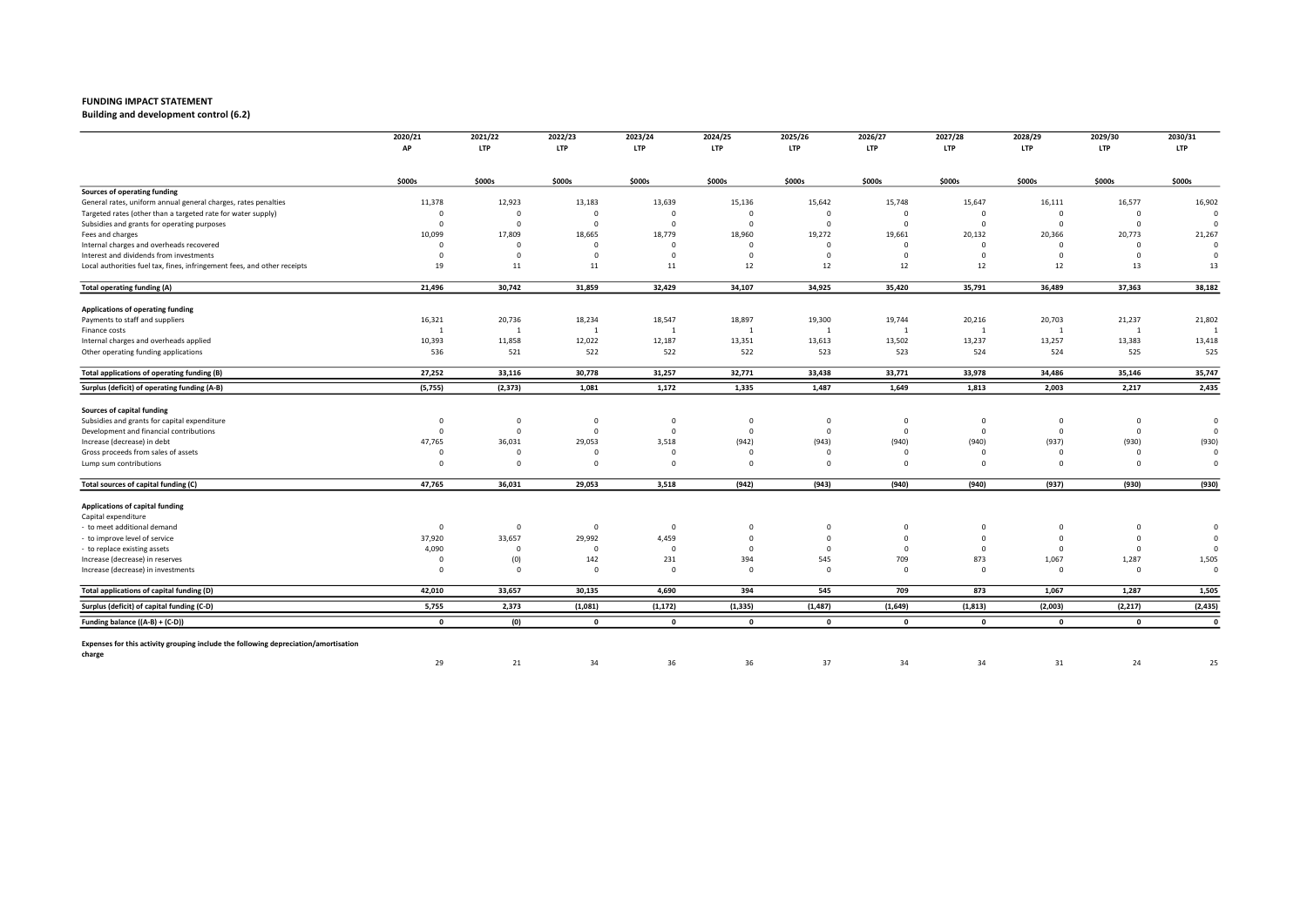Urban development, heritage and public spaces development (6.1)

|                                                                                               | 2020/21<br>AP | 2021/22<br><b>LTP</b> | 2022/23<br><b>LTP</b>   | 2023/24<br><b>LTP</b> | 2024/25<br><b>LTP</b> | 2025/26<br><b>LTP</b> | 2026/27<br><b>LTP</b> | 2027/28<br><b>LTP</b> | 2028/29<br><b>LTP</b> | 2029/30<br><b>LTP</b> | 2030/31<br><b>LTP</b>   |
|-----------------------------------------------------------------------------------------------|---------------|-----------------------|-------------------------|-----------------------|-----------------------|-----------------------|-----------------------|-----------------------|-----------------------|-----------------------|-------------------------|
|                                                                                               |               |                       |                         |                       |                       |                       |                       |                       |                       |                       |                         |
|                                                                                               | \$000s        | \$000s                | \$000s                  | \$000s                | \$000s                | \$000s                | \$000s                | \$000s                | \$000s                | \$000s                | \$000s                  |
| Sources of operating funding                                                                  |               |                       |                         |                       |                       |                       |                       |                       |                       |                       |                         |
| General rates, uniform annual general charges, rates penalties                                | 9,953         | 14,420                | 15,207                  | 15,594                | 15,292                | 15,031                | 14,991                | 15,182                | 15,263                | 15,632                | 16,049                  |
| Targeted rates (other than a targeted rate for water supply)                                  | $\Omega$      | $\mathbf 0$           | $\Omega$                | $\mathbf 0$           | $\Omega$              | $\mathbf 0$           | $\Omega$              | $\mathbf 0$           | $\Omega$              | $\mathbf 0$           | $\Omega$                |
| Subsidies and grants for operating purposes                                                   | $\Omega$      | $\mathbf 0$           | $\overline{\mathbf{0}}$ | $\Omega$              | $\Omega$              | $\Omega$              | $\Omega$              | $\Omega$              | $\Omega$              | $\mathbf 0$           | $\Omega$                |
| Fees and charges                                                                              | 1,031         | 1,709                 | 1,760                   | 1,796                 | 1,832                 | 1,868                 | 1,906                 | 1,944                 | 1,983                 | 2,053                 | 2,094                   |
| Internal charges and overheads recovered                                                      | 1,156         | 574                   | 604                     | 687                   | 390                   | 453                   | 379                   | 259                   | 266                   | 273                   | 280                     |
| Interest and dividends from investments                                                       | $\Omega$      | $\mathbf 0$           | $\overline{\mathbf{0}}$ | $\mathbf 0$           | $\Omega$              | $\Omega$              | $\Omega$              | $^{\circ}$            | $\Omega$              | $\Omega$              | 0                       |
| Local authorities fuel tax, fines, infringement fees, and other receipts                      | $\Omega$      | $\mathbf 0$           | $\overline{0}$          | $\mathbf 0$           | $\Omega$              | $\mathbf 0$           | $\mathbf 0$           | $\mathbf 0$           | $\Omega$              | $\mathbf 0$           | $\overline{0}$          |
| <b>Total operating funding (A)</b>                                                            | 12,140        | 16,703                | 17,572                  | 18,076                | 17,513                | 17,352                | 17,275                | 17,385                | 17,511                | 17,957                | 18,422                  |
| Applications of operating funding                                                             |               |                       |                         |                       |                       |                       |                       |                       |                       |                       |                         |
| Payments to staff and suppliers                                                               | 8,656         | 12,580                | 23,125                  | 11,682                | 10,176                | 9,844                 | 9,609                 | 9,585                 | 9,490                 | 9,726                 | 9,960                   |
| Finance costs                                                                                 | 26            | (31)                  | (24)                    | (21)                  | (11)                  | (7)                   | (4)                   | (3)                   | (3)                   | (1)                   | (1)                     |
| Internal charges and overheads applied                                                        | 2,828         | 3,475                 | 4,361                   | 3,513                 | 4,029                 | 4,038                 | 4,029                 | 3,996                 | 4,022                 | 4,014                 | 4,020                   |
| Other operating funding applications                                                          | 503           | 503                   | 503                     | 503                   | 503                   | 503                   | 503                   | 503                   | 503                   | 503                   | 503                     |
| Total applications of operating funding (B)                                                   | 12,013        | 16,526                | 27,965                  | 15,676                | 14,697                | 14,377                | 14,137                | 14,080                | 14,013                | 14,242                | 14,483                  |
| Surplus (deficit) of operating funding (A-B)                                                  | 127           | 177                   | (10, 393)               | 2,400                 | 2,816                 | 2,974                 | 3,139                 | 3,305                 | 3,498                 | 3,715                 | 3,940                   |
| Sources of capital funding                                                                    |               |                       |                         |                       |                       |                       |                       |                       |                       |                       |                         |
| Subsidies and grants for capital expenditure                                                  | $\Omega$      | $\mathbf 0$           | $\mathbf 0$             | $\mathbf 0$           | $\Omega$              | $\mathbf 0$           | $\circ$               | $\mathbf 0$           | $\Omega$              | $\mathbf 0$           | $\mathbf 0$             |
| Development and financial contributions                                                       | $\Omega$      | $\overline{0}$        | $\overline{0}$          | $\mathbf 0$           | $\Omega$              | $\mathbf 0$           | $\Omega$              | $\mathbf 0$           | $\Omega$              | $\overline{0}$        | $\Omega$                |
| Increase (decrease) in debt                                                                   | 4,486         | 19,190                | 19,309                  | 4,873                 | 2,314                 | 3,467                 | 2,624                 | 1,333                 | 1,311                 | 1,274                 | 1,204                   |
| Gross proceeds from sales of assets                                                           | $\Omega$      | $\Omega$              | $\Omega$                | $\Omega$              | $\Omega$              | $\Omega$              | $\Omega$              | $\Omega$              | $\Omega$              | $\overline{0}$        | $\overline{0}$          |
| Lump sum contributions                                                                        | $\Omega$      | $\mathbf 0$           | $\overline{\mathbf{0}}$ | $\mathbf 0$           | $\Omega$              | $\mathbf 0$           | $\Omega$              | $\mathbf 0$           | $\Omega$              | $\mathbf 0$           | $\overline{\mathbf{0}}$ |
| Total sources of capital funding (C)                                                          | 4,486         | 19,190                | 19,309                  | 4,873                 | 2,314                 | 3,467                 | 2,624                 | 1,333                 | 1,311                 | 1,274                 | 1,204                   |
| Applications of capital funding                                                               |               |                       |                         |                       |                       |                       |                       |                       |                       |                       |                         |
| Capital expenditure                                                                           |               |                       |                         |                       |                       |                       |                       |                       |                       |                       |                         |
| to meet additional demand                                                                     | 455           | 7,046                 | 285                     | 66                    | 1,049                 | 2,111                 | 1,462                 | $^{\circ}$            | 180                   | $\mathbf 0$           | 189                     |
| to improve level of service                                                                   | 2,872         | 5,621                 | 3,173                   | 4,961                 | 2,664                 | 2,886                 | 2,774                 | 3,006                 | 2,893                 | 3,139                 | 3,015                   |
| to replace existing assets                                                                    | 1,286         | 6,700                 | 5,387                   | 2,173                 | 1,282                 | 1,264                 | 1,290                 | 1,332                 | 1,372                 | 1,413                 | 1,431                   |
| Increase (decrease) in reserves                                                               | $\Omega$      | (0)                   | 70                      | 73                    | 134                   | 180                   | 237                   | 299                   | 364                   | 437                   | 509                     |
| Increase (decrease) in investments                                                            | $\Omega$      | $\mathbf 0$           | $\Omega$                | $\mathbf 0$           | $\Omega$              | $\Omega$              | $\Omega$              | $^{\circ}$            | $\Omega$              | $\mathbf 0$           | $\circ$                 |
| Total applications of capital funding (D)                                                     | 4,613         | 19,367                | 8,915                   | 7,273                 | 5,130                 | 6,441                 | 5,763                 | 4,638                 | 4,810                 | 4,989                 | 5,143                   |
| Surplus (deficit) of capital funding (C-D)                                                    | (127)         | (177)                 | 10,393                  | (2,400)               | (2, 816)              | (2,974)               | (3, 139)              | (3, 305)              | (3, 498)              | (3, 715)              | (3,940)                 |
| Funding balance ((A-B) + (C-D))                                                               | $\mathbf{0}$  | $\mathbf{0}$          | $\mathbf{0}$            | $\mathbf{0}$          | $\mathbf 0$           | $\mathbf{0}$          | $\mathbf{0}$          | $\mathbf{0}$          | $\mathbf{0}$          | $\mathbf{0}$          | $\pmb{\mathsf{o}}$      |
|                                                                                               |               |                       |                         |                       |                       |                       |                       |                       |                       |                       |                         |
| Expenses for this activity grouping include the following depreciation/amortisation<br>charge |               |                       |                         |                       |                       |                       |                       |                       |                       |                       |                         |
|                                                                                               | 127           | 177                   | 352                     | 1,245                 | 1,601                 | 1,713                 | 1,820                 | 1,924                 | 2,052                 | 2,197                 | 2,349                   |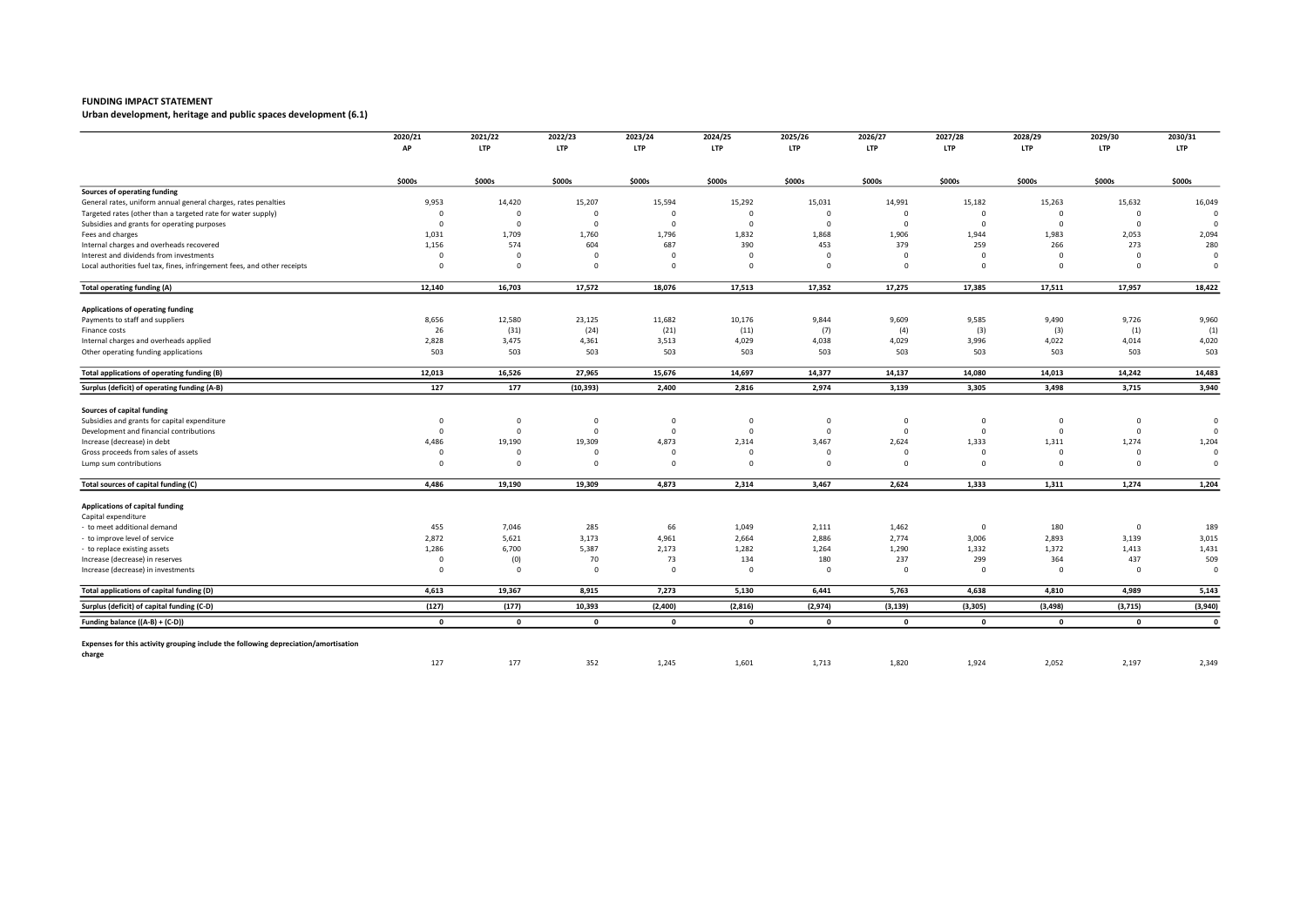Public health and safety (5.3)

|                                                                                     | 2020/21                 | 2021/22                       | 2022/23            | 2023/24      | 2024/25         | 2025/26         | 2026/27      | 2027/28      | 2028/29            | 2029/30               | 2030/31        |
|-------------------------------------------------------------------------------------|-------------------------|-------------------------------|--------------------|--------------|-----------------|-----------------|--------------|--------------|--------------------|-----------------------|----------------|
|                                                                                     | AP                      | <b>LTP</b>                    | <b>LTP</b>         | <b>LTP</b>   | LTP             | <b>LTP</b>      | <b>LTP</b>   | <b>LTP</b>   | <b>LTP</b>         | <b>LTP</b>            | <b>LTP</b>     |
|                                                                                     | \$000s                  | \$000s                        | \$000s             | \$000s       | \$000s          | \$000s          | \$000s       | \$000s       | \$000s             | \$000s                | \$000s         |
| Sources of operating funding                                                        |                         |                               |                    |              |                 |                 |              |              |                    |                       |                |
| General rates, uniform annual general charges, rates penalties                      | 12,894                  | 14,325                        | 14,935             | 15,331       | 16,550          | 17,046          | 17,465       | 17,815       | 18,142             | 18,628                | 19,090         |
| Targeted rates (other than a targeted rate for water supply)                        | $\overline{\mathbf{0}}$ | $\mathbf 0$                   | $\Omega$           | $\Omega$     | $\mathbf 0$     | $\mathbf 0$     | $\mathbf 0$  | $\Omega$     | $\Omega$           | $\mathbf 0$           | $\circ$        |
| Subsidies and grants for operating purposes                                         | 10                      | 12                            | 12                 | 13           | 13              | 13              | 14           | 14           | 14                 | 15                    | 15             |
| Fees and charges                                                                    | 3,256                   | 4,824                         | 4,959              | 5,069        | 5,172           | 5,287           | 5,393        | 5,513        | 5,643              | 5,768                 | 5,884          |
| Internal charges and overheads recovered                                            | 751                     | 664                           | 680                | 690          | 701             | 726             | 742          | 751          | 778                | 798                   | 819            |
| Interest and dividends from investments                                             | $\Omega$                | $\overline{\mathbf{0}}$       | $\overline{0}$     | $\Omega$     | $\Omega$        | $\Omega$        | $\mathbf 0$  | $\Omega$     | $\Omega$           | $\overline{0}$        | $\Omega$       |
| Local authorities fuel tax, fines, infringement fees, and other receipts            | 63                      | 23                            | 23                 | 24           | 24              | 25              | 25           | 26           | 26                 | 27                    | 27             |
| Total operating funding (A)                                                         | 16,974                  | 19,847                        | 20,609             | 21,126       | 22,461          | 23,097          | 23,639       | 24,119       | 24,603             | 25,236                | 25,836         |
| Applications of operating funding                                                   |                         |                               |                    |              |                 |                 |              |              |                    |                       |                |
| Payments to staff and suppliers                                                     | 10,214                  | 10,694                        | 10,984             | 11,147       | 11,566          | 11,817          | 12,034       | 12,313       | 12,551             | 12,810                | 13,100         |
| Finance costs                                                                       | 152                     | 95                            | 157                | 207          | 221             | 249             | 257          | 240          | 229                | 224                   | 198            |
| Internal charges and overheads applied                                              | 7,510                   | 7,197                         | 7,329              | 7,386        | 8,001           | 8,173           | 8,184        | 8,138        | 8,198              | 8,315                 | 8,399          |
| Other operating funding applications                                                | 55                      | 56                            | 57                 | 58           | 60              | 61              | 62           | 64           | 65                 | 65                    | 66             |
| Total applications of operating funding (B)                                         | 17,931                  | 18,041                        | 18,528             | 18,798       | 19,848          | 20,299          | 20,537       | 20,755       | 21,043             | 21,414                | 21,764         |
| Surplus (deficit) of operating funding (A-B)                                        | (957)                   | 1,806                         | 2,081              | 2,328        | 2,613           | 2,798           | 3,102        | 3,364        | 3,560              | 3,822                 | 4,071          |
| Sources of capital funding                                                          |                         |                               |                    |              |                 |                 |              |              |                    |                       |                |
| Subsidies and grants for capital expenditure                                        | $\overline{\mathbf{0}}$ | $\mathbf 0$                   | $\mathbf{0}$       | $\Omega$     | $\mathbf 0$     | $\mathbf 0$     | $\mathbf 0$  | $^{\circ}$   | $\overline{0}$     | $\mathbf 0$           | $\circ$        |
| Development and financial contributions                                             | $\overline{\mathbf{0}}$ | $\overline{0}$                | $\overline{0}$     | $\Omega$     | $\mathbf 0$     | $\mathbf 0$     | $\mathbf{0}$ | $\Omega$     | $\overline{0}$     | $\mathbf 0$           | 0              |
| Increase (decrease) in debt                                                         | 4,267                   | 982                           | 1,029              | 2,617        | 1,878           | 2,001           | (225)        | (365)        | (715)              | (799)                 | (887)          |
| Gross proceeds from sales of assets                                                 | $\Omega$                | $\mathbf 0$                   | $\Omega$           | $\Omega$     | $\Omega$        | $\Omega$        | $\Omega$     | $\Omega$     | $\Omega$           | $\Omega$              | $\Omega$       |
| Lump sum contributions                                                              | $\Omega$                | $\mathbf 0$                   | $\Omega$           | $\Omega$     | $\Omega$        | $\mathbf 0$     | $\mathbf 0$  | $\Omega$     | $\Omega$           | $\Omega$              | $\Omega$       |
| Total sources of capital funding (C)                                                | 4,267                   | 982                           | 1,029              | 2,617        | 1,878           | 2,001           | (225)        | (365)        | (715)              | (799)                 | (887)          |
|                                                                                     |                         |                               |                    |              |                 |                 |              |              |                    |                       |                |
| Applications of capital funding                                                     |                         |                               |                    |              |                 |                 |              |              |                    |                       |                |
| Capital expenditure                                                                 |                         |                               |                    |              |                 |                 |              |              |                    |                       |                |
| - to meet additional demand                                                         | $\overline{\mathbf{0}}$ | $\overline{\mathbf{0}}$<br>51 | $\mathbf{0}$<br>58 | 1,379<br>65  | 2,543<br>72     | 2,229<br>80     | 296<br>87    | 306<br>96    | $\mathbf 0$<br>105 | $\overline{0}$<br>114 | $\circ$<br>123 |
| to improve level of service                                                         | 1,524<br>1,785          | 2,738                         | 2,985              | 3,394        | 1,691           | 2,237           | 2,169        | 2,197        | 2,255              |                       | 2,387          |
| - to replace existing assets                                                        |                         |                               | 67                 |              |                 |                 | 325          | 401          | 485                | 2,326<br>583          | 674            |
| Increase (decrease) in reserves                                                     | -1<br>$\Omega$          | (0)<br>$\overline{0}$         | $\Omega$           | 107          | 185<br>$\Omega$ | 253<br>$\Omega$ | $\Omega$     | $\Omega$     | $\Omega$           |                       | $\Omega$       |
| Increase (decrease) in investments                                                  |                         |                               |                    | $^{\circ}$   |                 |                 |              |              |                    | $\mathbf 0$           |                |
| Total applications of capital funding (D)                                           | 3,310                   | 2,788                         | 3,110              | 4,946        | 4,491           | 4,799           | 2,877        | 2,999        | 2,845              | 3,023                 | 3,184          |
| Surplus (deficit) of capital funding (C-D)                                          | 957                     | (1, 806)                      | (2,081)            | (2, 328)     | (2,613)         | (2,798)         | (3, 102)     | (3, 364)     | (3,560)            | (3,822)               | (4,071)        |
| Funding balance ((A-B) + (C-D))                                                     | $\mathbf{0}$            | $\mathbf{0}$                  | $\mathbf 0$        | $\mathbf{0}$ | $\mathbf{0}$    | $\mathbf{0}$    | $\mathbf 0$  | $\mathbf{o}$ | $\mathbf{0}$       | $\mathbf{0}$          | $\mathbf{0}$   |
| Expenses for this activity grouping include the following depreciation/amortisation |                         |                               |                    |              |                 |                 |              |              |                    |                       |                |
| charge                                                                              | 1,257                   | 1,548                         | 1,756              | 1,963        | 2,170           | 2,287           | 2,519        | 2,705        | 2,817              | 2,981                 | 3,139          |
|                                                                                     |                         |                               |                    |              |                 |                 |              |              |                    |                       |                |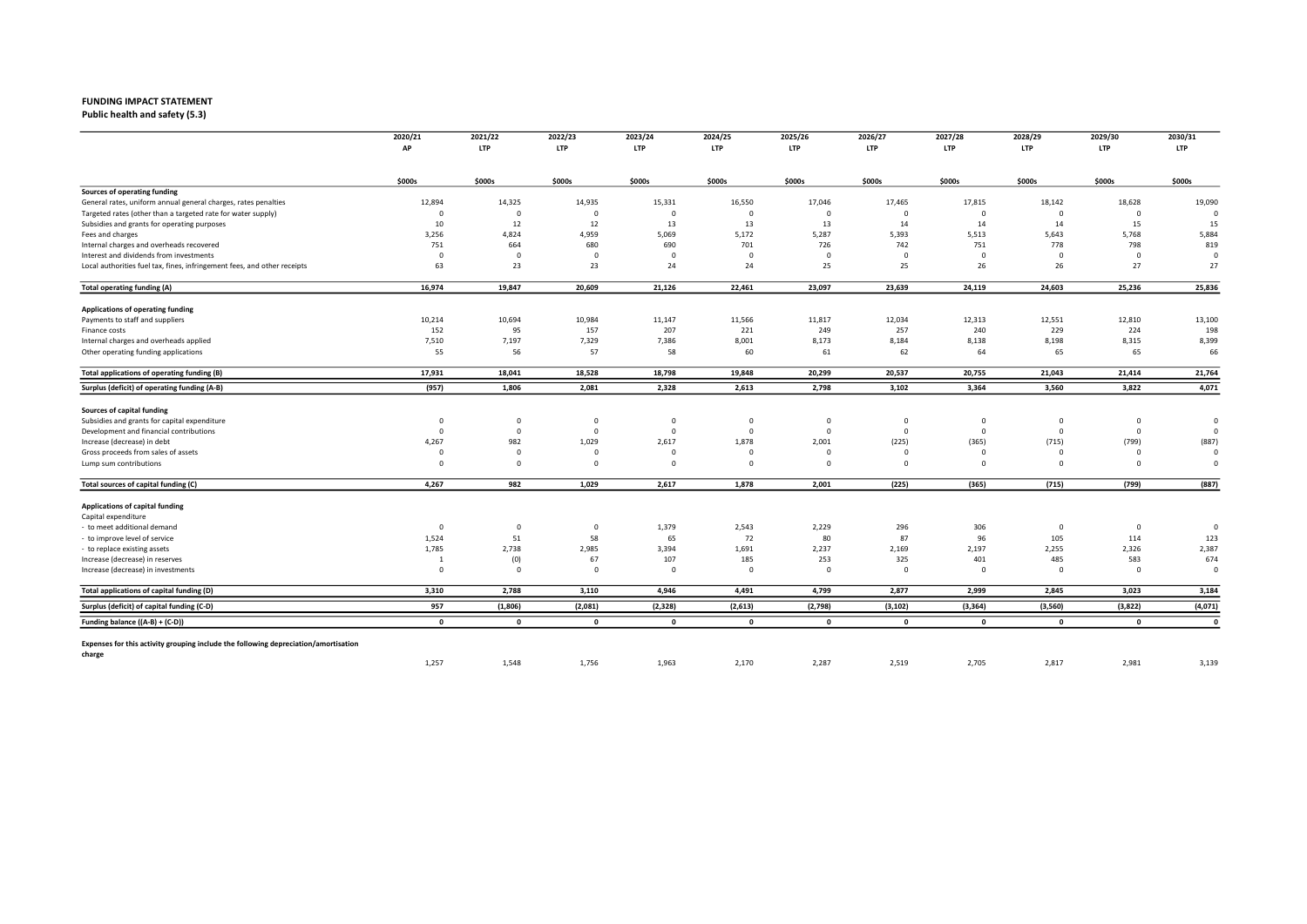Community participation and support (5.2)

|                                                                                     | 2020/21        | 2021/22        | 2022/23                 | 2023/24      | 2024/25      | 2025/26      | 2026/27      | 2027/28      | 2028/29        | 2029/30     | 2030/31      |
|-------------------------------------------------------------------------------------|----------------|----------------|-------------------------|--------------|--------------|--------------|--------------|--------------|----------------|-------------|--------------|
|                                                                                     | АP             | <b>LTP</b>     | <b>LTP</b>              | <b>LTP</b>   | LTP          | <b>LTP</b>   | <b>LTP</b>   | <b>LTP</b>   | <b>LTP</b>     | <b>LTP</b>  | <b>LTP</b>   |
|                                                                                     | \$000s         | \$000s         | \$000s                  | \$000s       | \$000s       | \$000s       | \$000s       | \$000s       | \$000s         | \$000s      | \$000s       |
| Sources of operating funding                                                        |                |                |                         |              |              |              |              |              |                |             |              |
| General rates, uniform annual general charges, rates penalties                      | 31,207         | 33,174         | 34,946                  | 36,288       | 35,741       | 37,101       | 39,907       | 40,704       | 41,945         | 42,508      | 42,441       |
| Targeted rates (other than a targeted rate for water supply)                        | 5,382          | 5,619          | 5,974                   | 6,347        | 6,644        | 6,897        | 6,994        | 7,062        | 7,174          | 7,326       | 7,392        |
| Subsidies and grants for operating purposes                                         | $\Omega$       | $\overline{0}$ | $\Omega$                | $\Omega$     | $\Omega$     | $\Omega$     | $\Omega$     | $\Omega$     | $\mathbf 0$    | $\mathbf 0$ | $\Omega$     |
| Fees and charges                                                                    | 26,838         | 27,836         | 28,968                  | 30,581       | 32,197       | 33,734       | 35,690       | 37,848       | 40,029         | 42,289      | 44,172       |
| Internal charges and overheads recovered                                            | 448            | 870            | 754                     | 776          | 396          | 366          | 506          | 367          | 375            | 384         | 395          |
| Interest and dividends from investments                                             | $\overline{0}$ | $\overline{0}$ | $\overline{\mathbf{0}}$ | $\Omega$     | $\Omega$     | $\Omega$     | $\Omega$     | $\Omega$     | $\Omega$       | $\mathbf 0$ | $\Omega$     |
| Local authorities fuel tax, fines, infringement fees, and other receipts            | 271            | 407            | 420                     | 432          | 608          | 626          | 639          | 658          | 678            | 698         | 712          |
| Total operating funding (A)                                                         | 64,146         | 67,906         | 71,061                  | 74,424       | 75,585       | 78,724       | 83,735       | 86,639       | 90,199         | 93,204      | 95,111       |
| Applications of operating funding                                                   |                |                |                         |              |              |              |              |              |                |             |              |
| Payments to staff and suppliers                                                     | 32,339         | 33,228         | 34,038                  | 35,088       | 33,801       | 34,773       | 35,512       | 36,501       | 37,510         | 38,578      | 39,447       |
| Finance costs                                                                       | (1, 218)       | 1,424          | 1,262                   | 1,009        | 573          | (103)        | (834)        | (1, 773)     | (1,530)        | (2, 288)    | (2, 111)     |
| Internal charges and overheads applied                                              | 15,424         | 16,571         | 17,161                  | 17,531       | 19,209       | 19,575       | 19,153       | 18,693       | 18,873         | 19,134      | 19,234       |
| Other operating funding applications                                                | 5,277          | 4,661          | 4,663                   | 4,665        | 4,667        | 4,670        | 4,671        | 4,674        | 4,677          | 4,680       | 4,682        |
| Total applications of operating funding (B)                                         | 51,823         | 55,884         | 57,124                  | 58,294       | 58,250       | 58,915       | 58,502       | 58,095       | 59,531         | 60,105      | 61,252       |
| Surplus (deficit) of operating funding (A-B)                                        | 12,323         | 12,023         | 13,936                  | 16,130       | 17,334       | 19,809       | 25,233       | 28,544       | 30,668         | 33,100      | 33,859       |
| Sources of capital funding                                                          |                |                |                         |              |              |              |              |              |                |             |              |
| Subsidies and grants for capital expenditure                                        | 1,211          | 300            | $^{\circ}$              | $\mathbf 0$  | 0            | $^{\circ}$   | 0            | 0            | $\mathbf 0$    | $\mathbf 0$ | $\circ$      |
| Development and financial contributions                                             | $\mathbf 0$    | $\overline{0}$ | $^{\circ}$              | $\Omega$     | $\Omega$     | $\Omega$     | $\mathbf 0$  | $\Omega$     | $\mathbf 0$    | $\mathbf 0$ | $\Omega$     |
| Increase (decrease) in debt                                                         | 5,642          | 7,424          | 6,793                   | 1,075        | (12,601)     | (15, 614)    | (17, 862)    | (24, 177)    | (26, 016)      | (28, 105)   | (28, 571)    |
| Gross proceeds from sales of assets                                                 | $\Omega$       | $\Omega$       | $\Omega$                | $\Omega$     |              |              | $\Omega$     | $\Omega$     | $\Omega$       | $\Omega$    | $\Omega$     |
| Lump sum contributions                                                              | $\Omega$       | $\overline{0}$ | $\Omega$                | $^{\circ}$   | $\Omega$     | $\Omega$     | $\Omega$     | $\Omega$     | $\Omega$       | $\mathbf 0$ | $\Omega$     |
| Total sources of capital funding (C)                                                | 6,853          | 7,724          | 6,793                   | 1,075        | (12, 601)    | (15, 614)    | (17, 862)    | (24, 177)    | (26, 016)      | (28, 105)   | (28, 571)    |
| Applications of capital funding                                                     |                |                |                         |              |              |              |              |              |                |             |              |
| Capital expenditure                                                                 |                |                |                         |              |              |              |              |              |                |             |              |
| to meet additional demand                                                           | $\Omega$       | $\overline{0}$ | 0                       | $\Omega$     | $^{\circ}$   | $^{\circ}$   | $\mathbf 0$  | $\Omega$     | $\overline{0}$ | $\mathbf 0$ | $\circ$      |
| to improve level of service                                                         | 1,220          | 2,078          | $\Omega$                | $^{\circ}$   | $\mathbf{0}$ | $\Omega$     | $\mathbf{0}$ | $\Omega$     | $\overline{0}$ | $\mathbf 0$ | $\Omega$     |
| to replace existing assets                                                          | 17,955         | 17,668         | 20,580                  | 16,956       | 4,305        | 3,597        | 6,609        | 3,420        | 3,497          | 3,601       | 3,674        |
| Increase (decrease) in reserves                                                     | -1             | -1             | 149                     | 249          | 428          | 599          | 763          | 947          | 1,155          | 1,393       | 1,614        |
| Increase (decrease) in investments                                                  | $\Omega$       | $\mathbf 0$    | $\Omega$                | $\Omega$     | $\Omega$     | $\Omega$     | $\Omega$     | $\Omega$     | $\Omega$       | $\mathbf 0$ | $\circ$      |
| Total applications of capital funding (D)                                           | 19,176         | 19,747         | 20,729                  | 17,205       | 4,733        | 4,195        | 7,372        | 4,367        | 4,652          | 4,994       | 5,288        |
| Surplus (deficit) of capital funding (C-D)                                          | (12, 323)      | (12, 023)      | (13,936)                | (16, 130)    | (17, 334)    | (19, 809)    | (25, 233)    | (28, 544)    | (30, 668)      | (33, 100)   | (33, 859)    |
| Funding balance ((A-B) + (C-D))                                                     | $\mathbf{0}$   | $\mathbf{0}$   | $\mathbf{0}$            | $\mathbf{0}$ | $\mathbf{0}$ | $\mathbf{0}$ | $\mathbf 0$  | $\mathbf{0}$ | $\mathbf{0}$   | $\mathbf 0$ | $\mathbf{0}$ |
| Expenses for this activity grouping include the following depreciation/amortisation |                |                |                         |              |              |              |              |              |                |             |              |
| charge                                                                              | 18,986         | 20,509         | 23,736                  | 26,542       | 29,073       | 30,552       | 34,173       | 35,322       | 35,692         | 35,654      | 35,178       |
|                                                                                     |                |                |                         |              |              |              |              |              |                |             |              |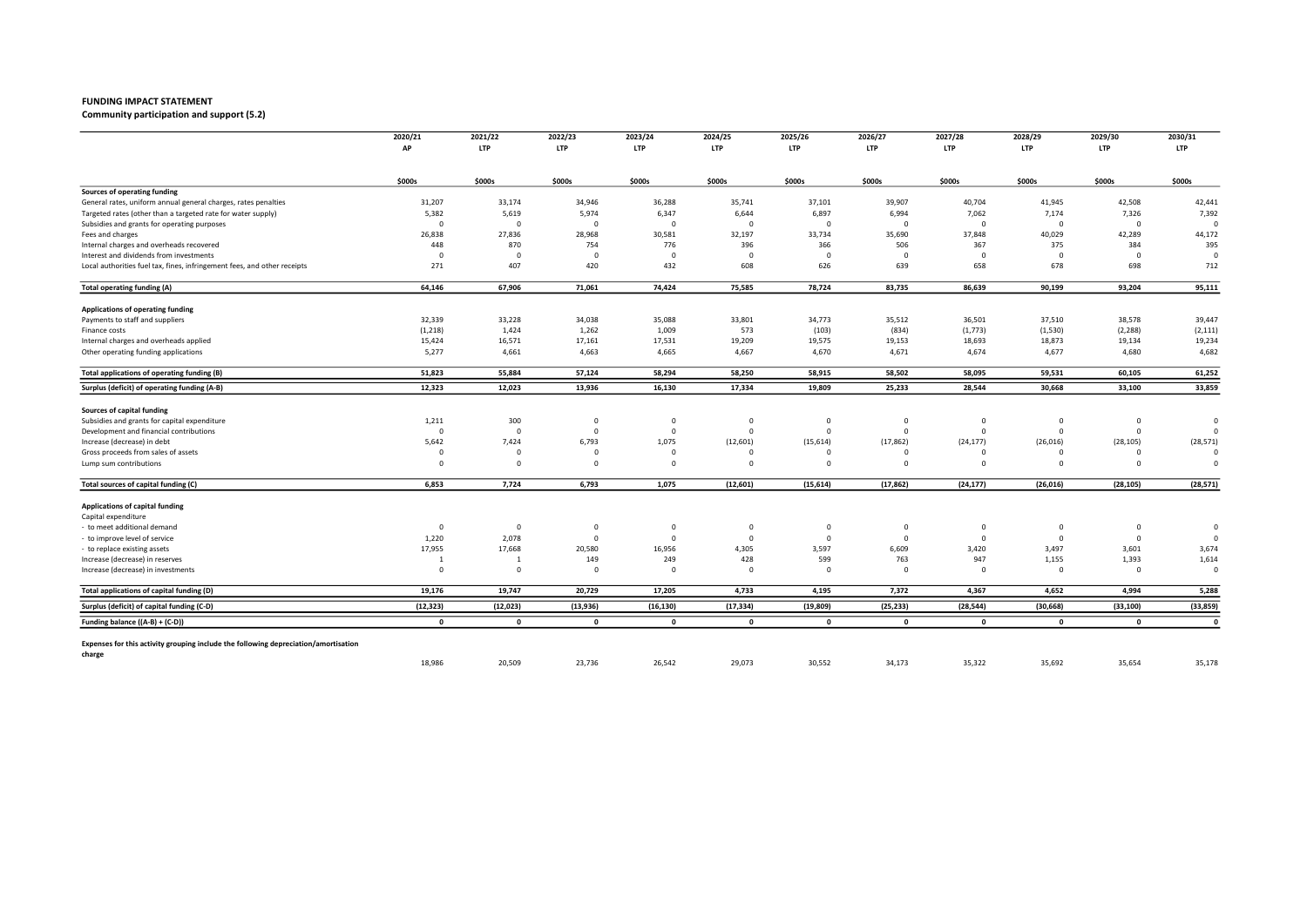Recreation promotion and support (5.1)

|                                                                                     | 2020/21                 | 2021/22                 | 2022/23        | 2023/24      | 2024/25        | 2025/26        | 2026/27     | 2027/28      | 2028/29        | 2029/30        | 2030/31      |
|-------------------------------------------------------------------------------------|-------------------------|-------------------------|----------------|--------------|----------------|----------------|-------------|--------------|----------------|----------------|--------------|
|                                                                                     | AP                      | <b>LTP</b>              | <b>LTP</b>     | <b>LTP</b>   | LTP            | <b>LTP</b>     | <b>LTP</b>  | <b>LTP</b>   | <b>LTP</b>     | <b>LTP</b>     | <b>LTP</b>   |
|                                                                                     | \$000s                  | \$000s                  | \$000s         | \$000s       | \$000s         | \$000s         | \$000s      | \$000s       | \$000s         | \$000s         | \$000s       |
| Sources of operating funding                                                        |                         |                         |                |              |                |                |             |              |                |                |              |
| General rates, uniform annual general charges, rates penalties                      | 31,490                  | 33,906                  | 36,120         | 36,310       | 38,685         | 40,272         | 40,537      | 42,527       | 43,277         | 44,631         | 46,354       |
| Targeted rates (other than a targeted rate for water supply)                        | 1,524                   | 2,366                   | 2,621          | 2,657        | 2,753          | 2,865          | 2,973       | 3,063        | 3,171          | 3,266          | 3,250        |
| Subsidies and grants for operating purposes                                         | 15                      | 20                      | 21             | 21           | 22             | 22             | 17          | 18           | 18             | 19             | 19           |
| Fees and charges                                                                    | 9,333                   | 12,212                  | 12,259         | 13,319       | 13,597         | 13,552         | 14,128      | 14,260       | 15,134         | 15,648         | 15,454       |
| Internal charges and overheads recovered                                            | 1,155                   | 1,123                   | 1,150          | 1,168        | 1,193          | 1,217          | 1,246       | 1,274        | 1,305          | 1,339          | 1,375        |
| Interest and dividends from investments                                             | $\Omega$                | $\overline{\mathbf{0}}$ | $\Omega$       | $\Omega$     | $\Omega$       | $\Omega$       | $\mathbf 0$ | $\Omega$     | $\Omega$       | $\mathbf 0$    | $\Omega$     |
| Local authorities fuel tax, fines, infringement fees, and other receipts            | $\Omega$                | $\mathbf 0$             | $\mathbf 0$    | $\Omega$     | $\mathbf 0$    | $\mathbf 0$    | $\mathbf 0$ | $\Omega$     | $\mathbf 0$    | $\mathbf 0$    | $\Omega$     |
| Total operating funding (A)                                                         | 43,516                  | 49,627                  | 52,171         | 53,475       | 56,250         | 57,928         | 58,900      | 61,142       | 62,905         | 64,902         | 66,452       |
| Applications of operating funding                                                   |                         |                         |                |              |                |                |             |              |                |                |              |
| Payments to staff and suppliers                                                     | 22,073                  | 23,426                  | 24,122         | 24,462       | 25,139         | 25,705         | 26,338      | 27,300       | 27,786         | 28,612         | 29,395       |
| Finance costs                                                                       | 2,537                   | 2,300                   | 2,529          | 2,680        | 2,669          | 2,777          | 2,778       | 2,641        | 2,595          | 2,573          | 2,464        |
| Internal charges and overheads applied                                              | 12,703                  | 13,272                  | 13,641         | 13,754       | 14,989         | 15,235         | 15,175      | 15,030       | 15,223         | 15,455         | 15,539       |
| Other operating funding applications                                                | 892                     | 915                     | 932            | 951          | 971            | 989            | 1,008       | 1,029        | 1,046          | 1,063          | 1,080        |
| Total applications of operating funding (B)                                         | 38,204                  | 39,913                  | 41,224         | 41,848       | 43,768         | 44,706         | 45,300      | 46,000       | 46,650         | 47,703         | 48,479       |
| Surplus (deficit) of operating funding (A-B)                                        | 5,312                   | 9,714                   | 10,946         | 11,628       | 12,481         | 13,222         | 13,601      | 15,142       | 16,254         | 17,199         | 17,973       |
| Sources of capital funding                                                          |                         |                         |                |              |                |                |             |              |                |                |              |
| Subsidies and grants for capital expenditure                                        | 748                     | $\overline{\mathbf{0}}$ | $\mathbf{0}$   | 785          | 400            | 412            | $\mathbf 0$ | $^{\circ}$   | $\overline{0}$ | $\mathbf 0$    | $\circ$      |
| Development and financial contributions                                             | $\overline{\mathbf{0}}$ | $\overline{0}$          | $\overline{0}$ | $\Omega$     | $\mathbf 0$    | $\circ$        | $\mathbf 0$ | $\Omega$     | $\overline{0}$ | $\mathbf 0$    | $\Omega$     |
| Increase (decrease) in debt                                                         | 4,511                   | (849)                   | 2,185          | (4, 178)     | 1,002          | (3, 404)       | (336)       | (7, 594)     | (7, 338)       | (7, 200)       | (7, 576)     |
| Gross proceeds from sales of assets                                                 | $\Omega$                | $\Omega$                | $\Omega$       |              | $\Omega$       | $\Omega$       | $\Omega$    |              | $\Omega$       | $\Omega$       | $\Omega$     |
| Lump sum contributions                                                              | $\Omega$                | $\overline{\mathbf{0}}$ | $\Omega$       | $\Omega$     | $\Omega$       | $\mathbf 0$    | $^{\circ}$  | $\Omega$     | $\Omega$       | $\Omega$       | $\Omega$     |
| Total sources of capital funding (C)                                                | 5,259                   | (849)                   | 2,185          | (3, 393)     | 1,402          | (2,992)        | (336)       | (7,594)      | (7, 338)       | (7, 200)       | (7, 576)     |
| Applications of capital funding                                                     |                         |                         |                |              |                |                |             |              |                |                |              |
| Capital expenditure                                                                 |                         |                         |                |              |                |                |             |              |                |                |              |
| - to meet additional demand                                                         | $\overline{\mathbf{0}}$ | $\overline{\mathbf{0}}$ | $\mathbf{0}$   | $^{\circ}$   | $\overline{0}$ | $\overline{0}$ | $\mathbf 0$ | $\Omega$     | $\mathbf 0$    | $\overline{0}$ | $\circ$      |
| to improve level of service                                                         | 259                     | 5                       | $\overline{1}$ | 1,380        | 3,510          | 3,587          | 6,192       | $\Omega$     | 148            | 152            | 155          |
| - to replace existing assets                                                        | 10,312                  | 8,861                   | 12,971         | 6,595        | 9,933          | 6,029          | 6,283       | 6,566        | 7,575          | 8,406          | 8,564        |
| Increase (decrease) in reserves                                                     |                         | (2)                     | 160            | 260          | 440            | 614            | 791         | 982          | 1,193          | 1,440          | 1,679        |
| Increase (decrease) in investments                                                  | $\Omega$                | $\mathbf 0$             | $\Omega$       | $\Omega$     | $\Omega$       | $\Omega$       | $\mathbf 0$ | $\Omega$     | $\mathbf 0$    | $^{\circ}$     | $\circ$      |
| Total applications of capital funding (D)                                           | 10,571                  | 8,864                   | 13,132         | 8,235        | 13,883         | 10,230         | 13,265      | 7,548        | 8,916          | 9,998          | 10,398       |
| Surplus (deficit) of capital funding (C-D)                                          | (5, 312)                | (9,714)                 | (10, 946)      | (11, 628)    | (12, 481)      | (13, 222)      | (13,601)    | (15, 142)    | (16, 254)      | (17, 199)      | (17, 973)    |
| Funding balance ((A-B) + (C-D))                                                     | $\mathbf{0}$            | $\mathbf{0}$            | $\mathbf 0$    | $\mathbf{0}$ | $\mathbf 0$    | $\mathbf{0}$   | $\mathbf 0$ | $\mathbf{0}$ | $\mathbf{0}$   | $\mathbf{0}$   | $\mathbf{0}$ |
| Expenses for this activity grouping include the following depreciation/amortisation |                         |                         |                |              |                |                |             |              |                |                |              |
| charge                                                                              | 8,586                   | 9,155                   | 10,226         | 10,807       | 11,481         | 12,048         | 12,250      | 13,600       | 14,502         | 15,199         | 15,735       |
|                                                                                     |                         |                         |                |              |                |                |             |              |                |                |              |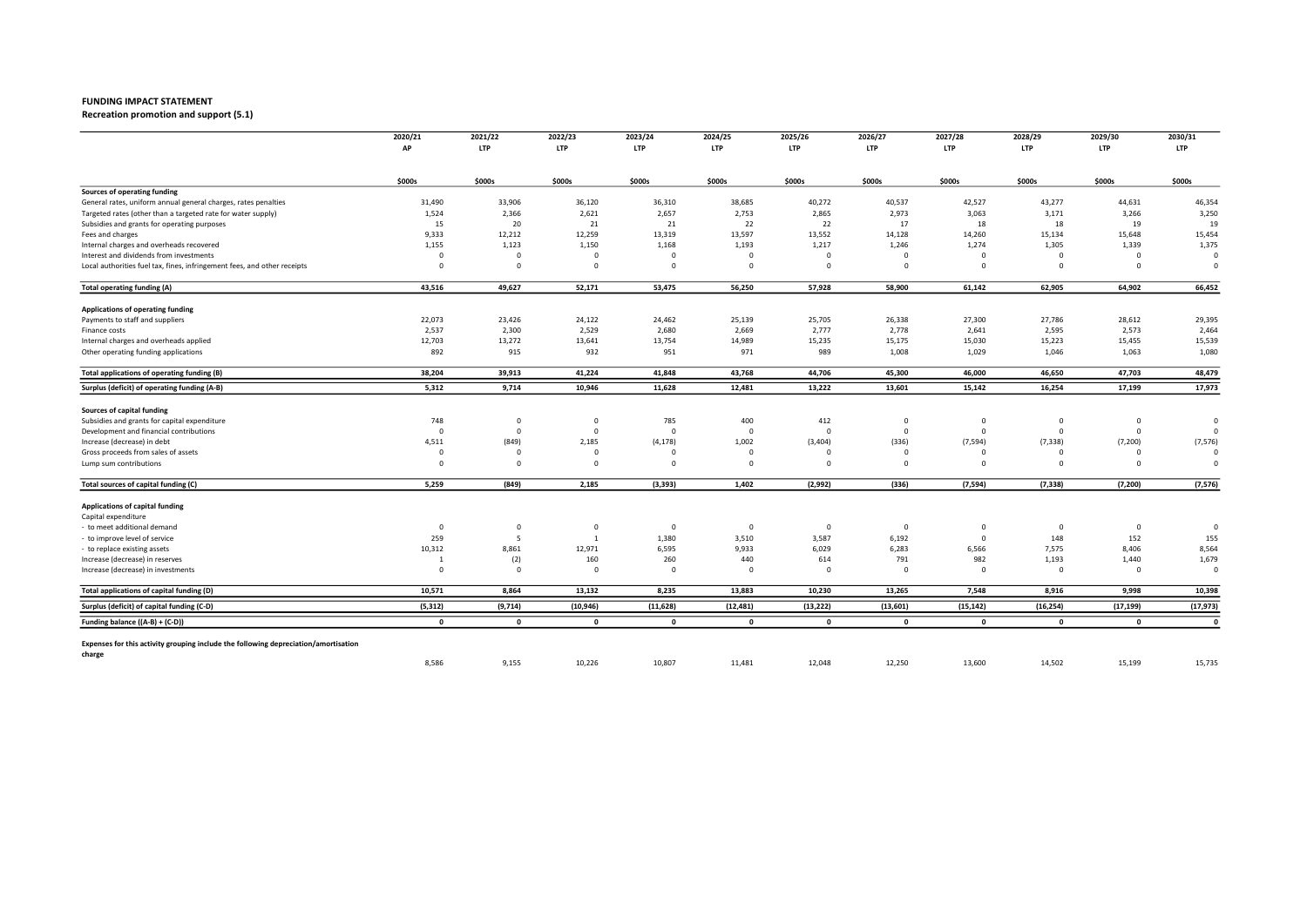Arts and cultural activities (4.1)

|                                                                                     | 2020/21                 | 2021/22                 | 2022/23        | 2023/24    | 2024/25      | 2025/26      | 2026/27        | 2027/28        | 2028/29        | 2029/30        | 2030/31        |
|-------------------------------------------------------------------------------------|-------------------------|-------------------------|----------------|------------|--------------|--------------|----------------|----------------|----------------|----------------|----------------|
|                                                                                     | AP                      | <b>LTP</b>              | <b>LTP</b>     | <b>LTP</b> | LTP          | <b>LTP</b>   | <b>LTP</b>     | <b>LTP</b>     | <b>LTP</b>     | <b>LTP</b>     | <b>LTP</b>     |
|                                                                                     | \$000s                  | \$000s                  | \$000s         | \$000s     | \$000s       | \$000s       | \$000s         | \$000s         | \$000s         | \$000s         | \$000s         |
| Sources of operating funding                                                        |                         |                         |                |            |              |              |                |                |                |                |                |
| General rates, uniform annual general charges, rates penalties                      | 14,522                  | 17,314                  | 17,084         | 17,924     | 18,256       | 18,653       | 18,874         | 19,303         | 19,637         | 19,992         | 20,614         |
| Targeted rates (other than a targeted rate for water supply)                        | 5,689                   | 5,976                   | 6,010          | 6,088      | 6,170        | 6,249        | 6,398          | 6,524          | 6,601          | 6,681          | 6,626          |
| Subsidies and grants for operating purposes                                         | 224                     | 324                     | 334            | 340        | 347          | 354          | 361            | 369            | 376            | 383            | 391            |
| Fees and charges                                                                    | 552                     | 643                     | 671            | 700        | 725          | 757          | 785            | 821            | 845            | 869            | 886            |
| Internal charges and overheads recovered                                            | $\Omega$                | $\overline{0}$          | $\Omega$       | $\Omega$   | $\Omega$     | $\Omega$     | $\Omega$       | $\Omega$       | $\Omega$       | $\Omega$       | $\Omega$       |
| Interest and dividends from investments                                             | $\Omega$                | $\overline{0}$          | $\Omega$       | $\Omega$   | $\Omega$     | $\Omega$     | $\mathbf 0$    | $\Omega$       | $\Omega$       | $\mathbf 0$    | $\Omega$       |
| Local authorities fuel tax, fines, infringement fees, and other receipts            | $\Omega$                | $\overline{0}$          | $\Omega$       | $\Omega$   | $\Omega$     | $\mathbf 0$  | $\mathbf 0$    | $\Omega$       | $\Omega$       | $\mathbf 0$    | $\Omega$       |
| Total operating funding (A)                                                         | 20,987                  | 24,257                  | 24,099         | 25,053     | 25,498       | 26,014       | 26,418         | 27,017         | 27,459         | 27,925         | 28,517         |
| Applications of operating funding                                                   |                         |                         |                |            |              |              |                |                |                |                |                |
| Payments to staff and suppliers                                                     | 4,836                   | 5,372                   | 5,023          | 5,642      | 5,651        | 5,890        | 5,726          | 5,856          | 5,989          | 6,129          | 6,578          |
| Finance costs                                                                       | 89                      | 51                      | 53             | 52         | 48           | 48           | 50             | 46             | 44             | 43             | 38             |
| Internal charges and overheads applied                                              | 898                     | 1,844                   | 1,845          | 1,913      | 2,066        | 2,120        | 2,089          | 2,069          | 2,094          | 2,128          | 2,163          |
| Other operating funding applications                                                | 14,911                  | 16,203                  | 16,437         | 16,701     | 16,965       | 17,217       | 17,478         | 17,766         | 17,994         | 18,226         | 18,462         |
| Total applications of operating funding (B)                                         | 20,734                  | 23,470                  | 23,359         | 24,308     | 24,730       | 25,274       | 25,342         | 25,737         | 26,121         | 26,526         | 27,242         |
| Surplus (deficit) of operating funding (A-B)                                        | 252                     | 787                     | 740            | 745        | 768          | 739          | 1,076          | 1,279          | 1,337          | 1,399          | 1,275          |
| Sources of capital funding                                                          |                         |                         |                |            |              |              |                |                |                |                |                |
| Subsidies and grants for capital expenditure                                        | $\overline{\mathbf{0}}$ | $\mathbf 0$             | $\overline{0}$ | $\Omega$   | $\mathbf 0$  | $\mathbf 0$  | $\overline{0}$ | $^{\circ}$     | $\overline{0}$ | $\mathbf 0$    | $\circ$        |
| Development and financial contributions                                             | $\overline{\mathbf{0}}$ | $\overline{\mathbf{0}}$ | $\mathbf{0}$   | $\Omega$   | $\mathbf 0$  | $\mathbf 0$  | $\mathbf{0}$   | $\mathbf 0$    | $\overline{0}$ | $\mathbf 0$    | $\Omega$       |
| Increase (decrease) in debt                                                         | 52,377                  | 49,729                  | 31,950         | 7,874      | 5,177        | 318          | (974)          | (1, 157)       | (1, 189)       | (1, 221)       | (1,064)        |
| Gross proceeds from sales of assets                                                 | $\Omega$                | $\Omega$                | $\Omega$       | $\Omega$   | $\Omega$     | $\Omega$     | $\Omega$       | $\Omega$       | $\Omega$       | $\Omega$       | $\Omega$       |
| Lump sum contributions                                                              | $\Omega$                | $\overline{\mathbf{0}}$ | $\Omega$       | $\Omega$   | $\Omega$     | $\Omega$     | $^{\circ}$     | $\Omega$       | $\Omega$       | $\Omega$       | $\Omega$       |
| Total sources of capital funding (C)                                                | 52,377                  | 49,729                  | 31,950         | 7,874      | 5,177        | 318          | (974)          | (1, 157)       | (1, 189)       | (1, 221)       | (1,064)        |
| Applications of capital funding                                                     |                         |                         |                |            |              |              |                |                |                |                |                |
| Capital expenditure                                                                 |                         |                         |                |            |              |              |                |                |                |                |                |
| - to meet additional demand                                                         | $\Omega$                | $\overline{\mathbf{0}}$ | $\mathbf{0}$   | $^{\circ}$ | $\mathbf 0$  | $\Omega$     | 0              | $^{\circ}$     | $^{\circ}$     | $\mathbf 0$    | $\Omega$       |
| to improve level of service                                                         | 52,630                  | 50,495                  | 32,670         | 8,585      | 5,889        | 977          | $\overline{2}$ | $\overline{2}$ | $\overline{2}$ | $\overline{2}$ | $\overline{2}$ |
| - to replace existing assets                                                        | $\Omega$                | 20                      | $\Omega$       | $\Omega$   | $\Omega$     | $\Omega$     | $\mathbf 0$    | $\Omega$       | $\mathbf{0}$   | $^{\circ}$     | $\Omega$       |
| Increase (decrease) in reserves                                                     | (1)                     | -1                      | 20             | 34         | 56           | 80           | 100            | 120            | 146            | 176            | 209            |
| Increase (decrease) in investments                                                  | $\Omega$                | $\Omega$                | $\Omega$       | $\Omega$   | $\Omega$     | $\Omega$     | $\Omega$       | $\Omega$       | $\Omega$       | $\Omega$       | $\Omega$       |
| Total applications of capital funding (D)                                           | 52,629                  | 50,516                  | 32,690         | 8,619      | 5,946        | 1,058        | 102            | 122            | 148            | 178            | 211            |
| Surplus (deficit) of capital funding (C-D)                                          | (252)                   | (787)                   | (740)          | (745)      | (768)        | (739)        | (1,076)        | (1, 279)       | (1, 337)       | (1, 399)       | (1, 275)       |
| Funding balance ((A-B) + (C-D))                                                     | (0)                     | $\mathbf{0}$            | $\mathbf 0$    | (0)        | $\mathbf{0}$ | $\mathbf{0}$ | $\mathbf{0}$   | $\mathbf{0}$   | $\mathbf{0}$   | $\mathbf{0}$   | $\mathbf{0}$   |
| Expenses for this activity grouping include the following depreciation/amortisation |                         |                         |                |            |              |              |                |                |                |                |                |
| charge                                                                              | 715                     | 729                     | 663            | 654        | 655          | 602          | 919            | 1,103          | 1,134          | 1,166          | 1,009          |
|                                                                                     |                         |                         |                |            |              |              |                |                |                |                |                |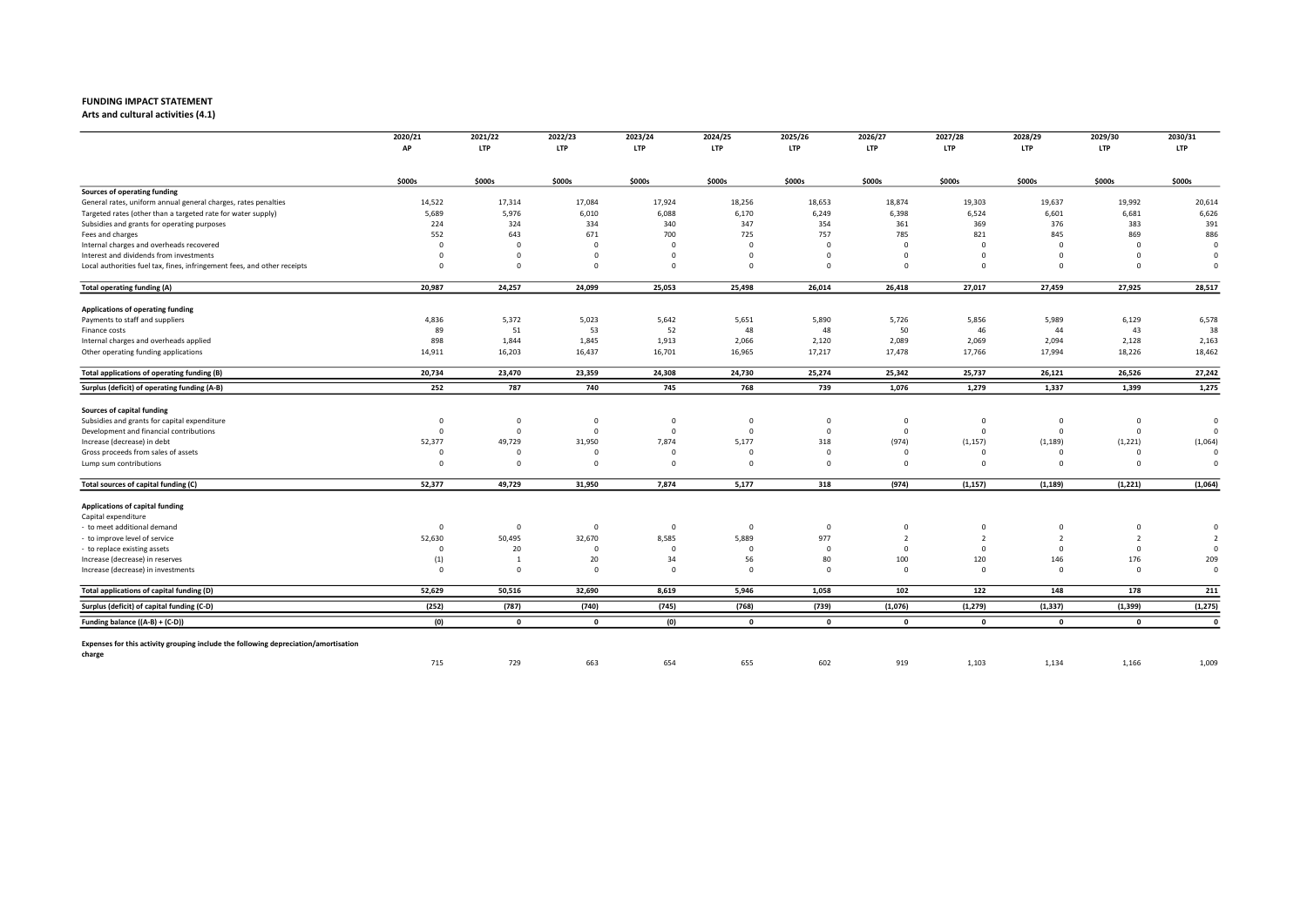City promotions and business support (3.1)

|                                                                                               | 2020/21      | 2021/22        | 2022/23                 | 2023/24      | 2024/25      | 2025/26      | 2026/27      | 2027/28      | 2028/29      | 2029/30     | 2030/31      |
|-----------------------------------------------------------------------------------------------|--------------|----------------|-------------------------|--------------|--------------|--------------|--------------|--------------|--------------|-------------|--------------|
|                                                                                               | АP           | <b>LTP</b>     | <b>LTP</b>              | <b>LTP</b>   | LTP          | <b>LTP</b>   | <b>LTP</b>   | <b>LTP</b>   | <b>LTP</b>   | <b>LTP</b>  | <b>LTP</b>   |
|                                                                                               | \$000s       | \$000s         | \$000s                  | \$000s       | \$000s       | \$000s       | \$000s       | \$000s       | \$000s       | \$000s      | \$000s       |
| Sources of operating funding                                                                  |              |                |                         |              |              |              |              |              |              |             |              |
| General rates, uniform annual general charges, rates penalties                                | 8,808        | 7,911          | 8,616                   | 12,602       | 14,523       | 14,200       | 13,438       | 13,376       | 13,281       | 13,396      | 13,533       |
| Targeted rates (other than a targeted rate for water supply)                                  | 12,442       | 15,848         | 15,786                  | 18,866       | 21,404       | 21,214       | 21,078       | 21,440       | 21,644       | 22,054      | 22,183       |
| Subsidies and grants for operating purposes                                                   | $\Omega$     | $\overline{0}$ | $\Omega$                | $\Omega$     | $\Omega$     | $\Omega$     | $\Omega$     | $\Omega$     | $\mathbf 0$  | $\mathbf 0$ | $\Omega$     |
| Fees and charges                                                                              | 15,277       | 8,326          | 10,667                  | 25,203       | 29,497       | 34,574       | 40,252       | 42,862       | 45,452       | 47,349      | 48,635       |
| Internal charges and overheads recovered                                                      | $\Omega$     | $\mathbf 0$    | $\Omega$                | $\Omega$     | $\Omega$     | $\Omega$     | $\Omega$     | $\Omega$     | $\Omega$     | $\mathbf 0$ | $\Omega$     |
| Interest and dividends from investments                                                       | $\Omega$     | $\overline{0}$ | $\Omega$                | $\Omega$     | $\Omega$     | $\Omega$     | $\mathbf 0$  | $\Omega$     | $\Omega$     | $\mathbf 0$ | $\Omega$     |
| Local authorities fuel tax, fines, infringement fees, and other receipts                      | $\Omega$     | $\overline{0}$ | $\Omega$                | $\Omega$     | $\Omega$     | $\mathbf 0$  | $\mathbf 0$  | $\Omega$     | $\Omega$     | $\mathbf 0$ | $\Omega$     |
| Total operating funding (A)                                                                   | 36,527       | 32,085         | 35,070                  | 56,672       | 65,425       | 69,987       | 74,769       | 77,678       | 80,378       | 82,799      | 84,350       |
| Applications of operating funding                                                             |              |                |                         |              |              |              |              |              |              |             |              |
| Payments to staff and suppliers                                                               | 18,394       | 13,695         | 15,691                  | 28,928       | 33,188       | 36,455       | 40,455       | 42,568       | 44,573       | 46,181      | 47,388       |
| Finance costs                                                                                 | 2,623        | 2,700          | 2,705                   | 3,401        | 3,621        | 3,565        | 3,507        | 3,445        | 3,386        | 3,326       | 3,265        |
| Internal charges and overheads applied                                                        | 2,127        | 1,372          | 1,478                   | 1,806        | 2,110        | 2,179        | 2,204        | 2,199        | 2,233        | 2,269       | 2,282        |
| Other operating funding applications                                                          | 15,980       | 15,391         | 15,747                  | 16,163       | 16,564       | 16,947       | 17,345       | 17,768       | 18,116       | 18,471      | 18,833       |
| Total applications of operating funding (B)                                                   | 39,124       | 33,159         | 35,621                  | 50,297       | 55,483       | 59,146       | 63,511       | 65,980       | 68,308       | 70,247      | 71,768       |
| Surplus (deficit) of operating funding (A-B)                                                  | (2,597)      | (1,073)        | (551)                   | 6,375        | 9,941        | 10,841       | 11,258       | 11,698       | 12,070       | 12,551      | 12,583       |
| Sources of capital funding                                                                    |              |                |                         |              |              |              |              |              |              |             |              |
| Subsidies and grants for capital expenditure                                                  | $^{\circ}$   | $\mathbf 0$    | $^{\circ}$              | $\mathbf 0$  | 0            | 0            | 0            | $\mathbf{0}$ | $\mathbf 0$  | $\mathbf 0$ | $\circ$      |
| Development and financial contributions                                                       | $\Omega$     | $\overline{0}$ | $^{\circ}$              | $\mathsf{C}$ | $^{\circ}$   | $\mathbf 0$  | $\mathbf 0$  | $\Omega$     | $\mathbf 0$  | $\mathbf 0$ | $\Omega$     |
| Increase (decrease) in debt                                                                   | 15,405       | 4,906          | 9,804                   | (2,069)      | (5, 107)     | 7,690        | (5,267)      | (5,625)      | (5,805)      | (6, 195)    | (2, 316)     |
| Gross proceeds from sales of assets                                                           | $\Omega$     | $\Omega$       | $\Omega$                |              | $\Omega$     | $\Omega$     | $\Omega$     | $\Omega$     | $\Omega$     | $\Omega$    | $\Omega$     |
| Lump sum contributions                                                                        | $\Omega$     | $\overline{0}$ | $\Omega$                | $\Omega$     | $\Omega$     | $\mathbf 0$  | $\Omega$     | $\Omega$     | $\Omega$     | $\Omega$    | $\Omega$     |
| Total sources of capital funding (C)                                                          | 15,405       | 4,906          | 9,804                   | (2,069)      | (5, 107)     | 7,690        | (5,267)      | (5,625)      | (5,805)      | (6, 195)    | (2, 316)     |
| Applications of capital funding                                                               |              |                |                         |              |              |              |              |              |              |             |              |
| Capital expenditure                                                                           |              |                |                         |              |              |              |              |              |              |             |              |
| to meet additional demand                                                                     | $\Omega$     | $\overline{0}$ | $\overline{\mathbf{0}}$ | $\Omega$     | $\Omega$     | $\Omega$     | $\mathbf{0}$ | $\Omega$     | $\mathbf 0$  | $\mathbf 0$ | $\Omega$     |
| to improve level of service                                                                   | $\Omega$     | 1,000          | 2,060                   | 2,101        | 2,143        | 16,396       | 3,345        | 3,412        | 3,480        | 3,549       | 7,241        |
| to replace existing assets                                                                    | 12,809       | 2,832          | 7,175                   | 2,161        | 2,614        | 2,027        | 2,508        | 2,493        | 2,582        | 2,566       | 2,750        |
| Increase (decrease) in reserves                                                               | (1)          | $\mathbf{1}$   | 17                      | 43           | 77           | 108          | 138          | 168          | 204          | 241         | 276          |
| Increase (decrease) in investments                                                            | $\Omega$     | $\overline{0}$ | $\Omega$                | $\Omega$     | $\Omega$     | $\Omega$     | $\mathbf 0$  | $\Omega$     | $\Omega$     | $\mathbf 0$ | $\Omega$     |
| Total applications of capital funding (D)                                                     | 12,808       | 3,833          | 9,252                   | 4,305        | 4,835        | 18,531       | 5,991        | 6,073        | 6,265        | 6,357       | 10,267       |
| Surplus (deficit) of capital funding (C-D)                                                    | 2,597        | 1,073          | 551                     | (6, 375)     | (9, 941)     | (10, 841)    | (11, 258)    | (11, 698)    | (12,070)     | (12, 551)   | (12, 583)    |
| Funding balance ((A-B) + (C-D))                                                               | $\mathbf{0}$ | $\mathbf{0}$   | $\mathbf{0}$            | $\mathbf{0}$ | $\mathbf{0}$ | $\mathbf{0}$ | $\mathbf 0$  | $\mathbf{0}$ | $\mathbf{0}$ | $\mathbf 0$ | $\mathbf{0}$ |
|                                                                                               |              |                |                         |              |              |              |              |              |              |             |              |
| Expenses for this activity grouping include the following depreciation/amortisation<br>charge |              |                |                         |              |              |              |              |              |              |             |              |
|                                                                                               | 1,619        | 2,373          | 2,814                   | 4,551        | 8,083        | 8,952        | 9,339        | 9,750        | 10,086       | 10,530      | 10,526       |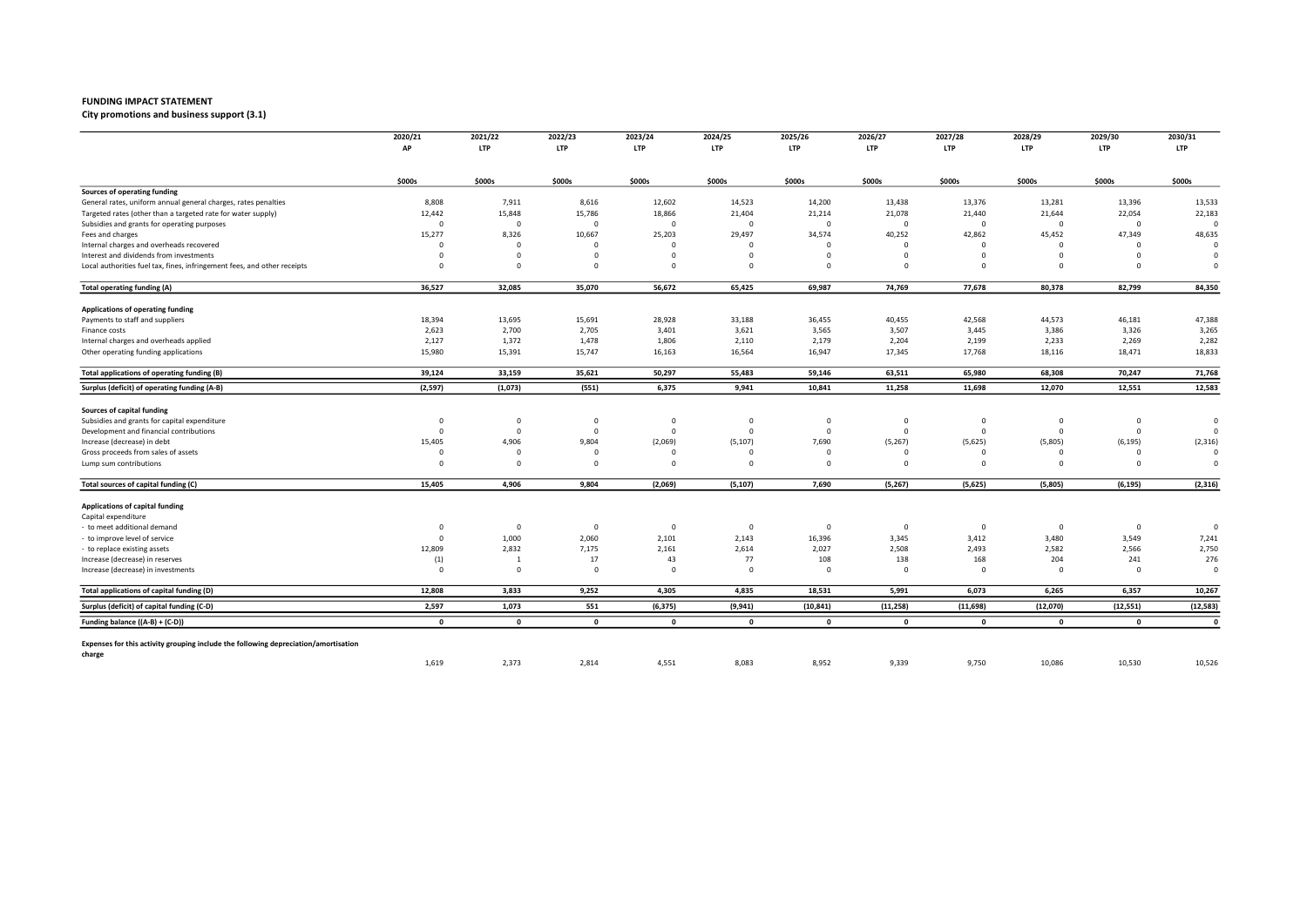Conservation attractions (2.6)

|                                                                                     | 2020/21<br>AP           | 2021/22<br><b>LTP</b>   | 2022/23<br><b>LTP</b> | 2023/24<br><b>LTP</b> | 2024/25<br>LTP | 2025/26<br><b>LTP</b> | 2026/27<br><b>LTP</b> | 2027/28<br><b>LTP</b> | 2028/29<br><b>LTP</b> | 2029/30<br><b>LTP</b> | 2030/31<br><b>LTP</b> |
|-------------------------------------------------------------------------------------|-------------------------|-------------------------|-----------------------|-----------------------|----------------|-----------------------|-----------------------|-----------------------|-----------------------|-----------------------|-----------------------|
|                                                                                     |                         |                         |                       |                       |                |                       |                       |                       |                       |                       |                       |
|                                                                                     | \$000s                  | \$000s                  | \$000s                | \$000s                | \$000s         | \$000s                | \$000s                | \$000s                | \$000s                | \$000s                | \$000s                |
| Sources of operating funding                                                        |                         |                         |                       |                       |                |                       |                       |                       |                       |                       |                       |
| General rates, uniform annual general charges, rates penalties                      | 6,988                   | 7,471                   | 8,463                 | 8,258                 | 8,390          | 8,571                 | 9,060                 | 9,391                 | 9,573                 | 9,676                 | 9,782                 |
| Targeted rates (other than a targeted rate for water supply)                        | $\Omega$                | $\mathbf 0$             | $\Omega$              | $\Omega$              | $\Omega$       | $\Omega$              | $\Omega$              | $\Omega$              | $\Omega$              | $\mathbf 0$           |                       |
| Subsidies and grants for operating purposes                                         | $\Omega$                | $\Omega$                | $\Omega$              | $\Omega$              | $\Omega$       | $\Omega$              | $\Omega$              | $\Omega$              | $\Omega$              | $\Omega$              | $\epsilon$            |
| Fees and charges                                                                    | $\Omega$                | $\Omega$                | $\Omega$              |                       | $\Omega$       | $\Omega$              | $\Omega$              |                       | $\Omega$              | $\Omega$              |                       |
| Internal charges and overheads recovered                                            | $\Omega$                | $\Omega$                | $\Omega$              |                       | $\Omega$       | $\Omega$              | $^{\circ}$            | $\Omega$              | $\Omega$              | $\Omega$              | $\Omega$              |
| Interest and dividends from investments                                             | $\Omega$                | $\Omega$                | $\Omega$              | $\Omega$              | $\Omega$       | $\Omega$              | $^{\circ}$            | $\Omega$              | $\Omega$              | $\Omega$              | $\Omega$              |
| Local authorities fuel tax, fines, infringement fees, and other receipts            | $\Omega$                | $\mathbf 0$             | $\Omega$              | $\Omega$              | $\Omega$       | $\Omega$              | $\mathbf 0$           | $\Omega$              | $\Omega$              | $\Omega$              | $\Omega$              |
| Total operating funding (A)                                                         | 6,988                   | 7,471                   | 8,463                 | 8,258                 | 8,390          | 8,571                 | 9,060                 | 9,391                 | 9,573                 | 9,676                 | 9,782                 |
| Applications of operating funding                                                   |                         |                         |                       |                       |                |                       |                       |                       |                       |                       |                       |
| Payments to staff and suppliers                                                     | 179                     | 246                     | 773                   | 258                   | 264            | 269                   | 275                   | 281                   | 287                   | 293                   | 299                   |
| Finance costs                                                                       | 588                     | 434                     | 527                   | 628                   | 591            | 640                   | 659                   | 634                   | 629                   | 628                   | 596                   |
| Internal charges and overheads applied                                              | $\overline{\mathbf{0}}$ | 201                     | 247                   | 211                   | 223            | 228                   | 230                   | 232                   | 236                   | 240                   | 244                   |
| Other operating funding applications                                                | 4,550                   | 4,732                   | 4,874                 | 5,042                 | 5,187          | 5,327                 | 5,475                 | 5,636                 | 5,749                 | 5,864                 | 5,981                 |
| Total applications of operating funding (B)                                         | 5,317                   | 5,613                   | 6,421                 | 6,140                 | 6,265          | 6,464                 | 6,639                 | 6,784                 | 6,900                 | 7,025                 | 7,121                 |
| Surplus (deficit) of operating funding (A-B)                                        | 1,671                   | 1,858                   | 2,042                 | 2,118                 | 2,125          | 2,107                 | 2,421                 | 2,607                 | 2,673                 | 2,651                 | 2,661                 |
| Sources of capital funding                                                          |                         |                         |                       |                       |                |                       |                       |                       |                       |                       |                       |
| Subsidies and grants for capital expenditure                                        | 280                     | 429                     | $\mathbf{0}$          | $\Omega$              | $\mathbf 0$    | $^{\circ}$            | $\overline{0}$        | $^{\circ}$            | $\overline{0}$        | $\mathbf 0$           | $\circ$               |
| Development and financial contributions                                             | $\overline{\mathbf{0}}$ | $\overline{0}$          | $\mathbf{0}$          | $\Omega$              | $\mathbf 0$    | $\mathbf 0$           | $\mathbf 0$           | $\Omega$              | $\overline{0}$        | $\mathbf 0$           | $\Omega$              |
| Increase (decrease) in debt                                                         | 1,902                   | 351                     | (1,081)               | (1, 102)              | (1,076)        | (1,026)               | (1, 305)              | (1, 455)              | (1, 485)              | (1, 426)              | (1, 398)              |
| Gross proceeds from sales of assets                                                 | $\Omega$                | $\mathbf 0$             | $\Omega$              |                       | $\Omega$       | $\Omega$              | $\Omega$              | $\Omega$              | $\Omega$              | $\Omega$              | $\Omega$              |
| Lump sum contributions                                                              | $\Omega$                | $\mathbf 0$             | $\Omega$              | $\Omega$              | $\Omega$       | $\mathbf 0$           | $\Omega$              | $\Omega$              | $\Omega$              | $\Omega$              | $\Omega$              |
| Total sources of capital funding (C)                                                | 2,182                   | 780                     | (1,081)               | (1, 102)              | (1,076)        | (1,026)               | (1, 305)              | (1, 455)              | (1, 485)              | (1, 426)              | (1, 398)              |
| Applications of capital funding                                                     |                         |                         |                       |                       |                |                       |                       |                       |                       |                       |                       |
| Capital expenditure                                                                 |                         |                         |                       |                       |                |                       |                       |                       |                       |                       |                       |
| - to meet additional demand                                                         | $\overline{\mathbf{0}}$ | $\mathbf 0$             | $^{\circ}$            | $\Omega$              | $\mathbf 0$    | $\mathbf 0$           | $^{\circ}$            | $^{\circ}$            | $\mathbf 0$           | 0                     | $\circ$               |
| to improve level of service                                                         | 2,899                   | 1,716                   | $\Omega$              | $\Omega$              | $\mathbf{0}$   | $\Omega$              | $\circ$               | $\Omega$              | $\mathbf 0$           | $\mathbf 0$           | $\Omega$              |
| - to replace existing assets                                                        | 955                     | 921                     | 959                   | 1,014                 | 1,046          | 1,078                 | 1,111                 | 1,145                 | 1,179                 | 1,215                 | 1,251                 |
| Increase (decrease) in reserves                                                     | (0)                     | $\overline{\mathbf{0}}$ | $\overline{2}$        | $\overline{2}$        | $\overline{4}$ | $\overline{4}$        | 5                     | $\overline{7}$        | -8                    | 10                    | 12                    |
| Increase (decrease) in investments                                                  | $\Omega$                | $\overline{0}$          | $\Omega$              | $\Omega$              | $\Omega$       | $\Omega$              | $\Omega$              | $\Omega$              | $\Omega$              | $\Omega$              | $\Omega$              |
| Total applications of capital funding (D)                                           | 3,854                   | 2,638                   | 961                   | 1,016                 | 1,049          | 1,082                 | 1,116                 | 1,152                 | 1,187                 | 1,225                 | 1,263                 |
| Surplus (deficit) of capital funding (C-D)                                          | (1,671)                 | (1,858)                 | (2,042)               | (2, 118)              | (2, 125)       | (2, 107)              | (2, 421)              | (2,607)               | (2,673)               | (2,651)               | (2,661)               |
| Funding balance ((A-B) + (C-D))                                                     | $\mathbf{0}$            | $\mathbf{0}$            | $\mathbf 0$           | $\mathbf{0}$          | $\mathbf{0}$   | $\mathbf{0}$          | $\mathbf{0}$          | $\mathbf{o}$          | $\mathbf{0}$          | $\mathbf{0}$          | $\mathbf{0}$          |
|                                                                                     |                         |                         |                       |                       |                |                       |                       |                       |                       |                       |                       |
| Expenses for this activity grouping include the following depreciation/amortisation |                         |                         |                       |                       |                |                       |                       |                       |                       |                       |                       |
| charge                                                                              | 1,671                   | 1,858                   | 2,040                 | 2,116                 | 2,122          | 2,103                 | 2,416                 | 2,600                 | 2,665                 | 2,641                 | 2,650                 |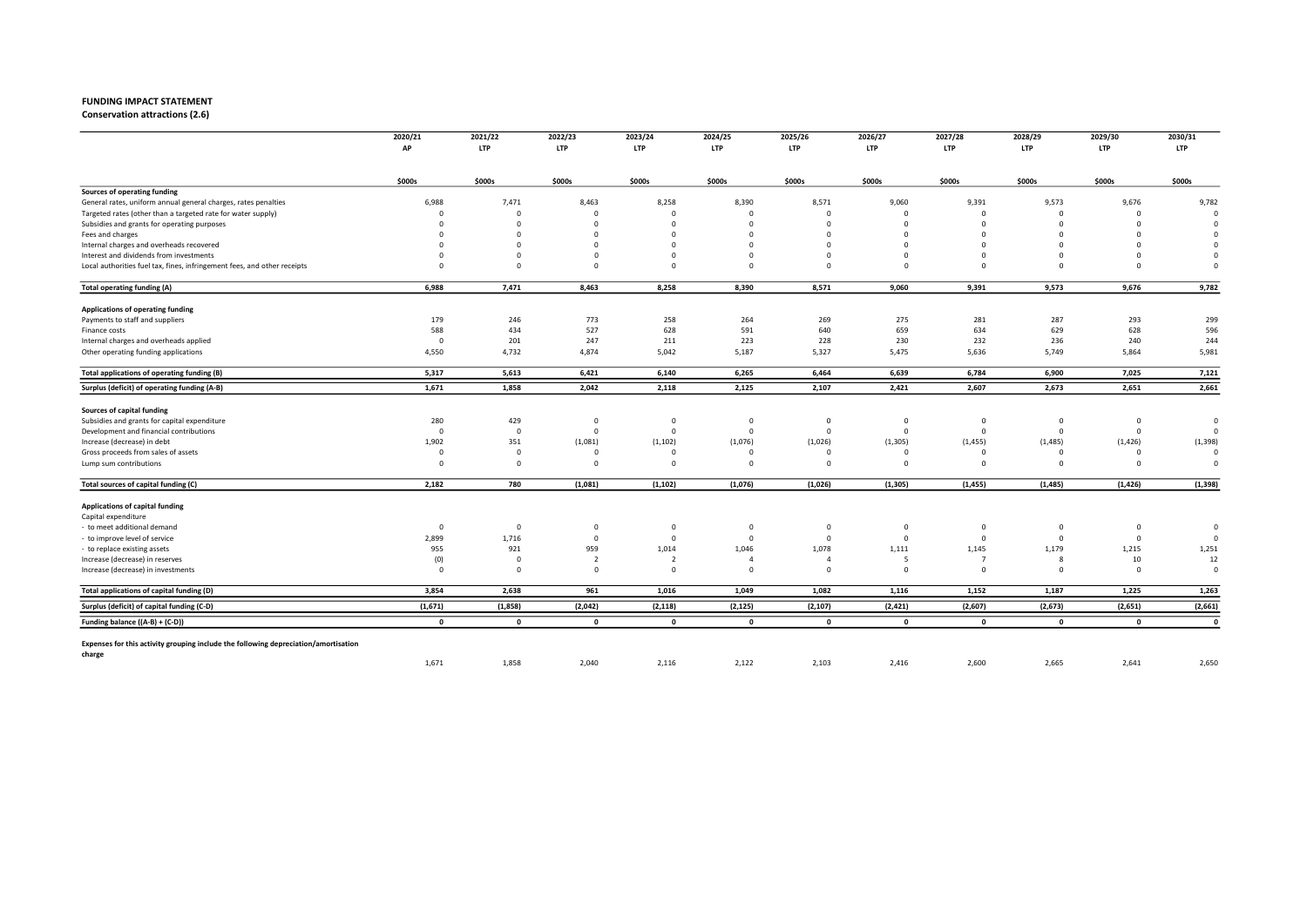## FUNDING IMPACT STATEMENT<br>Stormwater (2.5)

Stormwater (2.5) 2022 2023 2024 2025 2026 2027 2028 2029 2030

|                                                                                     | 2020/21<br>AP           | 2021/22<br><b>LTP</b>   | 2022/23<br><b>LTP</b> | 2023/24<br><b>LTP</b> | 2024/25      | 2025/26<br><b>LTP</b> | 2026/27     | 2027/28<br><b>LTP</b> | 2028/29<br><b>LTP</b> | 2029/30<br><b>LTP</b> | 2030/31           |
|-------------------------------------------------------------------------------------|-------------------------|-------------------------|-----------------------|-----------------------|--------------|-----------------------|-------------|-----------------------|-----------------------|-----------------------|-------------------|
|                                                                                     |                         |                         |                       |                       | <b>LTP</b>   |                       | <b>LTP</b>  |                       |                       |                       | <b>LTP</b>        |
|                                                                                     | \$000s                  | \$000s                  | \$000s                | \$000s                | \$000s       | \$000s                | \$000s      | \$000s                | \$000s                | \$000s                | \$000s            |
| Sources of operating funding                                                        |                         |                         |                       |                       |              |                       |             |                       |                       |                       |                   |
| General rates, uniform annual general charges, rates penalties                      | $^{\circ}$              | $\overline{0}$          | $\overline{0}$        | $\Omega$              | $\mathbf 0$  | $\mathbf 0$           | $\mathbf 0$ | $\mathbf 0$           | $\mathbf 0$           | $\mathbf 0$           | $\mathbf 0$       |
| Targeted rates (other than a targeted rate for water supply)                        | 21,938                  | 27,134                  | 30,095                | 32,550                | 34,232       | 36,054                | 37,518      | 38,575                | 39,879                | 41,399                | 42,781            |
| Subsidies and grants for operating purposes                                         | 193                     | 159                     | 166                   | 171                   | 176          | 182                   | 187         | 193                   | 199                   | 205                   | 211               |
| Fees and charges                                                                    | 11                      | $\overline{3}$          | $\overline{3}$        | -3                    | $\mathbf{B}$ | 3                     | 3           | $\overline{3}$        | $\mathbf{3}$          | $\overline{3}$        | $\overline{3}$    |
| Internal charges and overheads recovered                                            | $\Omega$                | $\Omega$                | $\Omega$              | $\Omega$              | $\Omega$     | $\Omega$              | $\circ$     | $\Omega$              | $\Omega$              | $\Omega$              | $\Omega$          |
| Interest and dividends from investments                                             | $\Omega$                | $\overline{\mathbf{0}}$ | $\Omega$              | $\Omega$              | $\Omega$     | $\Omega$              | $\mathbf 0$ | $\Omega$              | $\Omega$              | $\Omega$              | $\Omega$          |
| Local authorities fuel tax, fines, infringement fees, and other receipts            | $\Omega$                | $\mathbf 0$             | $\Omega$              | $\Omega$              | $\Omega$     | $\Omega$              | $\mathbf 0$ | $\Omega$              | $\Omega$              | $\Omega$              | $\Omega$          |
| Total operating funding (A)                                                         | 22,142                  | 27,296                  | 30,263                | 32,723                | 34,411       | 36,238                | 37,708      | 38,771                | 40,081                | 41,607                | 42,995            |
| Applications of operating funding                                                   |                         |                         |                       |                       |              |                       |             |                       |                       |                       |                   |
| Payments to staff and suppliers                                                     | 7,384                   | 12,727                  | 13,361                | 13,837                | 14,253       | 14,511                | 14,947      | 15,396                | 15,858                | 16,334                | 16,824            |
| Finance costs                                                                       | 2,610                   | 2,263                   | 3,753                 | 4,935                 | 5,275        | 5,943                 | 6,133       | 5,726                 | 5,471                 | 5,346                 | 4,740             |
| Internal charges and overheads applied                                              | 2,464                   | 689                     | 706                   | 710                   | 788          | 788                   | 794         | 793                   | 806                   | 818                   | 822               |
| Other operating funding applications                                                | $\Omega$                | $\overline{0}$          | $\Omega$              | $\Omega$              | $\mathbf 0$  | $\mathbf 0$           | $\mathbf 0$ | $\mathbf 0$           | $\mathbf 0$           | $\overline{0}$        | $\circ$           |
| Total applications of operating funding (B)                                         | 12,458                  | 15,678                  | 17,820                | 19,483                | 20,316       | 21,242                | 21,873      | 21,916                | 22,136                | 22,499                | 22,386            |
| Surplus (deficit) of operating funding (A-B)                                        | 9,684                   | 11,617                  | 12,443                | 13,240                | 14,095       | 14,996                | 15,835      | 16,855                | 17,945                | 19,108                | 20,610            |
| Sources of capital funding                                                          |                         |                         |                       |                       |              |                       |             |                       |                       |                       |                   |
| Subsidies and grants for capital expenditure                                        | $^{\circ}$              | $\overline{\mathbf{0}}$ | $\overline{0}$        | 0                     | $\mathbf 0$  | $\mathbf 0$           | $\mathbf 0$ | $^{\circ}$            | $\overline{0}$        | $\mathbf 0$           | $\circ$           |
| Development and financial contributions                                             | 58                      | 102                     | 102                   | 102                   | 102          | 102                   | 102         | 102                   | 102                   | 102                   | 102               |
| Increase (decrease) in debt                                                         | (1,940)                 | (6, 612)                | (4, 737)              | (4, 548)              | (4,011)      | (4, 354)              | (7,955)     | (10, 500)             | (11, 254)             | (9, 161)              | (10, 715)         |
| Gross proceeds from sales of assets                                                 | $\Omega$                | $\Omega$                | $\Omega$              |                       | $\Omega$     | $\Omega$              | $\Omega$    | $\Omega$              | $\Omega$              | $\Omega$              | $\Omega$          |
| Lump sum contributions                                                              | $\Omega$                | $\overline{\mathbf{0}}$ | $\Omega$              | $\Omega$              | $\Omega$     | $\mathbf 0$           | $\Omega$    | $\Omega$              | $\Omega$              | $\mathbf 0$           | $\Omega$          |
| Total sources of capital funding (C)                                                | (1,882)                 | (6, 510)                | (4, 635)              | (4, 446)              | (3,909)      | (4, 253)              | (7, 854)    | (10, 398)             | (11, 152)             | (9,060)               | (10, 613)         |
| Applications of capital funding                                                     |                         |                         |                       |                       |              |                       |             |                       |                       |                       |                   |
| Capital expenditure                                                                 |                         |                         |                       |                       |              |                       |             |                       |                       |                       |                   |
| - to meet additional demand                                                         | $\overline{\mathbf{0}}$ | 162                     | 168                   | 174                   | 179          | 184                   | 190         | 195                   |                       |                       |                   |
|                                                                                     | 4,101                   | 648                     | 3,201                 | 4,107                 | 5,124        | 5,523                 | 2,528       | 456                   | 201<br>469            | 3,108<br>483          | 3,201<br>$\Omega$ |
| to improve level of service                                                         | 3,701                   | 4,298                   | 4,421                 | 4,482                 | 4,829        | 4,967                 | 5,174       | 5,700                 | 5,997                 | 6,309                 | 6,627             |
| - to replace existing assets                                                        | $\Omega$                |                         | 17                    | 32                    | 54           | 70                    | 89          | 106                   | 126                   | 148                   | 168               |
| Increase (decrease) in reserves<br>Increase (decrease) in investments               | $\Omega$                | (1)<br>$\mathbf 0$      | $\Omega$              | $\Omega$              | $\Omega$     | $\Omega$              | $\Omega$    | $\Omega$              | $\mathbf 0$           | $\mathbf 0$           | $\Omega$          |
|                                                                                     |                         |                         |                       |                       |              |                       |             |                       |                       |                       |                   |
| Total applications of capital funding (D)                                           | 7,802                   | 5,107                   | 7,808                 | 8,794                 | 10,185       | 10,744                | 7,981       | 6,457                 | 6,793                 | 10,049                | 9,996             |
| Surplus (deficit) of capital funding (C-D)                                          | (9,684)                 | (11, 617)               | (12, 443)             | (13, 240)             | (14, 095)    | (14, 996)             | (15, 835)   | (16, 855)             | (17, 945)             | (19, 108)             | (20, 610)         |
| Funding balance ((A-B) + (C-D))                                                     | $\mathbf{0}$            | $\mathbf{0}$            | $\mathbf 0$           | $\mathbf{0}$          | $\mathbf 0$  | $\mathbf{0}$          | $\mathbf 0$ | $\mathbf{o}$          | $\mathbf{0}$          | $\mathbf{0}$          | $\mathbf{0}$      |
| Expenses for this activity grouping include the following depreciation/amortisation |                         |                         |                       |                       |              |                       |             |                       |                       |                       |                   |
| charge                                                                              | 10,303                  | 11,494                  | 12,302                | 13,085                | 13,917       | 14,803                | 15,746      | 16,749                | 17,820                | 18,960                | 20,441            |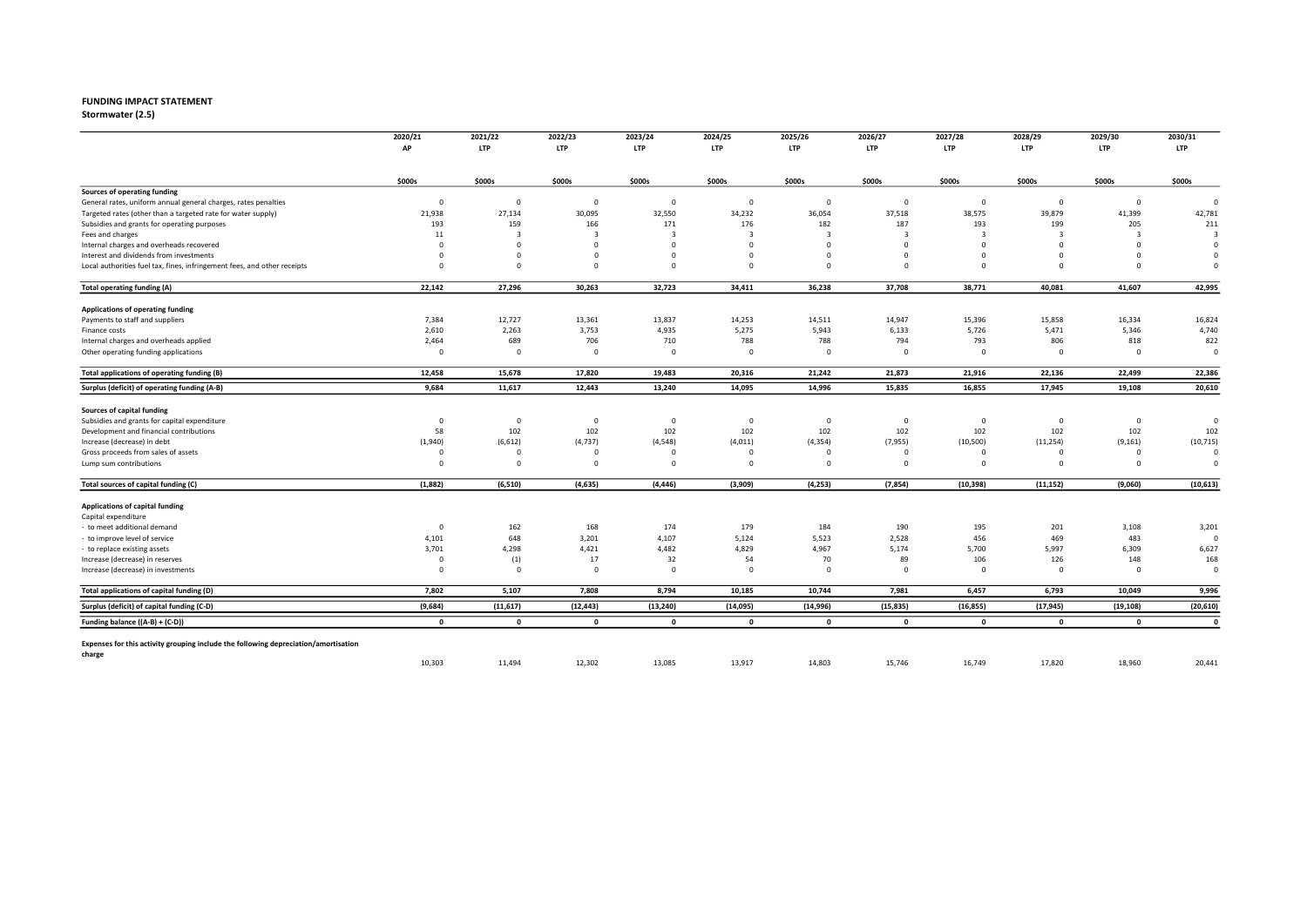## FUNDING IMPACT STATEMENT<br>Wastewater (2.4)

Wastewater (2.4) 2022 2023 2024 2025 2026 2027 2028 2029 2030

|                                                                                     | 2020/21<br>AP           | 2021/22<br><b>LTP</b>   | 2022/23<br><b>LTP</b> | 2023/24<br><b>LTP</b> | 2024/25<br><b>LTP</b> | 2025/26<br><b>LTP</b> | 2026/27<br><b>LTP</b> | 2027/28<br><b>LTP</b> | 2028/29<br><b>LTP</b> | 2029/30<br><b>LTP</b> | 2030/31<br><b>LTP</b> |
|-------------------------------------------------------------------------------------|-------------------------|-------------------------|-----------------------|-----------------------|-----------------------|-----------------------|-----------------------|-----------------------|-----------------------|-----------------------|-----------------------|
|                                                                                     |                         |                         |                       |                       |                       |                       |                       |                       |                       |                       |                       |
|                                                                                     | \$000s                  | \$000s                  | \$000s                | \$000s                | \$000s                | \$000s                | \$000s                | \$000s                | \$000s                | \$000s                | \$000s                |
| Sources of operating funding                                                        |                         |                         |                       |                       |                       |                       |                       |                       |                       |                       |                       |
| General rates, uniform annual general charges, rates penalties                      | $\overline{\mathbf{0}}$ | $\overline{0}$          | $\mathbf 0$           | $\overline{0}$        | $\Omega$              | $\mathbf 0$           | $\mathbf 0$           | $\mathbf 0$           | $\mathbf 0$           | $\mathbf 0$           | $\Omega$              |
| Targeted rates (other than a targeted rate for water supply)                        | 47,481                  | 51,457                  | 55,892                | 60,884                | 64,072                | 67,158                | 67,510                | 67,748                | 70,426                | 73,422                | 76,430                |
| Subsidies and grants for operating purposes                                         | $\Omega$                | $\mathbf 0$             | $\Omega$              | $\Omega$              | $\Omega$              | $\Omega$              | $\Omega$              | $\Omega$              | $\mathbf 0$           | $\mathbf 0$           | $\epsilon$            |
| Fees and charges                                                                    | 694                     | 835                     | 868                   | 894                   | 921                   | 949                   | 977                   | 1,007                 | 1,037                 | 1,068                 | 1,100                 |
| Internal charges and overheads recovered                                            | $\Omega$                | $\overline{0}$          | $\Omega$              | $\Omega$              | $\Omega$              | $\Omega$              | $\Omega$              | $\Omega$              | $\overline{0}$        | $\Omega$              | $\Omega$              |
| Interest and dividends from investments                                             | $\Omega$                | $\overline{0}$          | $\Omega$              | $\Omega$              | $\Omega$              | $\Omega$              | $\mathbf 0$           | $\Omega$              | $\Omega$              | $\mathbf 0$           | $\Omega$              |
| Local authorities fuel tax, fines, infringement fees, and other receipts            | $\Omega$                | $\overline{0}$          | $\Omega$              | $\Omega$              | $\Omega$              | $\Omega$              | $\mathbf 0$           | $\Omega$              | $\Omega$              | $\Omega$              | $\Omega$              |
| Total operating funding (A)                                                         | 48,175                  | 52,292                  | 56,760                | 61,778                | 64,993                | 68,106                | 68,488                | 68,755                | 71,463                | 74,490                | 77,530                |
| Applications of operating funding                                                   |                         |                         |                       |                       |                       |                       |                       |                       |                       |                       |                       |
| Payments to staff and suppliers                                                     | 21,769                  | 24,442                  | 25,528                | 27,542                | 28,324                | 28,894                | 29,761                | 30,654                | 31,573                | 32,520                | 33,628                |
| Finance costs                                                                       | 3,981                   | 3,347                   | 4,768                 | 5,889                 | 6,190                 | 6,810                 | 6,964                 | 6,536                 | 6,288                 | 6,167                 | 5,576                 |
| Internal charges and overheads applied                                              | 5,788                   | 1,917                   | 1,937                 | 2,010                 | 2,282                 | 2,298                 | 2,304                 | 2,284                 | 2,315                 | 2,341                 | 2,341                 |
| Other operating funding applications                                                | $\Omega$                | $\overline{0}$          | $\mathbf 0$           | $\Omega$              | $\mathbf 0$           | $\mathbf 0$           | $\mathbf 0$           | $\mathbf 0$           | $\mathbf 0$           | $\overline{0}$        | $\mathbf 0$           |
| Total applications of operating funding (B)                                         | 31,537                  | 29,706                  | 32,233                | 35,442                | 36,796                | 38,001                | 39,028                | 39,474                | 40,176                | 41,028                | 41,544                |
| Surplus (deficit) of operating funding (A-B)                                        | 16,638                  | 22,586                  | 24,527                | 26,336                | 28,197                | 30,105                | 29,460                | 29,280                | 31,287                | 33,462                | 35,986                |
| Sources of capital funding                                                          |                         |                         |                       |                       |                       |                       |                       |                       |                       |                       |                       |
| Subsidies and grants for capital expenditure                                        | $\overline{\mathbf{0}}$ | $\overline{\mathbf{0}}$ | $\overline{0}$        | 0                     | $\mathbf 0$           | $\mathbf 0$           | $\mathbf 0$           | $^{\circ}$            | $\overline{0}$        | $\mathbf 0$           | $\circ$               |
| Development and financial contributions                                             | 549                     | 961                     | 961                   | 961                   | 961                   | 961                   | 961                   | 961                   | 961                   | 961                   | 961                   |
| Increase (decrease) in debt                                                         | (3,647)                 | 1,147                   | (4,878)               | (9, 361)              | (11, 521)             | (10, 643)             | 5,458                 | 229                   | 2,423                 | 26,254                | 33,895                |
| Gross proceeds from sales of assets                                                 | $\Omega$                | $\Omega$                | $\Omega$              |                       | $\Omega$              | $\Omega$              | $\Omega$              | $\Omega$              | $\Omega$              | $\Omega$              | $\Omega$              |
| Lump sum contributions                                                              | $\Omega$                | $\mathbf 0$             | $\Omega$              | $\Omega$              | $\Omega$              | $\mathbf 0$           | $\mathbf 0$           | $\Omega$              | $\Omega$              | $\Omega$              | $\Omega$              |
|                                                                                     |                         |                         |                       |                       |                       |                       |                       |                       |                       |                       |                       |
| Total sources of capital funding (C)                                                | (3,098)                 | 2,108                   | (3,916)               | (8,400)               | (10, 559)             | (9,682)               | 6,419                 | 1,190                 | 3,385                 | 27,215                | 34,856                |
| Applications of capital funding                                                     |                         |                         |                       |                       |                       |                       |                       |                       |                       |                       |                       |
| Capital expenditure                                                                 |                         |                         |                       |                       |                       |                       |                       |                       |                       |                       |                       |
| - to meet additional demand                                                         | $\overline{\mathbf{0}}$ | 12,994                  | 6,765                 | 3,292                 | 3,339                 | 5,778                 | 20,575                | 13,731                | 16,674                | 40,984                | 48,722                |
| to improve level of service                                                         | 2,501                   | 356                     | 1,698                 | 1,258                 | $\mathbf{0}$          | $\Omega$              | $^{\circ}$            | $\Omega$              | $\mathbf 0$           | $\overline{0}$        | $\Omega$              |
| - to replace existing assets                                                        | 11,039                  | 11,345                  | 12,076                | 13,254                | 14,078                | 14,354                | 14,938                | 16,306                | 17,480                | 19,090                | 21,433                |
| Increase (decrease) in reserves                                                     | (1)                     | (1)                     | 71                    | 132                   | 221                   | 292                   | 365                   | 435                   | 518                   | 603                   | 686                   |
| Increase (decrease) in investments                                                  | $\Omega$                | $\overline{0}$          | $\Omega$              | $\Omega$              | $\Omega$              | $\Omega$              | $\Omega$              | $\Omega$              | $\Omega$              | $\mathbf 0$           | $\Omega$              |
| Total applications of capital funding (D)                                           | 13,540                  | 24,694                  | 20,610                | 17,936                | 17,638                | 20,424                | 35,879                | 30,471                | 34,671                | 60,677                | 70,842                |
| Surplus (deficit) of capital funding (C-D)                                          | (16, 638)               | (22, 586)               | (24, 527)             | (26, 336)             | (28, 197)             | (30, 105)             | (29, 460)             | (29, 280)             | (31, 287)             | (33, 462)             | (35, 986)             |
| Funding balance ((A-B) + (C-D))                                                     | $\mathbf{0}$            | $\mathbf{0}$            | $\mathbf 0$           | $\mathbf{0}$          | $\mathbf 0$           | $\mathbf 0$           | $\mathbf 0$           | $\mathbf{o}$          | $\mathbf{0}$          | $\mathbf{0}$          | $\mathbf{0}$          |
| Expenses for this activity grouping include the following depreciation/amortisation |                         |                         |                       |                       |                       |                       |                       |                       |                       |                       |                       |
| charge                                                                              | 20,140                  | 21,101                  | 22,970                | 24,719                | 26,491                | 28,328                | 27,897                | 27,649                | 29,572                | 31,662                | 34,103                |
|                                                                                     |                         |                         |                       |                       |                       |                       |                       |                       |                       |                       |                       |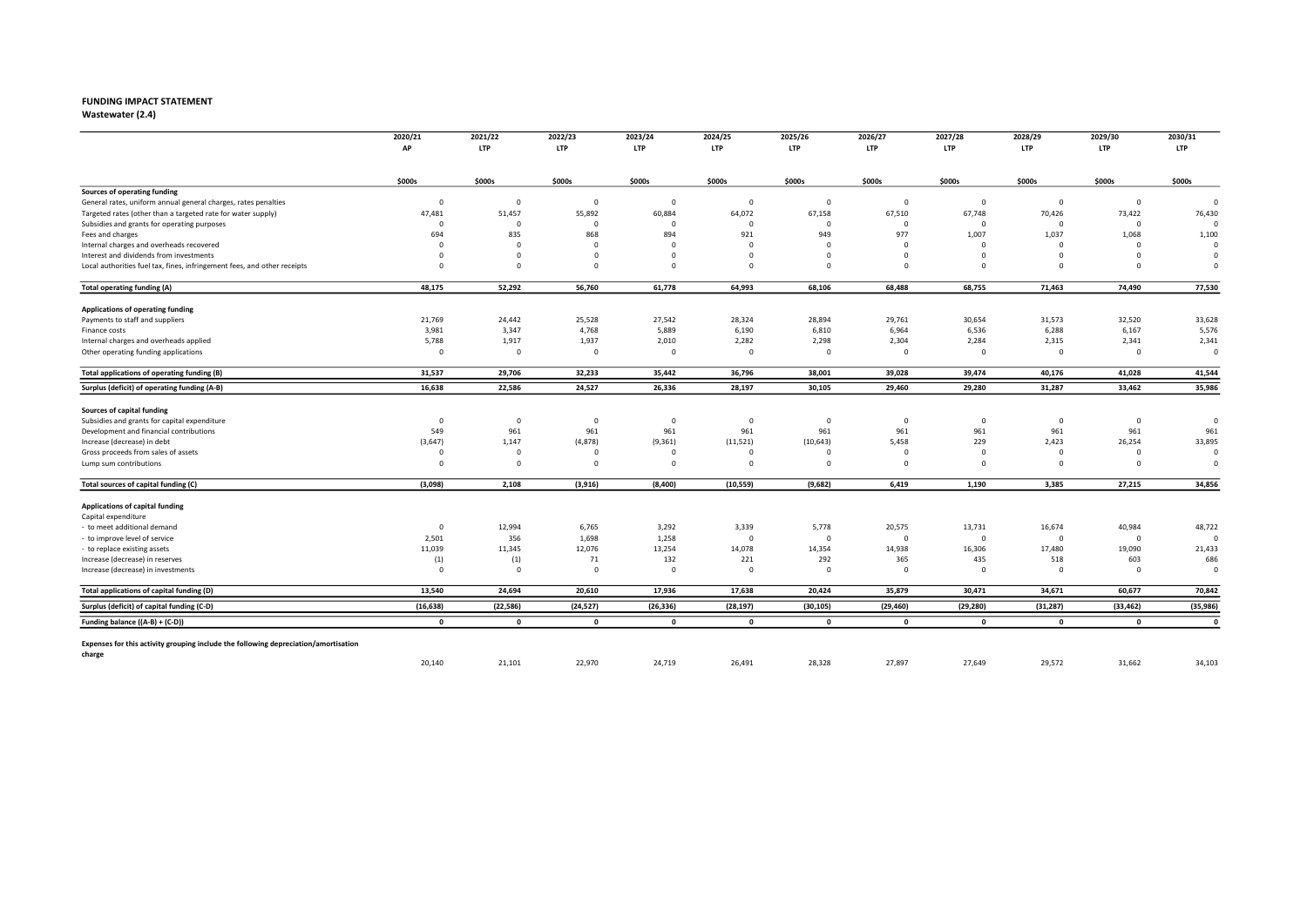# FUNDING IMPACT STATEMENT<br>Water (2.3)

Water  $(2.3)$ 

|                                                                                               | 2020/21<br>AP           | 2021/22<br><b>LTP</b>   | 2022/23<br><b>LTP</b> | 2023/24<br><b>LTP</b> | 2024/25<br>LTP | 2025/26<br>LTP | 2026/27<br><b>LTP</b> | 2027/28<br><b>LTP</b> | 2028/29<br><b>LTP</b> | 2029/30<br><b>LTP</b> | 2030/31<br><b>LTP</b> |
|-----------------------------------------------------------------------------------------------|-------------------------|-------------------------|-----------------------|-----------------------|----------------|----------------|-----------------------|-----------------------|-----------------------|-----------------------|-----------------------|
|                                                                                               |                         |                         |                       |                       |                |                |                       |                       |                       |                       |                       |
|                                                                                               | \$000s                  | \$000s                  | \$000s                | \$000s                | \$000s         | \$000s         | \$000s                | \$000s                | \$000s                | \$000s                | \$000s                |
| Sources of operating funding                                                                  |                         |                         |                       |                       |                |                |                       |                       |                       |                       |                       |
| General rates, uniform annual general charges, rates penalties                                | $\mathbf{0}$            | $\overline{0}$          | $\mathbf 0$           | $\Omega$              | $\mathbf 0$    | $\mathbf 0$    | $\mathbf{0}$          | $\mathbf 0$           | $\mathbf 0$           | $\mathbf 0$           | $\Omega$              |
| Targeted rates (other than a targeted rate for water supply)                                  | 53,247                  | 53,900                  | 58,328                | 62,132                | 65,427         | 68,797         | 71,081                | 73,986                | 77,245                | 79,350                | 78,716                |
| Subsidies and grants for operating purposes                                                   | $\Omega$                | $\mathbf 0$             | $\Omega$              | $\Omega$              | $\Omega$       | $\Omega$       | $\Omega$              | $\Omega$              | $\mathbf 0$           | $\mathbf 0$           | $\Omega$              |
| Fees and charges                                                                              | 39                      | 45                      | 47                    | 48                    | 50             | 51             | 53                    | 54                    | 56                    | 58                    | 59                    |
| Internal charges and overheads recovered                                                      | $\Omega$                | $\Omega$                | $\Omega$              | - 0                   | $\Omega$       | $\Omega$       | $^{\circ}$            | $\Omega$              | $\overline{0}$        | $\Omega$              | $\Omega$              |
| Interest and dividends from investments                                                       | $\Omega$                | $\Omega$                | $\Omega$              | $\Omega$              | $\Omega$       | $\Omega$       | $\mathbf 0$           | $\Omega$              | $\Omega$              | $\Omega$              | $\Omega$              |
| Local authorities fuel tax, fines, infringement fees, and other receipts                      | $\Omega$                | $\mathbf 0$             | $\Omega$              | $\Omega$              | $\Omega$       | $\Omega$       | $\mathbf 0$           | $\Omega$              | $\Omega$              | $\Omega$              | $\Omega$              |
| <b>Total operating funding (A)</b>                                                            | 53,286                  | 53,945                  | 58,375                | 62,180                | 65,476         | 68,848         | 71,134                | 74,040                | 77,301                | 79,408                | 78,775                |
| Applications of operating funding                                                             |                         |                         |                       |                       |                |                |                       |                       |                       |                       |                       |
| Payments to staff and suppliers                                                               | 29,475                  | 31,169                  | 32,655                | 33,710                | 34,765         | 35,747         | 36,820                | 37,924                | 39,062                | 40,234                | 41,441                |
| Finance costs                                                                                 | 2,383                   | 1,803                   | 2,991                 | 3,933                 | 4,205          | 4,737          | 4,888                 | 4,564                 | 4,361                 | 4,261                 | 3,778                 |
| Internal charges and overheads applied                                                        | 2,510                   | 858                     | 882                   | 880                   | 1,001          | 1,013          | 1,016                 | 1,009                 | 1,022                 | 1,034                 | 1,031                 |
| Other operating funding applications                                                          | $\overline{0}$          | $\overline{0}$          | $\mathbf 0$           | $\mathbf 0$           | $\mathbf 0$    | $\mathbf 0$    | $\mathbf 0$           | $\mathbf 0$           | $\mathbf 0$           | $\mathbf 0$           | $\mathfrak{o}$        |
| Total applications of operating funding (B)                                                   | 34,368                  | 33,830                  | 36,528                | 38,523                | 39,971         | 41,497         | 42,724                | 43,497                | 44,445                | 45,529                | 46,250                |
| Surplus (deficit) of operating funding (A-B)                                                  | 18,918                  | 20,114                  | 21,846                | 23,657                | 25,505         | 27,351         | 28,410                | 30,544                | 32,856                | 33,878                | 32,526                |
| Sources of capital funding                                                                    |                         |                         |                       |                       |                |                |                       |                       |                       |                       |                       |
| Subsidies and grants for capital expenditure                                                  | $\mathbf 0$             | 5,200                   | $\mathbf 0$           | $\mathbf 0$           | $\mathbf 0$    | $\mathbf 0$    | $\mathbf 0$           | $\Omega$              | $\overline{0}$        | $\mathbf 0$           | $\circ$               |
| Development and financial contributions                                                       | 671                     | 1,175                   | 1,175                 | 1,175                 | 1,175          | 1,175          | 1,175                 | 1,175                 | 1,175                 | 1,175                 | 1,175                 |
| Increase (decrease) in debt                                                                   | 6,985                   | 7,486                   | 4,373                 | (2, 422)              | (7,012)        | (5, 228)       | (4,992)               | (4,599)               | (3, 119)              | (3,975)               | (7,979)               |
| Gross proceeds from sales of assets                                                           | $\overline{\mathbf{0}}$ | $\Omega$                | $\Omega$              | $\Omega$              | $\Omega$       | $\Omega$       | $\Omega$              | $\Omega$              | $\Omega$              | $\mathbf 0$           | $\circ$               |
| Lump sum contributions                                                                        | $\Omega$                | $\overline{\mathbf{0}}$ | $\mathbf 0$           | $\Omega$              | $\Omega$       | $\mathbf 0$    | $\mathbf 0$           | $\Omega$              | $\Omega$              | $\mathbf 0$           | $\Omega$              |
| Total sources of capital funding (C)                                                          | 7,656                   | 13,860                  | 5,547                 | (1, 247)              | (5,837)        | (4,053)        | (3,817)               | (3, 424)              | (1,944)               | (2,800)               | (6, 804)              |
| Applications of capital funding                                                               |                         |                         |                       |                       |                |                |                       |                       |                       |                       |                       |
| Capital expenditure                                                                           |                         |                         |                       |                       |                |                |                       |                       |                       |                       |                       |
| - to meet additional demand                                                                   | $\Omega$                | 23,989                  | 15,145                | 810                   | 1,251          | 1,166          | 1,277                 | 7,513                 | 10,212                | 9,666                 | 3,221                 |
| - to improve level of service                                                                 | 19,649                  | 2,520                   | 4,158                 | 11,269                | 5,753          | 5,791          | 5,802                 | 6,598                 | 6,929                 | 6,816                 | 7,190                 |
| - to replace existing assets                                                                  | 6,926                   | 7,466                   | 8,060                 | 10,275                | 12,570         | 16,216         | 17,358                | 12,821                | 13,551                | 14,337                | 15,017                |
| Increase (decrease) in reserves                                                               | (1)                     | $\overline{\mathbf{0}}$ | 31                    | 56                    | 94             | 125            | 156                   | 187                   | 221                   | 259                   | 293                   |
| Increase (decrease) in investments                                                            | $\Omega$                | $\mathbf 0$             | $\Omega$              | $\Omega$              | $\Omega$       | $\mathbf 0$    | $\Omega$              | $\Omega$              | $\mathbf 0$           | $\mathbf 0$           | $\circ$               |
| Total applications of capital funding (D)                                                     | 26,574                  | 33,975                  | 27,394                | 22,410                | 19,668         | 23,298         | 24,593                | 27,119                | 30,912                | 31,078                | 25,721                |
| Surplus (deficit) of capital funding (C-D)                                                    | (18, 918)               | (20, 114)               | (21, 846)             | (23, 657)             | (25, 505)      | (27, 351)      | (28, 410)             | (30, 544)             | (32, 856)             | (33, 878)             | (32, 526)             |
| Funding balance ((A-B) + (C-D))                                                               | $\mathbf{0}$            | $\mathbf{0}$            | $\mathbf 0$           | $\mathbf 0$           | $\mathbf{0}$   | $\mathbf{0}$   | $\mathbf 0$           | $\mathbf{0}$          | $\mathbf{0}$          | $\mathbf{0}$          | $\mathbf{0}$          |
|                                                                                               |                         |                         |                       |                       |                |                |                       |                       |                       |                       |                       |
| Expenses for this activity grouping include the following depreciation/amortisation<br>charge |                         |                         |                       |                       |                |                |                       |                       |                       |                       |                       |
|                                                                                               | 19,842                  | 19,929                  | 21,631                | 23,416                | 25,227         | 27,041         | 28,254                | 30,357                | 32,635                | 33,619                | 32,232                |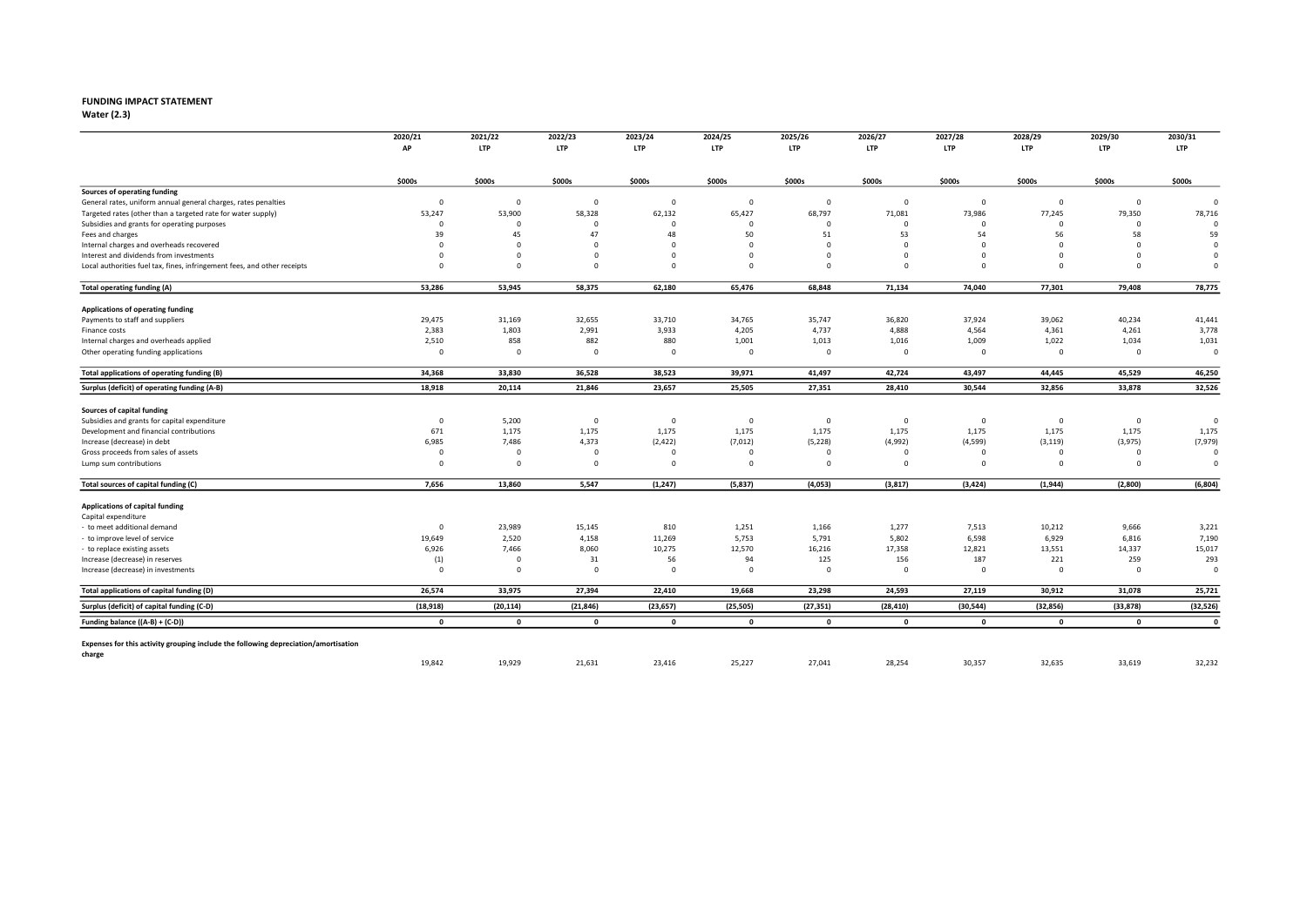Waste reduction and energy conservation (2.2)

|                                                                                     | 2020/21     | 2021/22                 | 2022/23                 | 2023/24      | 2024/25        | 2025/26                 | 2026/27     | 2027/28     | 2028/29     | 2029/30        | 2030/31        |
|-------------------------------------------------------------------------------------|-------------|-------------------------|-------------------------|--------------|----------------|-------------------------|-------------|-------------|-------------|----------------|----------------|
|                                                                                     | AP          | <b>LTP</b>              | <b>LTP</b>              | <b>LTP</b>   | <b>LTP</b>     | <b>LTP</b>              | <b>LTP</b>  | <b>LTP</b>  | <b>LTP</b>  | <b>LTP</b>     | <b>LTP</b>     |
|                                                                                     | \$000s      | \$000s                  | \$000s                  | \$000s       | \$000s         | \$000s                  | \$000s      | \$000s      | \$000s      | \$000s         | \$000s         |
| Sources of operating funding                                                        |             |                         |                         |              |                |                         |             |             |             |                |                |
| General rates, uniform annual general charges, rates penalties                      | 1,228       | 4,421                   | 4,546                   | 4,823        | 4,930          | 5,181                   | 4,097       | 3,927       | 3,884       | 3,969          | 3,933          |
| Targeted rates (other than a targeted rate for water supply)                        | $\Omega$    | $\Omega$                | $\Omega$                | $\Omega$     |                | $\Omega$                | C           | $\Omega$    | $\Omega$    | $\Omega$       | $\mathfrak{c}$ |
| Subsidies and grants for operating purposes                                         | $\Omega$    | $\overline{0}$          | $\overline{0}$          | $\mathbf 0$  | $\Omega$       | $\overline{0}$          | $\Omega$    | $\Omega$    | $\Omega$    | $\overline{0}$ | $\mathfrak{c}$ |
| Fees and charges                                                                    | 21,053      | 22,337                  | 25,579                  | 29,031       | 30,945         | 33,302                  | 35,552      | 37,952      | 40,380      | 43,250         | 46,146         |
| Internal charges and overheads recovered                                            | 501         | 618                     | 634                     | 643          | 654            | 667                     | 682         | 698         | 714         | 733            | 753            |
| Interest and dividends from investments                                             | $\Omega$    | $\mathbf 0$             | $\Omega$                | $\Omega$     | $\Omega$       | $\Omega$                | $\Omega$    | $\Omega$    | $\Omega$    | $\Omega$       | $\mathfrak{c}$ |
| Local authorities fuel tax, fines, infringement fees, and other receipts            | $\Omega$    | $\mathbf 0$             | $\Omega$                | $\mathbf 0$  | $\Omega$       | 0                       | $\mathbf 0$ | $\mathbf 0$ | $\Omega$    | $\mathbf 0$    | $\Omega$       |
| <b>Total operating funding (A)</b>                                                  | 22,782      | 27,376                  | 30,758                  | 34,497       | 36,529         | 39,151                  | 40,330      | 42,577      | 44,979      | 47,951         | 50,831         |
| Applications of operating funding                                                   |             |                         |                         |              |                |                         |             |             |             |                |                |
| Payments to staff and suppliers                                                     | 18,011      | 21,539                  | 24,689                  | 27,694       | 28,709         | 30,314                  | 30,788      | 32,290      | 34,181      | 36,358         | 38,644         |
| Finance costs                                                                       | 765         | 981                     | 1,082                   | 1,162        | 1,206          | 1,264                   | 1,303       | 1,316       | 1,336       | 1,364          | 1,370          |
| Internal charges and overheads applied                                              | 3,235       | 3,712                   | 3,796                   | 3,866        | 4,225          | 4,336                   | 4,391       | 4,415       | 4,523       | 4,636          | 4,714          |
| Other operating funding applications                                                | 210         | 216                     | 401                     | 398          | 401            | 399                     | 399         | 400         | 400         | 400            | 399            |
| Total applications of operating funding (B)                                         | 22,221      | 26,448                  | 29,968                  | 33,121       | 34,540         | 36,314                  | 36,881      | 38,420      | 40,439      | 42,757         | 45,127         |
| Surplus (deficit) of operating funding (A-B)                                        | 560         | 928                     | 791                     | 1,376        | 1,988          | 2,837                   | 3,450       | 4,156       | 4,540       | 5,194          | 5,704          |
| <b>Sources of capital funding</b>                                                   |             |                         |                         |              |                |                         |             |             |             |                |                |
| Subsidies and grants for capital expenditure                                        | $^{\circ}$  | $\mathbf 0$             | $\overline{0}$          | $\mathbf 0$  | $\Omega$       | $\mathbf 0$             | $\mathbf 0$ | $^{\circ}$  | $\mathbf 0$ | $\mathbf 0$    | $\overline{0}$ |
| Development and financial contributions                                             | $\Omega$    | $\mathbf{0}$            | $\overline{0}$          | $\mathbf 0$  | $\Omega$       | $\mathbf 0$             | $\mathbf 0$ | $\mathbf 0$ | $\mathbf 0$ | $\mathbf 0$    | $\mathfrak{c}$ |
| Increase (decrease) in debt                                                         | 6,203       | 4,095                   | 9,571                   | 11,702       | 7,663          | 4,398                   | 3,561       | 2,467       | 7,881       | 8,574          | 2,314          |
| Gross proceeds from sales of assets                                                 | $\Omega$    | $\overline{\mathbf{0}}$ | $^{\circ}$              | $\Omega$     | $\Omega$       | $\mathbf 0$             | $\mathbf 0$ | $^{\circ}$  | $\Omega$    | $\mathbf 0$    | $\mathfrak{c}$ |
| Lump sum contributions                                                              | $\Omega$    | $\overline{0}$          | $\overline{0}$          | $\mathbf 0$  | $\Omega$       | $\mathbf 0$             | $\mathbf 0$ | $^{\circ}$  | $\Omega$    | $\Omega$       | $\overline{0}$ |
| Total sources of capital funding (C)                                                | 6,203       | 4,095                   | 9,571                   | 11,702       | 7,663          | 4,398                   | 3,561       | 2,467       | 7,881       | 8,574          | 2,314          |
| Applications of capital funding                                                     |             |                         |                         |              |                |                         |             |             |             |                |                |
| Capital expenditure                                                                 |             |                         |                         |              |                |                         |             |             |             |                |                |
| - to meet additional demand                                                         | $\Omega$    | $\mathbf 0$             | $\overline{\mathbf{0}}$ | $\mathbf 0$  | $\overline{0}$ | $\overline{\mathbf{0}}$ | $\mathbf 0$ | $\mathbf 0$ | $^{\circ}$  | $\overline{0}$ | C              |
| to improve level of service                                                         | $\Omega$    | 1,187                   | 1,649                   | 1,657        | 1,711          | 1,295                   | 734         | 31          | 497         | 31             | 274            |
| to replace existing assets                                                          | 6,764       | 3,837                   | 8,653                   | 11,319       | 7,763          | 5,693                   | 5,960       | 6,203       | 11,448      | 13,168         | 7,079          |
| Increase (decrease) in reserves                                                     | (0)         | (1)                     | 59                      | 102          | 177            | 247                     | 317         | 389         | 475         | 569            | 665            |
| Increase (decrease) in investments                                                  | $\Omega$    | $\mathbf 0$             | $\overline{\mathbf{0}}$ | $\mathbf 0$  | $\Omega$       | $\overline{\mathbf{0}}$ | $\mathbf 0$ | $\mathbf 0$ | $\Omega$    | $\overline{0}$ | C              |
| Total applications of capital funding (D)                                           | 6,763       | 5,023                   | 10,361                  | 13,078       | 9,651          | 7,234                   | 7,011       | 6,623       | 12,421      | 13,768         | 8,018          |
| Surplus (deficit) of capital funding (C-D)                                          | (560)       | (928)                   | (791)                   | (1, 376)     | (1,988)        | (2,837)                 | (3,450)     | (4, 156)    | (4,540)     | (5, 194)       | (5,704)        |
| Funding balance ((A-B) + (C-D))                                                     | $\mathbf 0$ | $\mathbf{0}$            | $\mathbf{0}$            | $\mathbf{o}$ | $\mathbf 0$    | $\mathbf 0$             | $\mathbf 0$ | $\mathbf 0$ | $\Omega$    | $\mathbf 0$    | $\mathbf 0$    |
| Expenses for this activity grouping include the following depreciation/amortisation |             |                         |                         |              |                |                         |             |             |             |                |                |
| charge                                                                              | 501         | 699                     | 769                     | 951          | 1,168          | 1,488                   | 2,247       | 2,723       | 2,728       | 2,838          | 2,750          |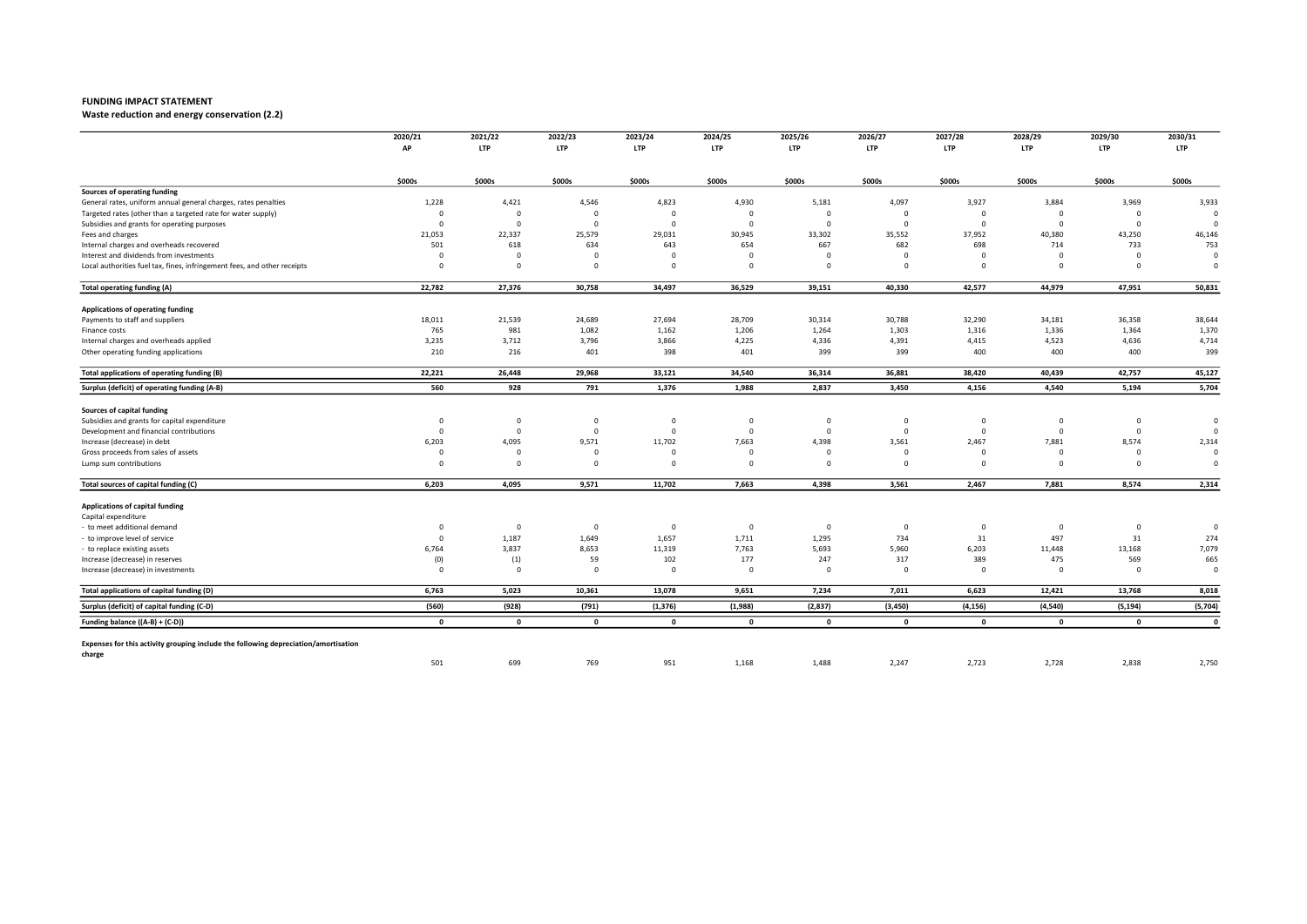Gardens, beaches and green open spaces (2.1)

|                                                                                     | 2020/21      | 2021/22        | 2022/23      | 2023/24        | 2024/25      | 2025/26      | 2026/27     | 2027/28      | 2028/29      | 2029/30     | 2030/31      |
|-------------------------------------------------------------------------------------|--------------|----------------|--------------|----------------|--------------|--------------|-------------|--------------|--------------|-------------|--------------|
|                                                                                     | АP           | <b>LTP</b>     | <b>LTP</b>   | <b>LTP</b>     | <b>LTP</b>   | <b>LTP</b>   | <b>LTP</b>  | <b>LTP</b>   | <b>LTP</b>   | <b>LTP</b>  | <b>LTP</b>   |
|                                                                                     | \$000s       | \$000s         | \$000s       | \$000s         | \$000s       | \$000s       | \$000s      | \$000s       | \$000s       | \$000s      | \$000s       |
| Sources of operating funding                                                        |              |                |              |                |              |              |             |              |              |             |              |
| General rates, uniform annual general charges, rates penalties                      | 44,073       | 45,198         | 48,422       | 50,426         | 52,951       | 55,120       | 56,475      | 57,756       | 58,782       | 60,295      | 61,244       |
| Targeted rates (other than a targeted rate for water supply)                        | $\Omega$     | $^{\circ}$     | $^{\circ}$   | $\overline{0}$ | $\Omega$     | $\mathbf 0$  | $\Omega$    | $\Omega$     | $\Omega$     | $\mathbf 0$ |              |
| Subsidies and grants for operating purposes                                         | 1,180        | 1,322          | 1,351        | 1,392          | 1,434        | 1,452        | 1,496       | 1,541        | 1,588        | 1,635       | 1,684        |
| Fees and charges                                                                    | 1,427        | 1,844          | 1,973        | 2,130          | 2,177        | 2,239        | 2,302       | 2,365        | 2,443        | 2,518       | 2,576        |
| Internal charges and overheads recovered                                            | 6,298        | 5,814          | 5,932        | 6,022          | 6,164        | 6,299        | 6,439       | 6,590        | 6,750        | 6,926       | 7,113        |
| Interest and dividends from investments                                             | $\Omega$     | $\Omega$       | $\Omega$     | $\Omega$       | $\Omega$     | $\Omega$     | $\mathbf 0$ | $\Omega$     | $\Omega$     | $\mathbf 0$ | $\Omega$     |
| Local authorities fuel tax, fines, infringement fees, and other receipts            | $\Omega$     | $\overline{0}$ | $^{\circ}$   | $\mathbf 0$    | $\Omega$     | $\mathbf 0$  | $\mathbf 0$ | $\Omega$     | $\Omega$     | $\mathbf 0$ | $\Omega$     |
| Total operating funding (A)                                                         | 52,977       | 54,177         | 57,679       | 59,970         | 62,726       | 65,110       | 66,712      | 68,251       | 69,563       | 71,374      | 72,617       |
| Applications of operating funding                                                   |              |                |              |                |              |              |             |              |              |             |              |
| Payments to staff and suppliers                                                     | 26,461       | 28,785         | 30,106       | 30,921         | 31,766       | 32,667       | 33,420      | 34,441       | 35,122       | 36,135      | 36,989       |
| Finance costs                                                                       | 2,082        | 1,859          | 2,843        | 3,571          | 3,700        | 4,137        | 4,083       | 3,673        | 3,360        | 3,110       | 2,581        |
| Internal charges and overheads applied                                              | 16,091       | 14,500         | 14,839       | 14,998         | 16,004       | 16,292       | 16,401      | 16,432       | 16,745       | 17,087      | 17,312       |
| Other operating funding applications                                                | 147          | 167            | 167          | 167            | 167          | 167          | 167         | 167          | 167          | 167         | 167          |
| Total applications of operating funding (B)                                         | 44,781       | 45,310         | 47,955       | 49,656         | 51,637       | 53,263       | 54,070      | 54,713       | 55,395       | 56,499      | 57,048       |
| Surplus (deficit) of operating funding (A-B)                                        | 8,196        | 8,867          | 9,724        | 10,314         | 11,089       | 11,847       | 12,642      | 13,539       | 14,168       | 14,875      | 15,569       |
| Sources of capital funding                                                          |              |                |              |                |              |              |             |              |              |             |              |
| Subsidies and grants for capital expenditure                                        | $\mathbf 0$  | $\overline{0}$ | $^{\circ}$   | $^{\circ}$     | $^{\circ}$   | $\circ$      | $\mathbf 0$ | $^{\circ}$   | $\mathbf 0$  | $\mathbf 0$ | $\circ$      |
| Development and financial contributions                                             | 183          | 320            | 320          | 320            | 320          | 320          | 320         | 320          | 320          | 320         | 320          |
| Increase (decrease) in debt                                                         | (2,038)      | (5, 143)       | (3,896)      | (3,030)        | 4,748        | (1,836)      | (7, 417)    | (5, 226)     | (7,607)      | (8,604)     | (7,640)      |
| Gross proceeds from sales of assets                                                 | $\Omega$     | $\Omega$       | $\Omega$     |                | $\Omega$     | $\Omega$     | $\Omega$    | $\Omega$     | $\Omega$     | $\Omega$    | $\Omega$     |
| Lump sum contributions                                                              | $\Omega$     | $\overline{0}$ | $\Omega$     | $\Omega$       | $\Omega$     | $\mathbf 0$  | $\Omega$    | $\Omega$     | $\Omega$     | $\Omega$    | $\Omega$     |
| Total sources of capital funding (C)                                                | (1, 855)     | (4,823)        | (3, 576)     | (2,711)        | 5,067        | (1, 516)     | (7,097)     | (4,906)      | (7, 287)     | (8, 284)    | (7, 320)     |
|                                                                                     |              |                |              |                |              |              |             |              |              |             |              |
| Applications of capital funding                                                     |              |                |              |                |              |              |             |              |              |             |              |
| Capital expenditure                                                                 |              |                |              |                |              |              |             |              |              |             |              |
| to meet additional demand                                                           | $\Omega$     | 27             | 1,727        | 1,699          | 8,227        | 699          | 741         | 3,055        | 786          | 810         | 34           |
| to improve level of service                                                         | 3,036        | 408            | 706          | 956            | 724          | 565          | 157         | 162          | 770          | 372         | 2,759        |
| to replace existing assets                                                          | 3,302        | 3,607          | 3,584        | 4,723          | 6,823        | 8,539        | 3,973       | 4,590        | 4,326        | 4,216       | 4,081        |
| Increase (decrease) in reserves                                                     | 3            | $\overline{0}$ | 131          | 226            | 383          | 528          | 674         | 826          | 999          | 1,193       | 1,375        |
| Increase (decrease) in investments                                                  | $\Omega$     | $\overline{0}$ | $\Omega$     | $\Omega$       | $\Omega$     | $\Omega$     | $\mathbf 0$ | $\Omega$     | $\Omega$     | $\mathbf 0$ | $\circ$      |
| Total applications of capital funding (D)                                           | 6,341        | 4,043          | 6,148        | 7,604          | 16,156       | 10,331       | 5,546       | 8,632        | 6,881        | 6,590       | 8,249        |
| Surplus (deficit) of capital funding (C-D)                                          | (8, 196)     | (8, 867)       | (9,724)      | (10, 314)      | (11,089)     | (11, 847)    | (12, 642)   | (13, 539)    | (14, 168)    | (14, 875)   | (15, 569)    |
| Funding balance ((A-B) + (C-D))                                                     | $\mathbf{0}$ | $\mathbf{0}$   | $\mathbf{0}$ | $\mathbf{0}$   | $\mathbf{0}$ | $\mathbf{0}$ | $\mathbf 0$ | $\mathbf{0}$ | $\mathbf{0}$ | $\mathbf 0$ | $\mathbf{0}$ |
| Expenses for this activity grouping include the following depreciation/amortisation |              |                |              |                |              |              |             |              |              |             |              |
| charge                                                                              |              |                |              |                |              |              |             |              |              |             |              |
|                                                                                     | 8,913        | 8,787          | 9,514        | 10,010         | 10,628       | 11,240       | 11,890      | 12,634       | 13,090       | 13,603      | 14,115       |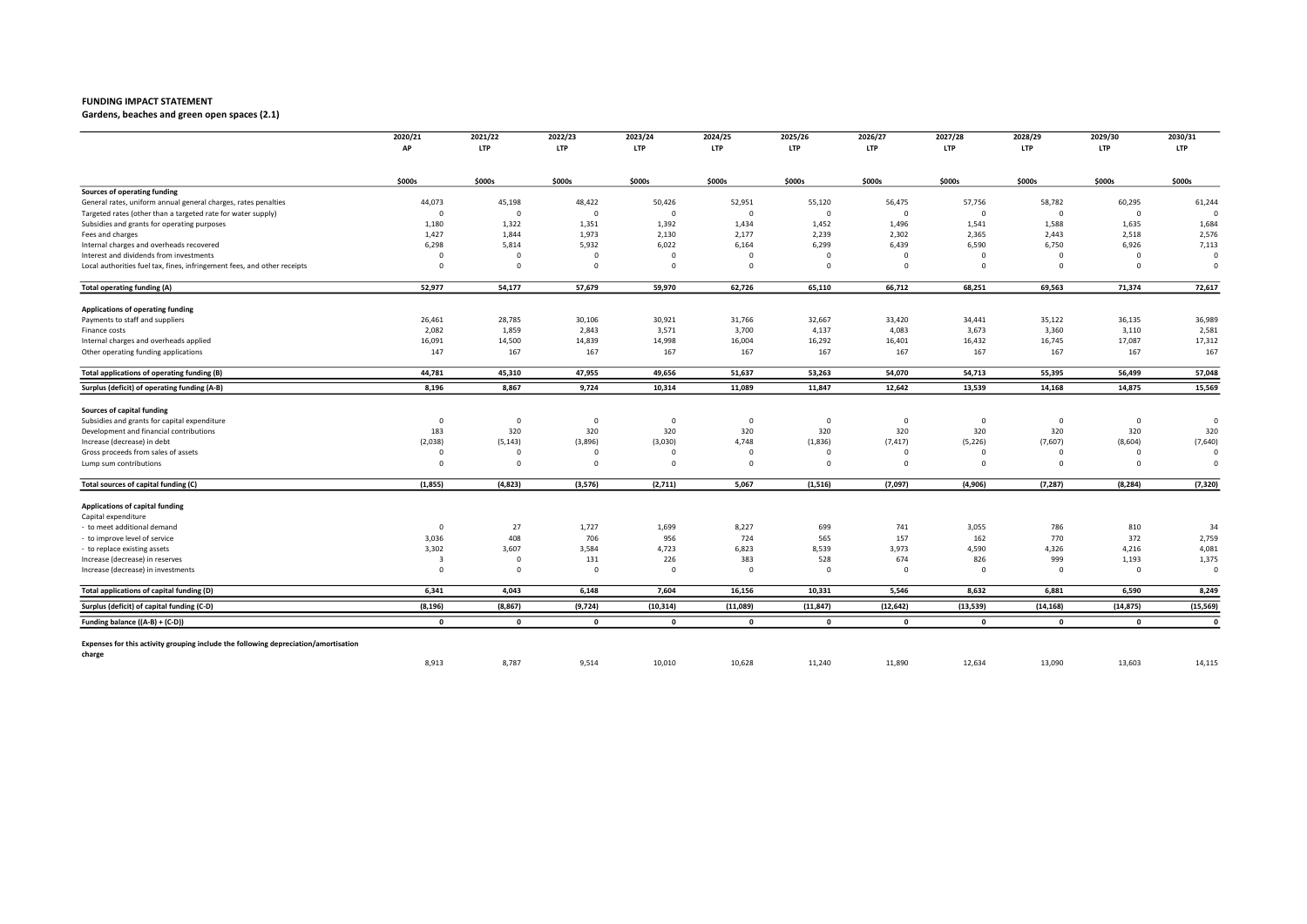Maori and mana whenua partnerships (1.2)

|                                                                                     | 2020/21<br>AP  | 2021/22<br><b>LTP</b> | 2022/23<br><b>LTP</b> | 2023/24<br><b>LTP</b> | 2024/25<br>LTP | 2025/26<br><b>LTP</b> | 2026/27<br><b>LTP</b> | 2027/28<br><b>LTP</b> | 2028/29<br><b>LTP</b> | 2029/30<br><b>LTP</b> | 2030/31<br><b>LTP</b> |
|-------------------------------------------------------------------------------------|----------------|-----------------------|-----------------------|-----------------------|----------------|-----------------------|-----------------------|-----------------------|-----------------------|-----------------------|-----------------------|
|                                                                                     |                |                       |                       |                       |                |                       |                       |                       |                       |                       |                       |
|                                                                                     | \$000s         | \$000s                | \$000s                | \$000s                | \$000s         | \$000s                | \$000s                | \$000s                | \$000s                | \$000s                | \$000s                |
| Sources of operating funding                                                        |                |                       |                       |                       |                |                       |                       |                       |                       |                       |                       |
| General rates, uniform annual general charges, rates penalties                      | 317            | 2,458                 | 3,589                 | 3,663                 | 3,742          | 3,818                 | 3,890                 | 3,963                 | 4,039                 | 4,120                 | 4,201                 |
| Targeted rates (other than a targeted rate for water supply)                        | $\Omega$       | $\Omega$              | $\Omega$              | $\Omega$              | $\Omega$       | $\Omega$              | $\Omega$              | $\Omega$              | $\Omega$              | $\Omega$              | $\circ$               |
| Subsidies and grants for operating purposes                                         | $\Omega$       | $\Omega$              | $\Omega$              | $\Omega$              | $\Omega$       | $\Omega$              | $\Omega$              | $\Omega$              | $\Omega$              | $\Omega$              | $\Omega$              |
| Fees and charges                                                                    |                | $\Omega$              | $\Omega$              | $\Omega$              | $\Omega$       | $\Omega$              | $\Omega$              | $\Omega$              | $\Omega$              | $\Omega$              | $\Omega$              |
| Internal charges and overheads recovered                                            |                | $\Omega$              | $\Omega$              |                       | $\Omega$       | $\Omega$              | $\Omega$              | $\Omega$              | $\Omega$              | $\Omega$              | $\Omega$              |
| Interest and dividends from investments                                             |                | $\Omega$              | $\Omega$              | $\Omega$              | $\Omega$       | $\Omega$              | $\Omega$              | $\Omega$              | $\Omega$              | $\Omega$              | $\Omega$              |
| Local authorities fuel tax, fines, infringement fees, and other receipts            | $\Omega$       | $\overline{0}$        | $\Omega$              | $\Omega$              | $\Omega$       | $\Omega$              | $^{\circ}$            | $\Omega$              | $\Omega$              | $\Omega$              | $\Omega$              |
| <b>Total operating funding (A)</b>                                                  | 317            | 2,458                 | 3,589                 | 3,663                 | 3,742          | 3,818                 | 3,890                 | 3,963                 | 4,039                 | 4,120                 | 4,201                 |
| Applications of operating funding                                                   |                |                       |                       |                       |                |                       |                       |                       |                       |                       |                       |
| Payments to staff and suppliers                                                     | 297            | 2,353                 | 3,453                 | 3,522                 | 3,592          | 3,664                 | 3,738                 | 3,812                 | 3,889                 | 3,967                 | 4,047                 |
| Finance costs                                                                       | <sup>1</sup>   | $\overline{0}$        | $\overline{1}$        | $\mathbf{1}$          | 1              | $\mathbf{1}$          | $\mathbf{1}$          | -1                    | $\mathbf{1}$          | 1                     | $\overline{1}$        |
| Internal charges and overheads applied                                              | 16             | 91                    | 118                   | 121                   | 129            | 132                   | 130                   | 127                   | 126                   | 127                   | 128                   |
| Other operating funding applications                                                | $\mathbf{0}$   | 10                    | 10                    | 10                    | 10             | 10                    | 10                    | 10                    | 10                    | 10                    | 10                    |
| Total applications of operating funding (B)                                         | 313            | 2,454                 | 3,581                 | 3,654                 | 3,732          | 3,807                 | 3,879                 | 3,950                 | 4,026                 | 4,105                 | 4,186                 |
| Surplus (deficit) of operating funding (A-B)                                        | $\overline{a}$ | $\overline{a}$        | - 8                   | 9                     | 10             | 11                    | 11                    | 13                    | 13                    | 15                    | 15                    |
| Sources of capital funding                                                          |                |                       |                       |                       |                |                       |                       |                       |                       |                       |                       |
| Subsidies and grants for capital expenditure                                        | $^{\circ}$     | $\mathbf 0$           | $^{\circ}$            | $\mathbf 0$           | $^{\circ}$     | 0                     | $\mathbf 0$           | $\mathbf{0}$          | $^{\circ}$            | $\mathbf 0$           | $\circ$               |
| Development and financial contributions                                             | $\Omega$       | $\mathbf 0$           | $^{\circ}$            | $\Omega$              | $\mathbf 0$    | $\mathbf 0$           | $\mathbf 0$           | $^{\circ}$            | $\overline{0}$        | $\mathbf 0$           | $\circ$               |
| Increase (decrease) in debt                                                         | (4)            | (4)                   | (7)                   | (8)                   | (8)            | (9)                   | (9)                   | (9)                   | (10)                  | (10)                  | (10)                  |
| Gross proceeds from sales of assets                                                 | $\Omega$       | $\overline{0}$        | $\Omega$              | $\Omega$              | $^{\circ}$     | $\Omega$              | $\Omega$              | $\Omega$              | $\overline{0}$        | $\Omega$              | $\Omega$              |
| Lump sum contributions                                                              | $\Omega$       | $\overline{0}$        | $\Omega$              | $\Omega$              | $\Omega$       | $\Omega$              | $^{\circ}$            | $\Omega$              | $\Omega$              | $\Omega$              | $\mathbf 0$           |
| Total sources of capital funding (C)                                                | (4)            | (4)                   | (7)                   | (8)                   | (8)            | (9)                   | (9)                   | (9)                   | (10)                  | (10)                  | (10)                  |
| Applications of capital funding                                                     |                |                       |                       |                       |                |                       |                       |                       |                       |                       |                       |
| Capital expenditure                                                                 |                |                       |                       |                       |                |                       |                       |                       |                       |                       |                       |
| to meet additional demand                                                           | $\Omega$       | $^{\circ}$            | $^{\circ}$            | $\Omega$              | $^{\circ}$     | $^{\circ}$            | 0                     | $\Omega$              | $^{\circ}$            | $\mathbf 0$           | $\Omega$              |
| to improve level of service                                                         | $\Omega$       | $\overline{0}$        | $\mathbf 0$           | $\Omega$              | $\Omega$       | $\Omega$              | $\Omega$              | $\Omega$              | $\Omega$              | $\mathbf 0$           | $\Omega$              |
| to replace existing assets                                                          | $\Omega$       | $\Omega$              | $\Omega$              | $\Omega$              | $\Omega$       | $\Omega$              | $\Omega$              | $\Omega$              | $\Omega$              | $\Omega$              | $\Omega$              |
| Increase (decrease) in reserves                                                     | (0)            | $\mathbf 0$           | $\Omega$              |                       |                | $\overline{2}$        | $\overline{2}$        |                       | Δ                     | 5                     | 5                     |
| Increase (decrease) in investments                                                  | $\Omega$       | $\Omega$              | $\Omega$              | $\Omega$              | $\Omega$       | $\Omega$              | $\Omega$              | $\Omega$              | $\Omega$              | $\Omega$              | $\Omega$              |
| Total applications of capital funding (D)                                           | (0)            | $\mathbf 0$           | $\mathbf 0$           | <b>1</b>              | $\mathbf{1}$   | $\overline{2}$        | $\overline{2}$        | $\overline{a}$        | $\overline{a}$        | 5                     | 5                     |
| Surplus (deficit) of capital funding (C-D)                                          | (4)            | (4)                   | (8)                   | (9)                   | (10)           | (11)                  | (11)                  | (13)                  | (13)                  | (15)                  | (15)                  |
| Funding balance ((A-B) + (C-D))                                                     | $\mathbf{0}$   | $\mathbf 0$           | $\mathbf{0}$          | $\mathbf{0}$          | $\mathbf{0}$   | $\mathbf 0$           | $\mathbf{0}$          | $\mathbf 0$           | $\mathbf{0}$          | $\mathbf{0}$          | $\mathbf 0$           |
| Expenses for this activity grouping include the following depreciation/amortisation |                |                       |                       |                       |                |                       |                       |                       |                       |                       |                       |
| charge                                                                              | $\overline{4}$ | $\overline{4}$        | $\overline{7}$        | 8                     | 8              | $\mathbf{q}$          | 9                     | 9                     | 10                    | 10                    | 10                    |
|                                                                                     |                |                       |                       |                       |                |                       |                       |                       |                       |                       |                       |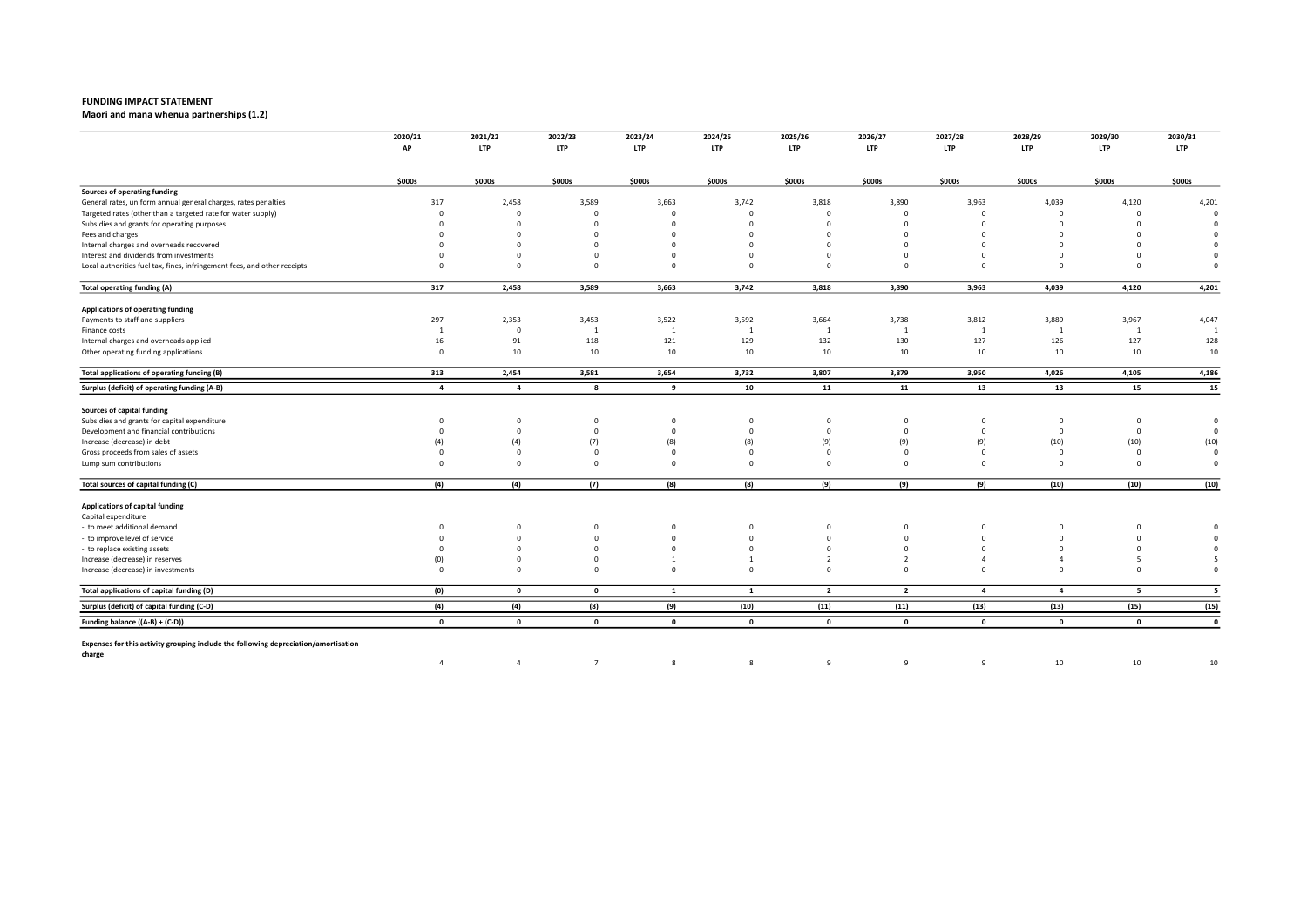Governance information and engagement (1.1)

|                                                                                     | 2020/21      | 2021/22        | 2022/23      | 2023/24      | 2024/25      | 2025/26      | 2026/27      | 2027/28      | 2028/29        | 2029/30     | 2030/31      |
|-------------------------------------------------------------------------------------|--------------|----------------|--------------|--------------|--------------|--------------|--------------|--------------|----------------|-------------|--------------|
|                                                                                     | АP           | <b>LTP</b>     | <b>LTP</b>   | <b>LTP</b>   | LTP          | <b>LTP</b>   | <b>LTP</b>   | <b>LTP</b>   | <b>LTP</b>     | <b>LTP</b>  | <b>LTP</b>   |
|                                                                                     | \$000s       | \$000s         | \$000s       | \$000s       | \$000s       | \$000s       | \$000s       | \$000s       | \$000s         | \$000s      | \$000s       |
| Sources of operating funding                                                        |              |                |              |              |              |              |              |              |                |             |              |
| General rates, uniform annual general charges, rates penalties                      | 19,225       | 20,697         | 21,926       | 21,682       | 22,766       | 23,899       | 23,667       | 23,904       | 24,928         | 24,828      | 25,343       |
| Targeted rates (other than a targeted rate for water supply)                        | $\Omega$     | $^{\circ}$     | $\Omega$     | $\Omega$     | $\Omega$     | $\Omega$     | $\Omega$     | $\Omega$     | $\Omega$       | $\mathbf 0$ |              |
| Subsidies and grants for operating purposes                                         | $\Omega$     | $\overline{0}$ | $\Omega$     | $\Omega$     | $\Omega$     | $\Omega$     | $\Omega$     | $\Omega$     | $\Omega$       | $\mathbf 0$ | $\epsilon$   |
| Fees and charges                                                                    | 516          | 528            | 933          | 554          | 566          | 990          | 588          | 600          | 1,050          | 624         | 637          |
| Internal charges and overheads recovered                                            | $\Omega$     | $\mathbf 0$    | $^{\circ}$   | $\Omega$     | $\Omega$     | $\Omega$     | $\Omega$     | $\Omega$     | $\overline{0}$ | $\Omega$    | $\Omega$     |
| Interest and dividends from investments                                             | $\Omega$     | $\mathbf 0$    | $\Omega$     | $\Omega$     | $\Omega$     | $\Omega$     | $\Omega$     | $\Omega$     | $\Omega$       | $\Omega$    | $\Omega$     |
| Local authorities fuel tax, fines, infringement fees, and other receipts            | $\Omega$     | $\overline{0}$ | $\Omega$     | $\Omega$     | $\Omega$     | $\Omega$     | $\mathbf 0$  | $\Omega$     | $\Omega$       | $\Omega$    | $\Omega$     |
| <b>Total operating funding (A)</b>                                                  | 19,741       | 21,225         | 22,859       | 22,236       | 23,332       | 24,889       | 24,255       | 24,504       | 25,978         | 25,452      | 25,980       |
| Applications of operating funding                                                   |              |                |              |              |              |              |              |              |                |             |              |
| Payments to staff and suppliers                                                     | 11,820       | 11,923         | 13,100       | 12,180       | 12,243       | 13,400       | 12,778       | 13,075       | 14,335         | 13,700      | 14,048       |
| Finance costs                                                                       | 15           | $\mathbf{q}$   | 16           | 21           | 22           | 25           | 26           | 24           | 23             | 22          | 20           |
| Internal charges and overheads applied                                              | 7,961        | 8,703          | 9,056        | 9,123        | 9,896        | 10,176       | 10,048       | 9,882        | 9,949          | 9,963       | 10,010       |
| Other operating funding applications                                                | 5,010        | 75             | 75           | 75           | 75           | 75           | 75           | 75           | 75             | 75          | 75           |
| Total applications of operating funding (B)                                         | 24,806       | 20,711         | 22,247       | 21,399       | 22,236       | 23,676       | 22,927       | 23,056       | 24,382         | 23,760      | 24,154       |
| Surplus (deficit) of operating funding (A-B)                                        | (5,065)      | 514            | 612          | 838          | 1,096        | 1,212        | 1,329        | 1,448        | 1,597          | 1,692       | 1,826        |
| Sources of capital funding                                                          |              |                |              |              |              |              |              |              |                |             |              |
| Subsidies and grants for capital expenditure                                        | $^{\circ}$   | $\mathbf 0$    | $^{\circ}$   | $\mathbf 0$  | 0            | 0            | 0            | $\mathbf{0}$ | $\mathbf 0$    | $\mathbf 0$ | $\circ$      |
| Development and financial contributions                                             | $\Omega$     | $\overline{0}$ | $^{\circ}$   | $\Omega$     | $^{\circ}$   | $\Omega$     | $\mathbf 0$  | $\Omega$     | $\overline{0}$ | $\mathbf 0$ | 0            |
| Increase (decrease) in debt                                                         | 5,065        | (515)          | (379)        | (681)        | (831)        | (685)        | (849)        | (858)        | (866)          | (824)       | (811)        |
| Gross proceeds from sales of assets                                                 | $\Omega$     | $\Omega$       | $\Omega$     | $\Omega$     | $\Omega$     | $\Omega$     | $\Omega$     | $\Omega$     | $\Omega$       | $\Omega$    | $\Omega$     |
| Lump sum contributions                                                              | $\Omega$     | $\overline{0}$ | $\Omega$     | $\Omega$     | $\Omega$     | $\Omega$     | $\Omega$     | $\Omega$     | $\Omega$       | $\Omega$    | $\Omega$     |
| Total sources of capital funding (C)                                                | 5,065        | (515)          | (379)        | (681)        | (831)        | (685)        | (849)        | (858)        | (866)          | (824)       | (811)        |
| Applications of capital funding                                                     |              |                |              |              |              |              |              |              |                |             |              |
| Capital expenditure                                                                 |              |                |              |              |              |              |              |              |                |             |              |
| to meet additional demand                                                           | $\Omega$     | $^{\circ}$     | $^{\circ}$   | $\Omega$     | 0            | $^{\circ}$   | 0            | $\Omega$     | $^{\circ}$     | $\mathbf 0$ | $\Omega$     |
| to improve level of service                                                         | $\Omega$     | $\overline{0}$ | $\Omega$     | $\Omega$     | $\mathbf{0}$ | $\mathbf 0$  | $\mathbf{0}$ | $\Omega$     | $\overline{0}$ | $^{\circ}$  | $\Omega$     |
| to replace existing assets                                                          | $\Omega$     | $\Omega$       | 135          | $\Omega$     | $^{\circ}$   | 153          | $\Omega$     | $\Omega$     | $\overline{0}$ | $^{\circ}$  | $\Omega$     |
| Increase (decrease) in reserves                                                     | (0)          | (1)            | 98           | 157          | 265          | 374          | 480          | 590          | 731            | 868         | 1,015        |
| Increase (decrease) in investments                                                  | $\Omega$     | $\overline{0}$ | $\Omega$     | $\Omega$     | $\Omega$     | $\Omega$     | $\Omega$     | $\Omega$     | $\Omega$       | $\Omega$    | $\Omega$     |
| Total applications of capital funding (D)                                           | (0)          | (1)            | 233          | 157          | 265          | 527          | 480          | 590          | 731            | 868         | 1,015        |
| Surplus (deficit) of capital funding (C-D)                                          | 5,065        | (514)          | (612)        | (838)        | (1,096)      | (1, 212)     | (1, 329)     | (1, 448)     | (1, 597)       | (1,692)     | (1,826)      |
| Funding balance ((A-B) + (C-D))                                                     | $\mathbf{0}$ | $\mathbf{0}$   | $\mathbf{0}$ | $\mathbf{0}$ | $\mathbf{0}$ | $\mathbf{0}$ | $\mathbf 0$  | $\mathbf{0}$ | $\mathbf{0}$   | $\mathbf 0$ | $\mathbf{0}$ |
| Expenses for this activity grouping include the following depreciation/amortisation |              |                |              |              |              |              |              |              |                |             |              |
| charge                                                                              | 25           | 6              | 5            | 172          | 322          | 330          | 340          | 349          | 357            | 315         | 302          |
|                                                                                     |              |                |              |              |              |              |              |              |                |             |              |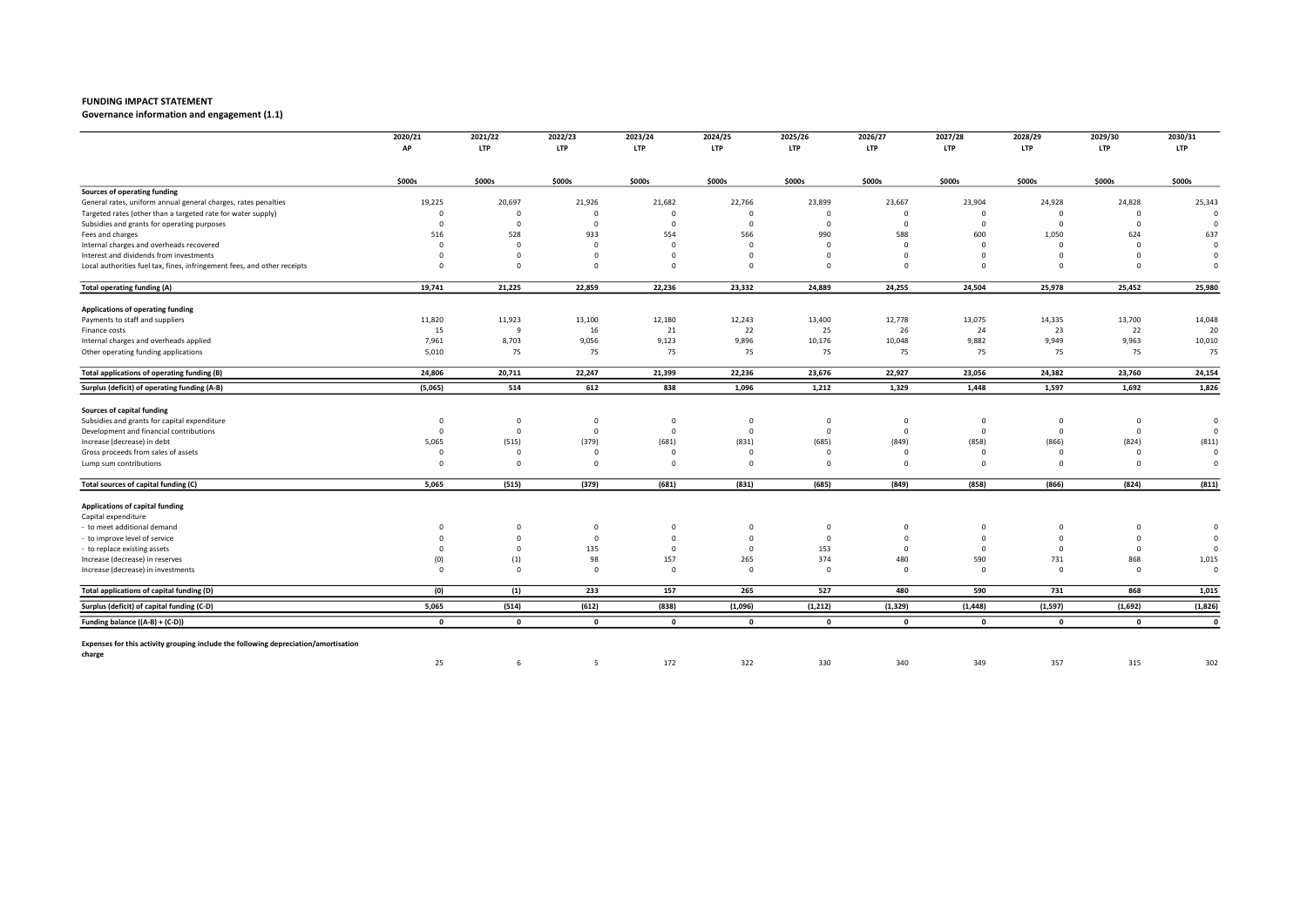|                                                    | 2020/21<br>AP      | 2021/22<br>LTP          | 2022/23<br><b>LTP</b> | 2023/24<br><b>LTP</b> | 2024/25<br><b>LTP</b> | 2025/26<br><b>LTP</b> | 2026/27<br><b>LTP</b> |                    | 2027/28<br>2028/29<br><b>LTP</b><br><b>LTP</b> | 2029/30<br>LTP          | 2030/31<br><b>LTP</b> |
|----------------------------------------------------|--------------------|-------------------------|-----------------------|-----------------------|-----------------------|-----------------------|-----------------------|--------------------|------------------------------------------------|-------------------------|-----------------------|
|                                                    |                    |                         |                       |                       |                       |                       |                       |                    |                                                |                         |                       |
| Governance information and engagement              | \$000s             | \$000s                  | \$000s                | \$000s                | \$000s                | \$000s                | \$000s                | \$000s             | \$000s                                         | \$000s                  | \$000s                |
| - to meet additional demand                        | $\mathsf 0$        | $\mathbf 0$             | $\mathbf 0$           | $\mathbf 0$           | $\mathbf 0$           | $\mathbf 0$           | $\mathbf 0$           | $\pmb{0}$          | $\mathbf 0$                                    | $\mathbf 0$             | $\mathbf{0}$          |
| - to improve level of service                      | $\mathsf 0$        | $\overline{0}$          | $\mathbf 0$           | $\mathbf 0$           | $\mathbf 0$           | $\mathbf 0$           | $\mathsf 0$           | $\mathsf 0$        | $\mathbf 0$                                    | $\mathbf 0$             | $\mathbf{0}$          |
| - to replace existing assets                       | $\mathbf 0$        | $^{\circ}$              | 135                   | $\mathbf 0$           | $\mathbf 0$           | 153                   | $\mathbf 0$           | $\mathbf 0$        | $\mathbf 0$                                    | $^{\circ}$              | $\mathbf 0$           |
| <b>Total Governance information and engagement</b> | $\pmb{\mathsf{o}}$ | $\mathbf 0$             | 135                   | $\pmb{0}$             | $\mathbf 0$           | 153                   | $\mathbf 0$           | $\pmb{\mathsf{o}}$ | $\mathbf 0$                                    | $\pmb{0}$               | $\pmb{\mathsf{o}}$    |
| <b>Organisational Projects</b>                     |                    |                         |                       |                       |                       |                       |                       |                    |                                                |                         |                       |
| - to meet additional demand                        | $\mathbf 0$        | $\overline{0}$          | $\mathbf 0$           | $\mathbf 0$           | $\mathbf 0$           | $\mathbf 0$           | $\mathbf 0$           | $\mathbf 0$        | $\mathbf 0$                                    | $\overline{\mathbf{0}}$ | $\overline{0}$        |
| - to improve level of service                      | 7,171              | 16,097                  | 59,833                | 69,550                | 32,624                | 24,095                | 50                    | 51                 | 53                                             | 54                      | 56                    |
| - to replace existing assets                       | 11,136             | 13,682                  | 21,752                | 20,218                | 12,980                | 12,419                | 8,941                 | 10,761             | 11,146                                         | 10,008                  | 9,792                 |
| <b>Total Organisational Projects</b>               | 18,306             | 29,780                  | 81,585                | 89,769                | 45,604                | 36,515                | 8,990                 | 10,812             | 11,199                                         | 10,062                  | 9,847                 |
| Gardens, beaches and green open spaces             |                    |                         |                       |                       |                       |                       |                       |                    |                                                |                         |                       |
| to meet additional demand                          | $\mathbf 0$        | 27                      | 1,727                 | 1,699                 | 8,227                 | 699                   | 741                   | 3,055              | 786                                            | 810                     | 34                    |
| to improve level of service                        | 3,036              | 408                     | 706                   | 956                   | 724                   | 565                   | 157                   | 162                | 770                                            | 372                     | 2,759                 |
| - to replace existing assets                       | 3,302              | 3,607                   | 3,584                 | 4,723                 | 6,823                 | 8,539                 | 3,973                 | 4,590              | 4,326                                          | 4,216                   | 4,081                 |
| Total Gardens, beaches and green open spaces       | 6,338              | 4,043                   | 6,017                 | 7,378                 | 15,774                | 9,803                 | 4,872                 | 7,806              | 5,882                                          | 5,398                   | 6,874                 |
| Waste reduction and energy conservation            |                    |                         |                       |                       |                       |                       |                       |                    |                                                |                         |                       |
| - to meet additional demand                        | $\mathbf 0$        | $\overline{\mathbf{0}}$ | $\overline{0}$        | $\mathbf 0$           | $\mathbf 0$           | $\mathbf 0$           | $\mathbf 0$           | $\mathbf 0$        | $\mathbf 0$                                    | $\overline{0}$          | $\mathbf 0$           |
| - to improve level of service                      | $\mathsf 0$        | 1,187                   | 1,649                 | 1,657                 | 1,711                 | 1,295                 | 734                   | 31                 | 497                                            | 31                      | 274                   |
| - to replace existing assets                       | 6,764              | 3,837                   | 8,653                 | 11,319                | 7,763                 | 5,693                 | 5,960                 | 6,203              | 11,448                                         | 13,168                  | 7,079                 |
| Total Waste reduction and energy conservation      | 6,764              | 5,024                   | 10,302                | 12,976                | 9,475                 | 6,988                 | 6,694                 | 6,234              | 11,945                                         | 13,199                  | 7,353                 |
| Water                                              |                    |                         |                       |                       |                       |                       |                       |                    |                                                |                         |                       |
| to meet additional demand                          | $\mathsf 0$        | 23,989                  | 15,145                | 810                   | 1,251                 | 1,166                 | 1,277                 | 7,513              | 10,212                                         | 9,666                   | 3,221                 |
| to improve level of service                        | 19,649             | 2,520                   | 4,158                 | 11,269                | 5,753                 | 5,791                 | 5,802                 | 6,598              | 6,929                                          | 6,816                   | 7,190                 |
| to replace existing assets                         | 6,926              | 7,466                   | 8,060                 | 10,275                | 12,570                | 16,216                | 17,358                | 12,821             | 13,551                                         | 14,337                  | 15,017                |
| <b>Total Water</b>                                 | 26,574             | 33,975                  | 27,363                | 22,354                | 19,574                | 23,173                | 24,437                | 26,932             | 30,691                                         | 30,819                  | 25,428                |
| Wastewater                                         |                    |                         |                       |                       |                       |                       |                       |                    |                                                |                         |                       |
| - to meet additional demand                        | $\mathsf 0$        | 12,994                  | 6,765                 | 3,292                 | 3,339                 | 5,778                 | 20,575                | 13,731             | 16,674                                         | 40,984                  | 48,722                |
| to improve level of service                        | 2,501              | 356                     | 1,698                 | 1,258                 | $\mathbf 0$           | $\mathbf 0$           | $\mathbf 0$           | $\mathbf 0$        | $\mathbf 0$                                    | $\mathbf 0$             | $\mathbf 0$           |
| - to replace existing assets                       | 11,039             | 11,345                  | 12,076                | 13,254                | 14,078                | 14,354                | 14,938                | 16,306             | 17,480                                         | 19,090                  | 21,433                |
| <b>Total Wastewater</b>                            | 13,540             | 24,695                  | 20,539                | 17,804                | 17,417                | 20,132                | 35,513                | 30,036             | 34,154                                         | 60,074                  | 70,156                |
| Stormwater                                         |                    |                         |                       |                       |                       |                       |                       |                    |                                                |                         |                       |
| - to meet additional demand                        | $\mathsf 0$        | 162                     | 168                   | 174                   | 179                   | 184                   | 190                   | 195                | 201                                            | 3,108                   | 3,201                 |
| - to improve level of service                      | 4,101              | 648                     | 3,201                 | 4,107                 | 5,124                 | 5,523                 | 2,528                 | 456                | 469                                            | 483                     | $\Omega$              |
| to replace existing assets                         | 3,701              | 4,298                   | 4,421                 | 4,482                 | 4,829                 | 4,967                 | 5,174                 | 5,700              | 5,997                                          | 6,309                   | 6,627                 |
| <b>Total Stormwater</b>                            | 7,802              | 5,108                   | 7,790                 | 8,762                 | 10,131                | 10,674                | 7,892                 | 6,351              | 6,667                                          | 9,901                   | 9,828                 |
| Conservation attractions                           |                    |                         |                       |                       |                       |                       |                       |                    |                                                |                         |                       |
| - to meet additional demand                        | $\mathbf{0}$       | $\overline{\mathbf{0}}$ | $\mathbf{0}$          | $\Omega$              | $\overline{0}$        | $\Omega$              | $\Omega$              | $\mathbf 0$        | $\mathbf 0$                                    | $\mathbf 0$             | $\overline{0}$        |
| - to improve level of service                      | 2,899              | 1,716                   | $^{\circ}$            | $\Omega$              | $\mathbf 0$           | 0                     | $\Omega$              | $\mathbf{0}$       | $\mathbf 0$                                    | $^{\circ}$              | $\Omega$              |
| to replace existing assets                         | 955                | 921                     | 959                   | 1,014                 | 1,046                 | 1,078                 | 1,111                 | 1,145              | 1,179                                          | 1,215                   | 1,251                 |
| <b>Total Conservation attractions</b>              | 3,854              | 2,637                   | 959                   | 1,014                 | 1,046                 | 1,078                 | 1,111                 | 1,145              | 1,179                                          | 1,215                   | 1,251                 |
| City promotions and business support               |                    |                         |                       |                       |                       |                       |                       |                    |                                                |                         |                       |
| - to meet additional demand                        | $\mathsf 0$        | $\overline{\mathbf{0}}$ | $\overline{0}$        | $\mathbf 0$           | $\mathbf 0$           | $\mathbf 0$           | $\mathbf 0$           | $\mathbf 0$        | $\mathbf 0$                                    | $\mathbf 0$             | $\mathbf 0$           |
| - to improve level of service                      | $\mathsf 0$        | 1,000                   | 2,060                 | 2,101                 | 2,143                 | 16,396                | 3,345                 | 3,412              | 3,480                                          | 3,549                   | 7,241                 |
| - to replace existing assets                       | 12,809             | 2,832                   | 7,175                 | 2,161                 | 2,614                 | 2,027                 | 2,508                 | 2,493              | 2,582                                          | 2,566                   | 2,750                 |
| Total City promotions and business support         | 12,809             | 3,832                   | 9,235                 | 4,262                 | 4,757                 | 18,423                | 5,853                 | 5,905              | 6,062                                          | 6,116                   | 9,990                 |
| Arts and cultural activities                       |                    |                         |                       |                       |                       |                       |                       |                    |                                                |                         |                       |
| - to meet additional demand                        | $\mathbf 0$        | $\mathbf 0$             | $\mathbf 0$           | $\mathbf 0$           | $\mathbf 0$           | $\mathbf 0$           | $\mathbf 0$           | $\mathbf 0$        | $\mathbf 0$                                    | $\mathbf 0$             | $\mathbf{0}$          |